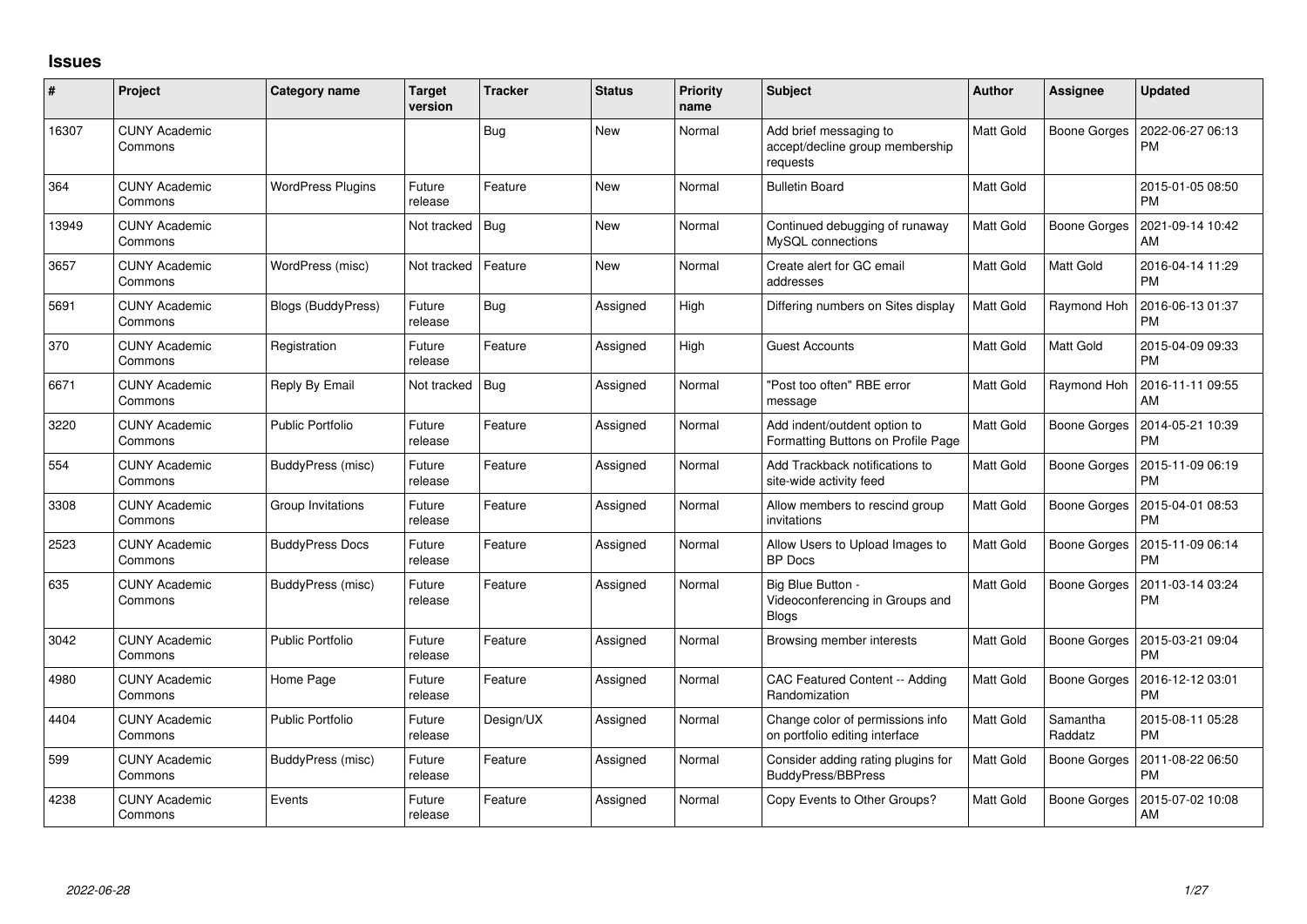| #    | Project                         | Category name            | <b>Target</b><br>version | <b>Tracker</b> | <b>Status</b> | <b>Priority</b><br>name | <b>Subject</b>                                                                        | Author           | <b>Assignee</b>     | <b>Updated</b>                |
|------|---------------------------------|--------------------------|--------------------------|----------------|---------------|-------------------------|---------------------------------------------------------------------------------------|------------------|---------------------|-------------------------------|
| 8837 | <b>CUNY Academic</b><br>Commons |                          | Not tracked              | Feature        | Assigned      | Normal                  | Create a form to request info from<br>people requesting premium themes<br>and plugins | Matt Gold        | Marilyn Weber       | 2017-11-14 03:35<br><b>PM</b> |
| 5955 | <b>CUNY Academic</b><br>Commons | Outreach                 | Future<br>release        | Feature        | Assigned      | Normal                  | Create auto-newsletter for<br>commons members                                         | <b>Matt Gold</b> | <b>Luke Waltzer</b> | 2016-08-30 10:34<br>AM        |
| 6115 | <b>CUNY Academic</b><br>Commons | Publicity                | Not tracked              | Feature        | Assigned      | Normal                  | create digital signage for GC                                                         | <b>Matt Gold</b> | scott voth          | 2016-10-11 10:09<br><b>PM</b> |
| 636  | CUNY Academic<br>Commons        | WordPress (misc)         | Not tracked              | Support        | Assigned      | Normal                  | Create Lynda.com-like Table of<br>Contents for Prospective Tutorial<br>Screencasts    | Matt Gold        | scott voth          | 2016-02-23 03:12<br><b>PM</b> |
| 365  | <b>CUNY Academic</b><br>Commons | WordPress (misc)         | Future<br>release        | Feature        | Assigned      | Normal                  | <b>Create Mouseover Tooltips</b><br>throughout Site                                   | <b>Matt Gold</b> | Chris Stein         | 2015-11-09 06:18<br><b>PM</b> |
| 4053 | <b>CUNY Academic</b><br>Commons | Events                   | Future<br>release        | Feature        | Assigned      | Normal                  | Create new tab for past events                                                        | Matt Gold        | <b>Boone Gorges</b> | 2015-05-12 02:10<br><b>PM</b> |
| 8666 | CUNY Academic<br>Commons        | Teaching                 | Not tracked              | Documentation  | Assigned      | Normal                  | Create Teaching on the Commons<br>Resource Page                                       | Matt Gold        | Laurie Hurson       | 2019-09-23 03:16<br><b>PM</b> |
| 287  | <b>CUNY Academic</b><br>Commons | WordPress (misc)         | Future<br>release        | Feature        | Assigned      | Normal                  | Create troubleshooting tool for<br>account sign-up                                    | Matt Gold        | Boone Gorges        | 2015-11-09 06:17<br><b>PM</b> |
| 497  | <b>CUNY Academic</b><br>Commons | <b>WordPress Plugins</b> | Future<br>release        | Feature        | Assigned      | Normal                  | Drag and Drop Ordering on Gallery<br>Post Plugin                                      | <b>Matt Gold</b> | Ron Rennick         | 2015-11-09 06:18<br><b>PM</b> |
| 3662 | <b>CUNY Academic</b><br>Commons | <b>SEO</b>               | Future<br>release        | Feature        | Assigned      | Normal                  | Duplicate Content/SEO/Google<br>issues                                                | <b>Matt Gold</b> | Raymond Hoh         | 2015-04-13 04:37<br><b>PM</b> |
| 9015 | CUNY Academic<br>Commons        | Groups (misc)            | Not tracked              | Outreach       | Assigned      | Normal                  | Email group admins the email<br>addresses of their groups                             | <b>Matt Gold</b> | Matt Gold           | 2018-01-02 09:54<br>AM        |
| 5696 | <b>CUNY Academic</b><br>Commons | Events                   | Future<br>release        | Feature        | Assigned      | Normal                  | Events Calendar - display options<br>calendar aggregation                             | Matt Gold        | <b>Boone Gorges</b> | 2016-10-13 11:44<br>AM        |
| 6298 | <b>CUNY Academic</b><br>Commons | User Experience          | Not tracked              | Design/UX      | Assigned      | Normal                  | Examine data from survey                                                              | <b>Matt Gold</b> | Margaret<br>Galvan  | 2016-10-14 12:16<br><b>PM</b> |
| 5581 | <b>CUNY Academic</b><br>Commons | Analytics                | Future<br>release        | Feature        | Assigned      | Normal                  | Explore alternatives to Google<br>Analytics                                           | <b>Matt Gold</b> | Valerie<br>Townsend | 2020-04-17 03:12<br><b>PM</b> |
| 4235 | <b>CUNY Academic</b><br>Commons |                          | Not tracked              | Design/UX      | Assigned      | Normal                  | Explore user experience around<br>comments on forum topics vs docs                    | Matt Gold        | Samantha<br>Raddatz | 2015-07-21 10:23<br>AM        |
| 500  | CUNY Academic<br>Commons        | BuddyPress (misc)        | Future<br>release        | Feature        | Assigned      | Normal                  | <b>Export Group Data</b>                                                              | Matt Gold        | Boone Gorges        | 2010-12-19 12:09<br>PM        |
| 412  | <b>CUNY Academic</b><br>Commons | <b>WordPress Themes</b>  | Future<br>release        | Feature        | Assigned      | Normal                  | <b>Featured Themes</b>                                                                | Matt Gold        | Dominic Giglio      | 2015-01-05 08:44<br><b>PM</b> |
| 6426 | <b>CUNY Academic</b><br>Commons | Spam/Spam<br>Prevention  | Future<br>release        | Feature        | Assigned      | Normal                  | Force captcha on all comments?                                                        | Matt Gold        | <b>Tahir Butt</b>   | 2016-10-24 02:06<br><b>PM</b> |
| 3770 | <b>CUNY Academic</b><br>Commons | Public Portfolio         | Future<br>release        | Feature        | Assigned      | Normal                  | Improve Layout/Formatting of<br>Positions Area on Public Portfolios                   | Matt Gold        | Chris Stein         | 2015-04-01 09:17<br><b>PM</b> |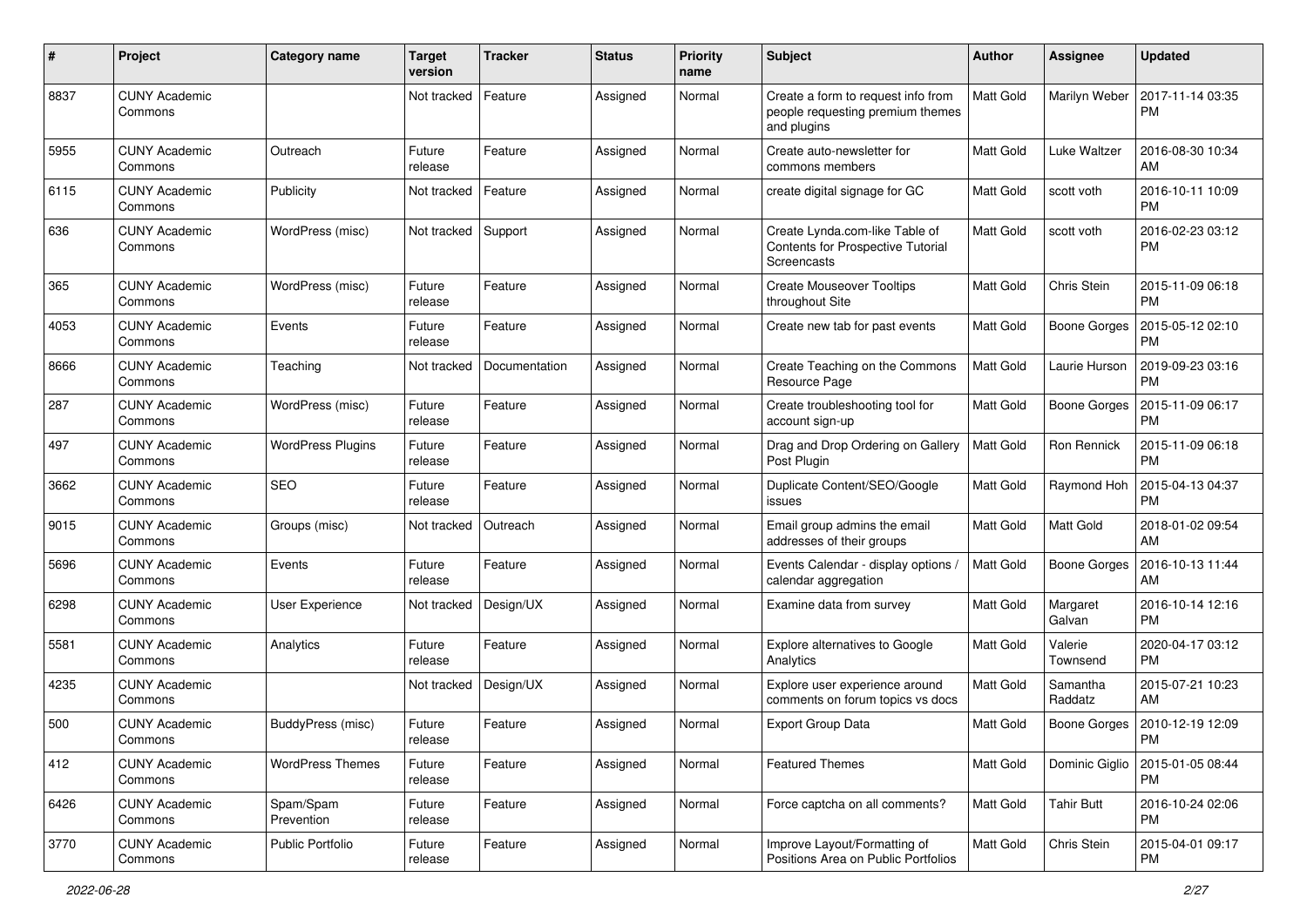| #     | Project                         | Category name            | Target<br>version | <b>Tracker</b> | <b>Status</b> | <b>Priority</b><br>name | <b>Subject</b>                                                      | <b>Author</b>    | Assignee            | <b>Updated</b>                |
|-------|---------------------------------|--------------------------|-------------------|----------------|---------------|-------------------------|---------------------------------------------------------------------|------------------|---------------------|-------------------------------|
| 4903  | <b>CUNY Academic</b><br>Commons | Events                   | Future<br>release | Design/UX      | Assigned      | Normal                  | Improving visual appearance of<br>event calendars                   | Matt Gold        | <b>Boone Gorges</b> | 2016-10-13 11:51<br>AM        |
| 435   | <b>CUNY Academic</b><br>Commons | BuddyPress (misc)        | Future<br>release | Feature        | Assigned      | Normal                  | Include Avatar Images in Forum<br><b>Post Notification Emails</b>   | Matt Gold        | <b>Boone Gorges</b> | 2010-12-08 12:40<br><b>PM</b> |
| 3536  | <b>CUNY Academic</b><br>Commons | My Commons               | Future<br>release | Feature        | Assigned      | Normal                  | Infinite Scroll on My Commons<br>page                               | <b>Matt Gold</b> | Raymond Hoh         | 2015-04-13 04:42<br><b>PM</b> |
| 3768  | <b>CUNY Academic</b><br>Commons | <b>Public Portfolio</b>  | Future<br>release | Feature        | Assigned      | Normal                  | Institutions/Past positions on public<br>portfolios                 | Matt Gold        | <b>Boone Gorges</b> | 2018-04-23 10:44<br>AM        |
| 377   | <b>CUNY Academic</b><br>Commons | BuddyPress (misc)        | Future<br>release | Feature        | Assigned      | Normal                  | Like buttons                                                        | Matt Gold        | <b>Boone Gorges</b> | 2010-11-16 05:13<br><b>PM</b> |
| 8900  | <b>CUNY Academic</b><br>Commons | Accessibility            | Future<br>release | Feature        | Assigned      | Normal                  | Look into tools to enforce<br>accessibility in WP environment       | Matt Gold        | <b>Boone Gorges</b> | 2022-04-26 11:59<br>AM        |
| 6995  | <b>CUNY Academic</b><br>Commons | Home Page                | Not tracked       | Bug            | Assigned      | Normal                  | member filter on homepage not<br>working                            | Matt Gold        | Raymond Hoh         | 2016-12-11 09:46<br><b>PM</b> |
| 8992  | <b>NYCDH Community Site</b>     |                          |                   | Bug            | Assigned      | Normal                  | Multiple RBE error reports                                          | <b>Matt Gold</b> | Raymond Hoh         | 2017-12-11 05:43<br><b>PM</b> |
| 3517  | <b>CUNY Academic</b><br>Commons | My Commons               | Future<br>release | Feature        | Assigned      | Normal                  | Mute/Unmute My Commons<br>updates                                   | Matt Gold        | Raymond Hoh         | 2015-11-09 01:19<br><b>PM</b> |
| 8976  | <b>CUNY Academic</b><br>Commons | Reply By Email           | Not tracked       | Feature        | Assigned      | Normal                  | Package RBE new topics posting?                                     | <b>Matt Gold</b> | Raymond Hoh         | 2017-12-04 02:34<br><b>PM</b> |
| 3524  | <b>CUNY Academic</b><br>Commons | Documentation            | Not tracked       | Documentation  | Assigned      | Normal                  | Post describing all you can do<br>when starting up a new blog/group | Matt Gold        | scott voth          | 2014-10-04 12:56<br><b>PM</b> |
| 10659 | <b>CUNY Academic</b><br>Commons | Group Forums             | Future<br>release | Feature        | Assigned      | Normal                  | Post to multiple groups via email                                   | <b>Matt Gold</b> | Raymond Hoh         | 2018-11-15 12:54<br>AM        |
| 4986  | <b>CUNY Academic</b><br>Commons | ZenDesk                  | Not tracked       | Support        | Assigned      | Normal                  | Prepare documentation for<br>Zendesk re web widget                  | Matt Gold        | Samantha<br>Raddatz | 2016-02-25 03:09<br><b>PM</b> |
| 3090  | <b>CUNY Academic</b><br>Commons | Twitter page             | Future<br>release | Feature        | Assigned      | Normal                  | Prevent Retweets from showing up<br>on Commons twitter page         | Matt Gold        | <b>Tahir Butt</b>   | 2016-10-24 11:31<br>AM        |
| 5316  | <b>CUNY Academic</b><br>Commons | User Experience          | Future<br>release | Feature        | Assigned      | Normal                  | Prompt user email address updates                                   | <b>Matt Gold</b> | Stephen Real        | 2016-12-21 03:30<br><b>PM</b> |
| 658   | <b>CUNY Academic</b><br>Commons | <b>WordPress Plugins</b> | Future<br>release | Feature        | Assigned      | Normal                  | Rebulid Sitewide Tag Suggestion                                     | <b>Matt Gold</b> | <b>Boone Gorges</b> | 2015-01-05 08:47<br><b>PM</b> |
| 653   | <b>CUNY Academic</b><br>Commons | Group Blogs              | Future<br>release | Feature        | Assigned      | Normal                  | Redesign Integration of Groups and   Matt Gold<br><b>Blogs</b>      |                  | Samantha<br>Raddatz | 2015-11-09 05:40<br><b>PM</b> |
| 8836  | <b>CUNY Academic</b><br>Commons | Blogs (BuddyPress)       | Future<br>release | Feature        | Assigned      | Normal                  | Redesign site launch process                                        | Matt Gold        | <b>Boone Gorges</b> | 2019-10-03 02:49<br><b>PM</b> |
| 1105  | CUNY Academic<br>Commons        | WordPress (misc)         | Future<br>release | Feature        | Assigned      | Normal                  | Rephrase Blog Privacy Options                                       | <b>Matt Gold</b> | Samantha<br>Raddatz | 2015-11-09 06:19<br>PM        |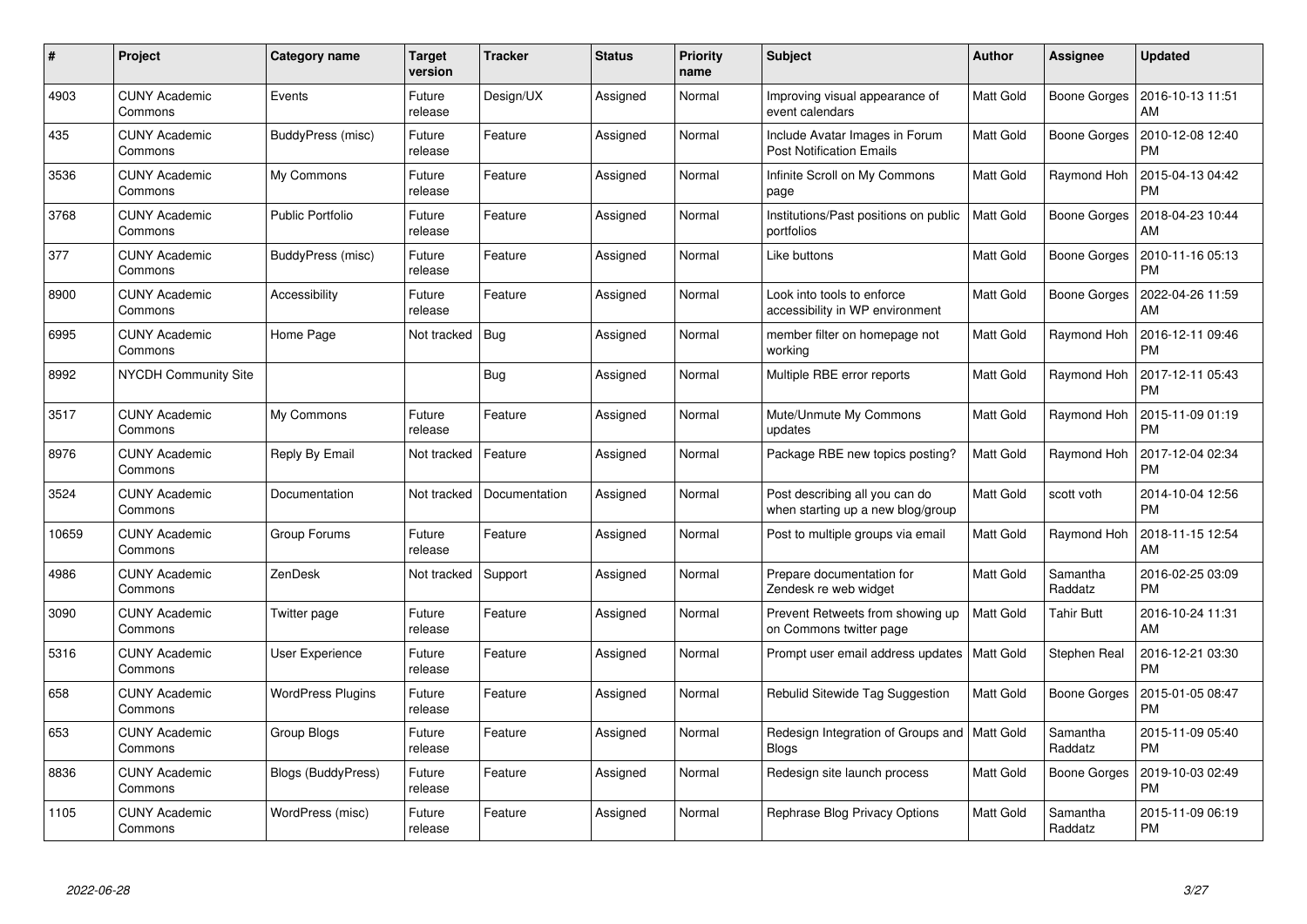| #     | Project                         | Category name              | Target<br>version | <b>Tracker</b> | <b>Status</b> | <b>Priority</b><br>name | <b>Subject</b>                                                                       | <b>Author</b>    | Assignee            | <b>Updated</b>                |
|-------|---------------------------------|----------------------------|-------------------|----------------|---------------|-------------------------|--------------------------------------------------------------------------------------|------------------|---------------------|-------------------------------|
| 3577  | <b>CUNY Academic</b><br>Commons | My Commons                 | Future<br>release | Design/UX      | Assigned      | Normal                  | Replies to items in My Commons                                                       | <b>Matt Gold</b> | Raymond Hoh         | 2015-04-09 05:19<br><b>PM</b> |
| 8902  | <b>CUNY Academic</b><br>Commons | Design                     | Not tracked       | Feature        | Assigned      | Normal                  | Report back on research on<br><b>BuddyPress themes</b>                               | <b>Matt Gold</b> | Michael Smith       | 2017-11-10 12:31<br><b>PM</b> |
| 4070  | <b>CUNY Academic</b><br>Commons | Analytics                  | Not tracked       | Support        | Assigned      | Normal                  | Request for JITP site analytics                                                      | Matt Gold        | Seth Persons        | 2016-02-23 03:09<br><b>PM</b> |
| 15604 | <b>CUNY Academic</b><br>Commons | <b>Email Notifications</b> | Future<br>release | Feature        | Assigned      | Normal                  | Restructure Commons Group<br><b>Digest Email Messages</b>                            | Matt Gold        | Boone Gorges        | 2022-05-26 10:45<br><b>AM</b> |
| 3759  | <b>CUNY Academic</b><br>Commons | WordPress (misc)           | Future<br>release | Feature        | Assigned      | Normal                  | Review Interface for Adding Users<br>to Blogs                                        | Matt Gold        | Boone Gorges        | 2015-03-24 05:52<br><b>PM</b> |
| 4661  | <b>CUNY Academic</b><br>Commons | User Experience            | Future<br>release | Bug            | Assigned      | Normal                  | Simplify Events text                                                                 | Matt Gold        | Samantha<br>Raddatz | 2015-10-02 09:06<br><b>PM</b> |
| 9028  | <b>CUNY Academic</b><br>Commons | Onboarding                 | Future<br>release | Feature        | Assigned      | Normal                  | suggest groups to new members<br>during the registration process                     | Matt Gold        | Chris Stein         | 2018-10-24 12:34<br><b>PM</b> |
| 8901  | <b>CUNY Academic</b><br>Commons | Accessibility              | Future<br>release | Feature        | Assigned      | Normal                  | Theme analysis for accessibility                                                     | Matt Gold        | Boone Gorges        | 2022-04-26 11:59<br>AM        |
| 4027  | <b>CUNY Academic</b><br>Commons | Commons In A Box           | Not tracked       | Design/UX      | Assigned      | Normal                  | Usability review of CBOX update<br>procedures                                        | Matt Gold        | Samantha<br>Raddatz | 2015-05-11 06:36<br><b>PM</b> |
| 8898  | <b>CUNY Academic</b><br>Commons | Social Paper               | Not tracked       | Feature        | Assigned      | Normal                  | Usage data on docs and social<br>paper                                               | Matt Gold        | Matt Gold           | 2017-11-16 11:32<br>AM        |
| 9941  | <b>CUNY Academic</b><br>Commons | Wiki                       | Not tracked       | Support        | Assigned      | Normal                  | Wiki functionality                                                                   | Matt Gold        | Boone Gorges        | 2018-06-26 10:57<br>AM        |
| 2223  | <b>CUNY Academic</b><br>Commons | <b>WordPress Plugins</b>   | Future<br>release | Feature        | Assigned      | Low                     | Add Participad to the CUNY<br><b>Academic Commons</b>                                | Matt Gold        | Boone Gorges        | 2014-09-17 10:03<br><b>PM</b> |
| 5016  | <b>CUNY Academic</b><br>Commons | Events                     | Future<br>release | Feature        | Assigned      | Low                     | Allow comments to be posted on<br>events                                             | Matt Gold        | Raymond Hoh         | 2019-03-01 02:23<br><b>PM</b> |
| 3354  | <b>CUNY Academic</b><br>Commons | Group Files                | Future<br>release | Feature        | Assigned      | Low                     | Allow Group Download of Multiple<br><b>Selected Files</b>                            | Matt Gold        | Chris Stein         | 2014-08-01 08:50<br>AM        |
| 940   | <b>CUNY Academic</b><br>Commons | Redmine                    | Future<br>release | Feature        | Assigned      | Low                     | Communication with users after<br>releases                                           | Matt Gold        | Dominic Giglio      | 2012-09-09 04:36<br><b>PM</b> |
| 3080  | <b>CUNY Academic</b><br>Commons | Group Files                | Future<br>release | Feature        | Assigned      | Low                     | Create a system to keep track of<br>file changes                                     | Matt Gold        | Boone Gorges        | 2014-02-26 10:04<br><b>PM</b> |
| 333   | <b>CUNY Academic</b><br>Commons | <b>Email Notifications</b> | Future<br>release | Feature        | Assigned      | Low                     | <b>Delay Forum Notification Email</b><br>Delivery Until After Editing Period<br>Ends | Matt Gold        | Raymond Hoh         | 2015-11-09 06:01<br><b>PM</b> |
| 310   | <b>CUNY Academic</b><br>Commons | BuddyPress (misc)          | Future<br>release | Feature        | Assigned      | Low                     | <b>Friend Request Email</b>                                                          | Matt Gold        | Samantha<br>Raddatz | 2015-11-09 05:08<br><b>PM</b> |
| 2013  | <b>CUNY Academic</b><br>Commons | <b>Public Portfolio</b>    | Future<br>release | Feature        | Assigned      | Low                     | Have Profile Privacy Options show<br>up only for filled-in fields                    | <b>Matt Gold</b> | Boone Gorges        | 2015-11-09 06:09<br><b>PM</b> |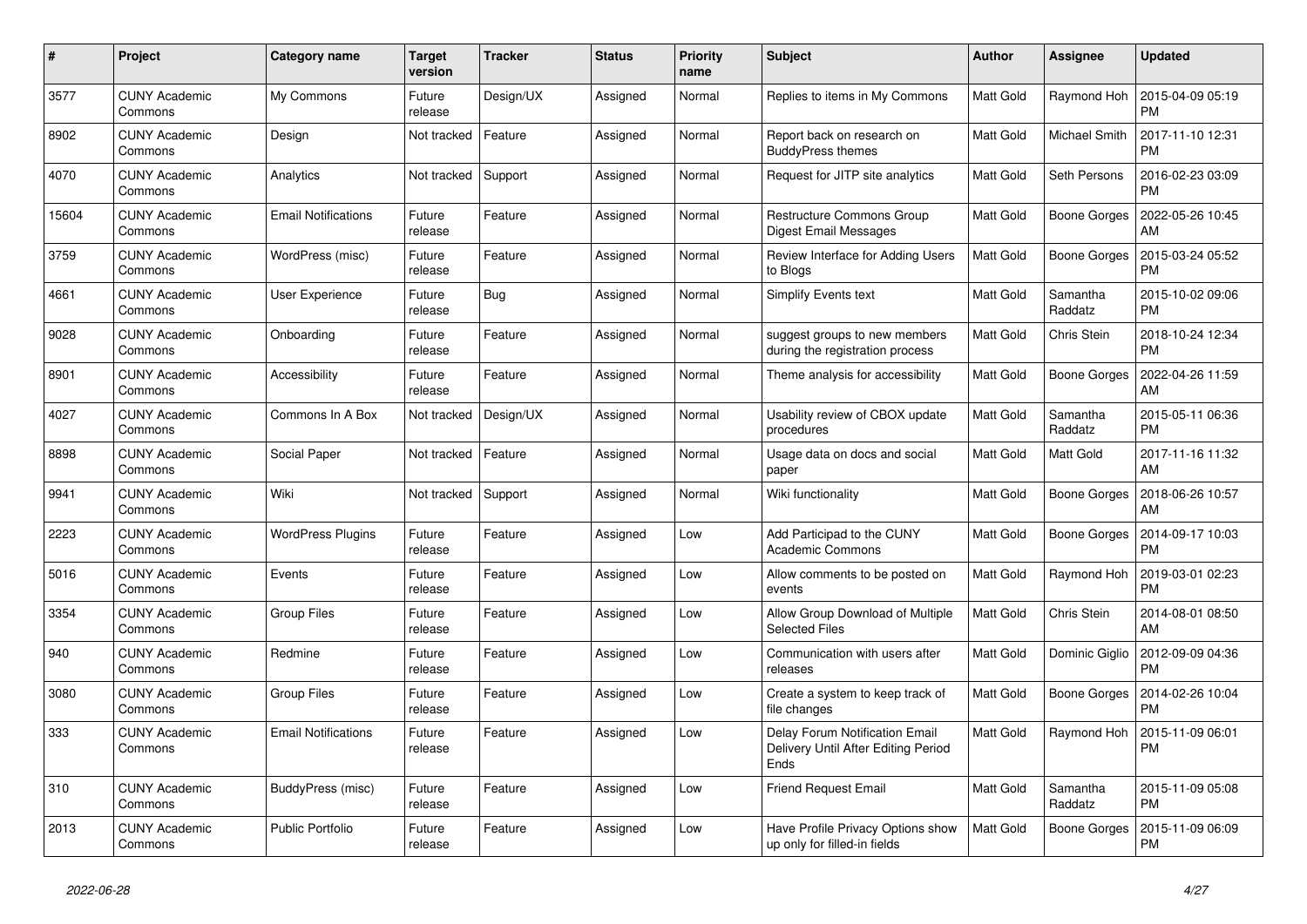| $\#$  | Project                         | Category name              | <b>Target</b><br>version | <b>Tracker</b> | <b>Status</b>        | <b>Priority</b><br>name | <b>Subject</b>                                                               | <b>Author</b>    | Assignee            | <b>Updated</b>                |
|-------|---------------------------------|----------------------------|--------------------------|----------------|----------------------|-------------------------|------------------------------------------------------------------------------|------------------|---------------------|-------------------------------|
| 2618  | NYCDH Community Site            |                            |                          | Bug            | Assigned             | Low                     | Mark blogs as spam when created<br>by users marked as spam                   | <b>Matt Gold</b> | Boone Gorges        | 2013-06-09 11:38<br><b>PM</b> |
| 1562  | <b>CUNY Academic</b><br>Commons | <b>WordPress Plugins</b>   | Future<br>release        | Feature        | Assigned             | Low                     | Play with NYT Collaborative<br><b>Authoring Tool</b>                         | Matt Gold        | <b>Boone Gorges</b> | 2015-01-05 08:47<br><b>PM</b> |
| 1192  | CUNY Academic<br>Commons        | Group Files                | Future<br>release        | Feature        | Assigned             | Low                     | When posting group files, allow<br>users to add a category without<br>saving | Matt Gold        | Raymond Hoh         | 2015-11-09 05:53<br><b>PM</b> |
| 8756  | <b>CUNY Academic</b><br>Commons | Group Blogs                | Future<br>release        | Feature        | Hold                 | Normal                  | Connect multiple blogs to one<br>group?                                      | <b>Matt Gold</b> | <b>Boone Gorges</b> | 2017-09-30 10:42<br>AM        |
| 8991  | <b>CUNY Academic</b><br>Commons | Reply By Email             | Not tracked              | Bug            | Hold                 | Normal                  | RBE duplicate email message<br>issue                                         | <b>Matt Gold</b> | Raymond Hoh         | 2018-02-18 08:53<br><b>PM</b> |
| 3369  | CUNY Academic<br>Commons        | Reply By Email             | Not tracked              | Outreach       | Hold                 | Normal                  | Release reply by email to WP<br>plugin directory                             | Matt Gold        | Raymond Hoh         | 2016-03-01 12:46<br><b>PM</b> |
| 6014  | <b>CUNY Academic</b><br>Commons | Publicity                  | Future<br>release        | Publicity      | Reporter<br>Feedback | Normal                  | Google search listing                                                        | Matt Gold        | <b>Boone Gorges</b> | 2016-09-21 03:48<br><b>PM</b> |
| 1544  | <b>CUNY Academic</b><br>Commons | Groups (misc)              | Future<br>release        | Feature        | Reporter<br>Feedback | Normal                  | Group Filtering and Sorting                                                  | <b>Matt Gold</b> | Chris Stein         | 2019-03-01 02:25<br><b>PM</b> |
| 9947  | <b>CUNY Academic</b><br>Commons | <b>WordPress Plugins</b>   | Future<br>release        | Feature        | Reporter<br>Feedback | Normal                  | Install H5P quiz plugin                                                      | Matt Gold        | <b>Boone Gorges</b> | 2018-09-11 11:01<br>AM        |
| 7115  | <b>CUNY Academic</b><br>Commons | Groups (misc)              | Future<br>release        | Feature        | Reporter<br>Feedback | Normal                  | make licensing info clear during<br>group creation                           | <b>Matt Gold</b> | Raymond Hoh         | 2020-12-08 11:32<br>AM        |
| 9979  | <b>CUNY Academic</b><br>Commons | <b>Email Notifications</b> | Not tracked              | Bug            | Reporter<br>Feedback | Normal                  | Reports of slow email activation<br>emails                                   | <b>Matt Gold</b> | <b>Boone Gorges</b> | 2018-08-29 09:40<br><b>PM</b> |
| 10040 | <b>CUNY Academic</b><br>Commons | WordPress (misc)           | Not tracked              | Bug            | Reporter<br>Feedback | Normal                  | User doesn't see full list of themes                                         | <b>Matt Gold</b> | <b>Boone Gorges</b> | 2018-07-25 10:12<br>AM        |
| 1456  | <b>CUNY Academic</b><br>Commons | Group Invitations          | Future<br>release        | Feature        | Reporter<br>Feedback | Low                     | Invite to Group Button from Profile<br>Field                                 | Matt Gold        | Samantha<br>Raddatz | 2015-11-09 05:59<br><b>PM</b> |
| 2016  | <b>CUNY Academic</b><br>Commons | Server                     | Not tracked              | Bug            | Resolved             | Immediate               | Commons Down for a moment                                                    | Matt Gold        |                     | 2012-08-06 02:14<br><b>PM</b> |
| 12185 | <b>CUNY Academic</b><br>Commons |                            | 1.16.1                   | <b>Bug</b>     | Resolved             | Immediate               | Group links not working                                                      | Matt Gold        | <b>Boone Gorges</b> | 2019-12-10 10:35<br>AM        |
| 185   | <b>CUNY Academic</b><br>Commons | BuddyPress (misc)          |                          | <b>Bug</b>     | Resolved             | Immediate               | Private Group Info/Documents on<br><b>Activity Stream</b>                    | Matt Gold        | <b>Boone Gorges</b> | 2010-05-11 05:01<br><b>PM</b> |
| 1679  | <b>CUNY Academic</b><br>Commons | WordPress (misc)           | Not tracked              | Support        | Resolved             | Immediate               | Remove password-protection from<br><b>JITP</b>                               | <b>Matt Gold</b> |                     | 2012-03-06 09:48<br>AM        |
| 6082  | <b>CUNY Academic</b><br>Commons | <b>WordPress Themes</b>    | 1.9.29                   | <b>Bug</b>     | Resolved             | Immediate               | Sites down                                                                   | Matt Gold        | Boone Gorges        | 2016-09-23 03:32<br><b>PM</b> |
| 1637  | <b>CUNY Academic</b><br>Commons | WordPress (misc)           | 1.3.7.1                  | Feature        | Resolved             | Urgent                  | Add Clean Child Theme for ARC<br>Project                                     | Matt Gold        | Boone Gorges        | 2012-02-21 06:13<br><b>PM</b> |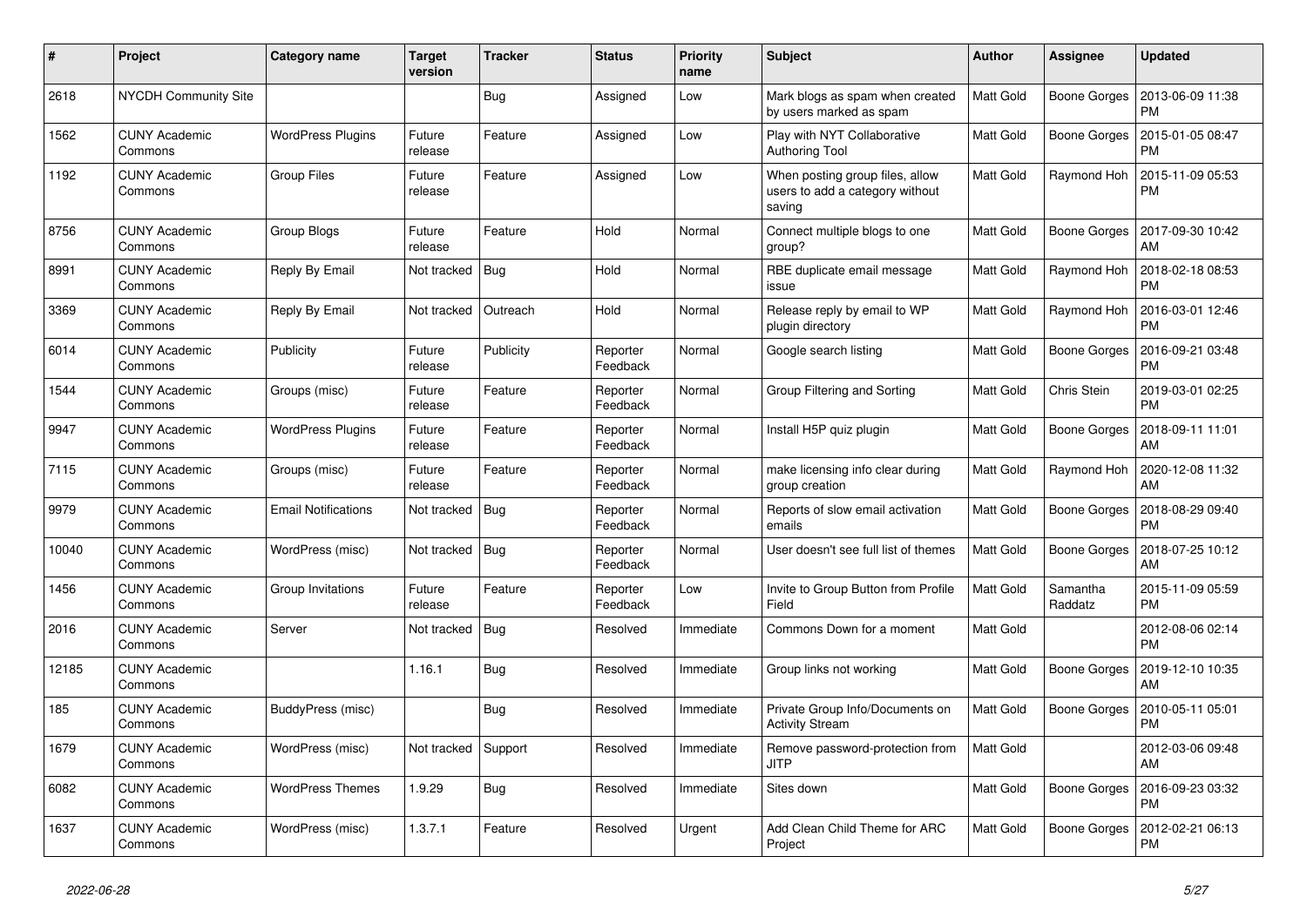| #     | Project                         | Category name              | <b>Target</b><br>version | <b>Tracker</b> | <b>Status</b> | <b>Priority</b><br>name | <b>Subject</b>                                                   | <b>Author</b>    | Assignee            | <b>Updated</b>                |
|-------|---------------------------------|----------------------------|--------------------------|----------------|---------------|-------------------------|------------------------------------------------------------------|------------------|---------------------|-------------------------------|
| 1640  | <b>CUNY Academic</b><br>Commons | WordPress (misc)           | 1.3.7                    | Feature        | Resolved      | Urgent                  | Add Jetpack plugin                                               | Matt Gold        | <b>Boone Gorges</b> | 2012-02-21 02:30<br><b>PM</b> |
| 2361  | <b>CUNY Academic</b><br>Commons | WordPress (misc)           | 1.4.15                   | Feature        | Resolved      | Urgent                  | <b>Add KingSize Theme</b>                                        | <b>Matt Gold</b> | <b>Boone Gorges</b> | 2013-01-02 11:41<br>AM        |
| 1648  | <b>CUNY Academic</b><br>Commons | BuddyPress (misc)          | 1.3.9                    | Feature        | Resolved      | Urgent                  | <b>Add Password Protect WordPress</b><br>Plugin                  | Matt Gold        |                     | 2012-02-24 10:22<br><b>AM</b> |
| 1639  | <b>CUNY Academic</b><br>Commons | WordPress (misc)           | 1.3.7                    | Feature        | Resolved      | Urgent                  | Add WP-Cumulus Plugin                                            | Matt Gold        | <b>Boone Gorges</b> | 2012-02-21 02:32<br><b>PM</b> |
| 9105  | <b>CUNY Academic</b><br>Commons | <b>BuddyPress Docs</b>     | 1.12.7                   | <b>Bug</b>     | Resolved      | Urgent                  | BP doc titles/dates messed up                                    | Matt Gold        | Boone Gorges        | 2018-01-23 11:00<br>AM        |
| 2737  | <b>CUNY Academic</b><br>Commons | BuddyPress (misc)          | 1.5.0.2                  | Bug            | Resolved      | Urgent                  | CAC Not allowing CUNY<br>Addresses to Register                   | Matt Gold        | Boone Gorges        | 2013-08-26 05:43<br><b>PM</b> |
| 10563 | <b>CUNY Academic</b><br>Commons |                            | 1.13.12                  | Bug            | Resolved      | Urgent                  | cllicking on links from site menu<br>leads to 500 error          | Matt Gold        | <b>Boone Gorges</b> | 2018-10-23 10:48<br>AM        |
| 3898  | <b>CUNY Academic</b><br>Commons | Server                     |                          | System Upgrade | Resolved      | Urgent                  | commons down                                                     | Matt Gold        | Boone Gorges        | 2015-03-11 09:50<br>AM        |
| 1531  | <b>CUNY Academic</b><br>Commons | WordPress (misc)           | 1.3.4                    | Bug            | Resolved      | Urgent                  | Commons Only Viewable to<br>Logged-In Viewers                    | <b>Matt Gold</b> | <b>Boone Gorges</b> | 2012-01-12 12:50<br>AM        |
| 3046  | <b>CUNY Academic</b><br>Commons | cuny.is                    | Not tracked              | <b>Bug</b>     | Resolved      | Urgent                  | Create CUNY.IS                                                   | <b>Matt Gold</b> | <b>Boone Gorges</b> | 2014-02-18 06:55<br><b>PM</b> |
| 1641  | <b>CUNY Academic</b><br>Commons | WordPress (misc)           | 1.3.7                    | Feature        | Resolved      | Urgent                  | Create shortcode to embed fora.tv<br>videos                      | Matt Gold        | <b>Boone Gorges</b> | 2012-02-21 05:22<br><b>PM</b> |
| 3079  | <b>CUNY Academic</b><br>Commons | cuny.is                    | Not tracked   Bug        |                | Resolved      | Urgent                  | cuny.is request                                                  | Matt Gold        | <b>Boone Gorges</b> | 2014-02-26 07:47<br><b>PM</b> |
| 2479  | <b>CUNY Academic</b><br>Commons | BuddyPress (misc)          | 1.4.21                   | Bug            | Resolved      | Urgent                  | Double posting, double notification<br>of message posted via RBE | <b>Matt Gold</b> | Raymond Hoh         | 2013-04-09 02:04<br>AM        |
| 3057  | <b>CUNY Academic</b><br>Commons | Reply By Email             | Not tracked              | <b>Bug</b>     | Resolved      | Urgent                  | Double RBE Posts                                                 | Matt Gold        | <b>Boone Gorges</b> | 2014-02-20 10:14<br><b>PM</b> |
| 3547  | <b>CUNY Academic</b><br>Commons | <b>Email Notifications</b> | Not tracked              | Bug            | Resolved      | Urgent                  | Email notifications not working                                  | Matt Gold        | Matt Gold           | 2016-01-26 05:11<br><b>PM</b> |
| 3557  | <b>CUNY Academic</b><br>Commons | My Commons                 | 1.7.1                    | Bug            | Resolved      | Urgent                  | Fix typo on My Commons overlay                                   | Matt Gold        | <b>Boone Gorges</b> | 2014-10-15 11:02<br><b>PM</b> |
| 71    | <b>CUNY Academic</b><br>Commons | Group Forums               |                          | Bug            | Resolved      | Urgent                  | Forum of Private Group Not Hidden                                | Matt Gold        | Boone Gorges        | 2009-11-24 10:15<br><b>PM</b> |
| 4639  | <b>CUNY Academic</b><br>Commons | Home Page                  | Not tracked              | Bug            | Resolved      | Urgent                  | Front page slider stopped working                                | Matt Gold        | <b>Boone Gorges</b> | 2015-09-21 03:44<br><b>PM</b> |
| 3058  | <b>CUNY Academic</b><br>Commons | BuddyPress (misc)          | 1.5.18.1                 | <b>Bug</b>     | Resolved      | Urgent                  | Main navigation bar not working                                  | <b>Matt Gold</b> | Boone Gorges        | 2014-02-21 09:28<br>AM        |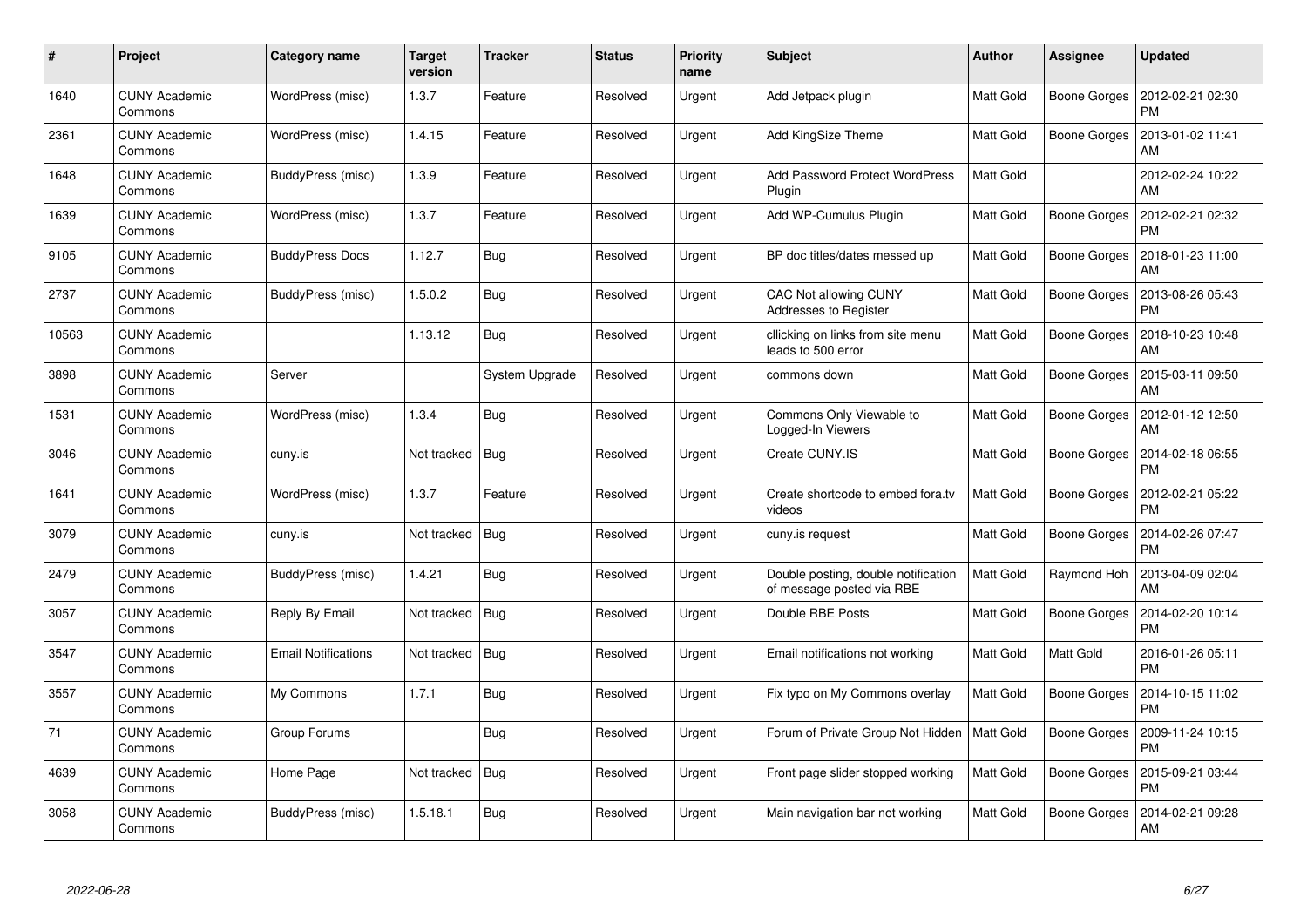| $\#$  | Project                         | Category name              | <b>Target</b><br>version | <b>Tracker</b> | <b>Status</b> | <b>Priority</b><br>name | <b>Subject</b>                                                             | <b>Author</b>    | Assignee            | <b>Updated</b>                |
|-------|---------------------------------|----------------------------|--------------------------|----------------|---------------|-------------------------|----------------------------------------------------------------------------|------------------|---------------------|-------------------------------|
| 3598  | <b>CUNY Academic</b><br>Commons | Reply By Email             |                          | Bug            | Resolved      | Urgent                  | RBE message not posted                                                     | Matt Gold        | <b>Boone Gorges</b> | 2014-10-27 09:34<br><b>PM</b> |
| 126   | <b>CUNY Academic</b><br>Commons | Upgrades                   |                          | Bug            | Resolved      | Urgent                  | Report of Lost Forum Attachments<br>after Upgrade                          | <b>Matt Gold</b> | <b>Boone Gorges</b> | 2009-12-09 03:23<br><b>PM</b> |
| 6869  | <b>CUNY Academic</b><br>Commons | <b>Email Notifications</b> |                          | <b>Bug</b>     | Resolved      | Urgent                  | Report: Email notifications not<br>going out                               | Matt Gold        | Raymond Hoh         | 2016-11-29 09:44<br><b>PM</b> |
| 2773  | <b>NYCDH Community Site</b>     |                            |                          | <b>Bug</b>     | Resolved      | Urgent                  | Severe site weirdness                                                      | Matt Gold        | Raymond Hoh         | 2018-02-21 07:13<br><b>PM</b> |
| 14896 | <b>CUNY Academic</b><br>Commons |                            |                          | Bug            | Resolved      | Urgent                  | site down for maintenance                                                  | Matt Gold        | <b>Boone Gorges</b> | 2021-10-26 11:01<br>AM        |
| 2034  | <b>CUNY Academic</b><br>Commons | WordPress (misc)           | 1.4.2                    | <b>Bug</b>     | Resolved      | Urgent                  | Spacing issue on reply-by-email                                            | Matt Gold        | Raymond Hoh         | 2012-08-13 02:41<br><b>PM</b> |
| 2762  | <b>NYCDH Community Site</b>     |                            |                          | <b>Bug</b>     | Resolved      | Urgent                  | Unable to Delete Spam Groups                                               | <b>Matt Gold</b> | Raymond Hoh         | 2013-09-04 11:23<br><b>PM</b> |
| 2729  | <b>CUNY Academic</b><br>Commons | BuddyPress (misc)          | 1.5.0.2                  | Bug            | Resolved      | Urgent                  | Update Positions to Include Missing<br>Colleges                            | Matt Gold        | <b>Boone Gorges</b> | 2013-08-26 09:54<br>AM        |
| 2068  | <b>CUNY Academic</b><br>Commons | WordPress (misc)           | Not tracked              | Support        | Resolved      | Urgent                  | User Blog Not Accessible                                                   | Matt Gold        | <b>Boone Gorges</b> | 2012-08-28 07:35<br><b>PM</b> |
| 165   | <b>CUNY Academic</b><br>Commons | Wiki                       |                          | Bug            | Resolved      | Urgent                  | White Screen of Death on<br>Commons MediaWiki                              | Matt Gold        | <b>Boone Gorges</b> | 2010-02-28 12:44<br><b>PM</b> |
| 3393  | <b>CUNY Academic</b><br>Commons | <b>WordPress Themes</b>    | Not tracked              | Bug            | Resolved      | Urgent                  | Widgets reset on JITP                                                      | Matt Gold        | Matt Gold           | 2014-09-01 08:51<br><b>PM</b> |
| 4004  | <b>CUNY Academic</b><br>Commons | Group Forums               | Not tracked              | Support        | Resolved      | High                    | "Duplicate topic detected" error<br>message when posting to group<br>forum | Matt Gold        | <b>Boone Gorges</b> | 2015-04-20 10:21<br>AM        |
| 360   | <b>CUNY Academic</b><br>Commons | BuddyPress (misc)          | 1.0.3                    | Bug            | Resolved      | High                    | <b>Activity Feed Problems</b>                                              | Matt Gold        | <b>Boone Gorges</b> | 2010-09-28 11:45<br>AM        |
| 5925  | <b>CUNY Academic</b><br>Commons | <b>WordPress Plugins</b>   | 1.9.26                   | Feature        | Resolved      | High                    | Add Github Embed plugin                                                    | Matt Gold        | <b>Boone Gorges</b> | 2016-08-24 12:56<br><b>PM</b> |
| 2775  | <b>CUNY Academic</b><br>Commons | BuddyPress (misc)          | 1.5.1.1                  | Bug            | Resolved      | High                    | Add Lehman College to List of<br>Colleges in Profiles                      | Matt Gold        | Boone Gorges        | 2013-09-06 04:40<br><b>PM</b> |
| 1818  | <b>CUNY Academic</b><br>Commons | WordPress (misc)           | 1.3.12                   | Feature        | Resolved      | High                    | Add news announcement scroll<br>plugin                                     | Matt Gold        | <b>Boone Gorges</b> | 2012-04-09 03:15<br><b>PM</b> |
| 2380  | <b>CUNY Academic</b><br>Commons | commonsinabox.org          |                          | Bug            | Resolved      | High                    | Add search to Commonsinabox.org                                            | Matt Gold        | Boone Gorges        | 2013-03-20 11:41<br>AM        |
| 2538  | <b>CUNY Academic</b><br>Commons | WordPress (misc)           | 1.4.25                   | <b>Bug</b>     | Resolved      | High                    | Add security plugins                                                       | Matt Gold        | Boone Gorges        | 2013-04-22 10:37<br>AM        |
| 115   | <b>CUNY Academic</b><br>Commons | Upgrades                   |                          | Bug            | Resolved      | High                    | Alliw spreadsheet attachments on<br>forum posts                            | Matt Gold        | <b>Boone Gorges</b> | 2009-12-06 12:13<br>AM        |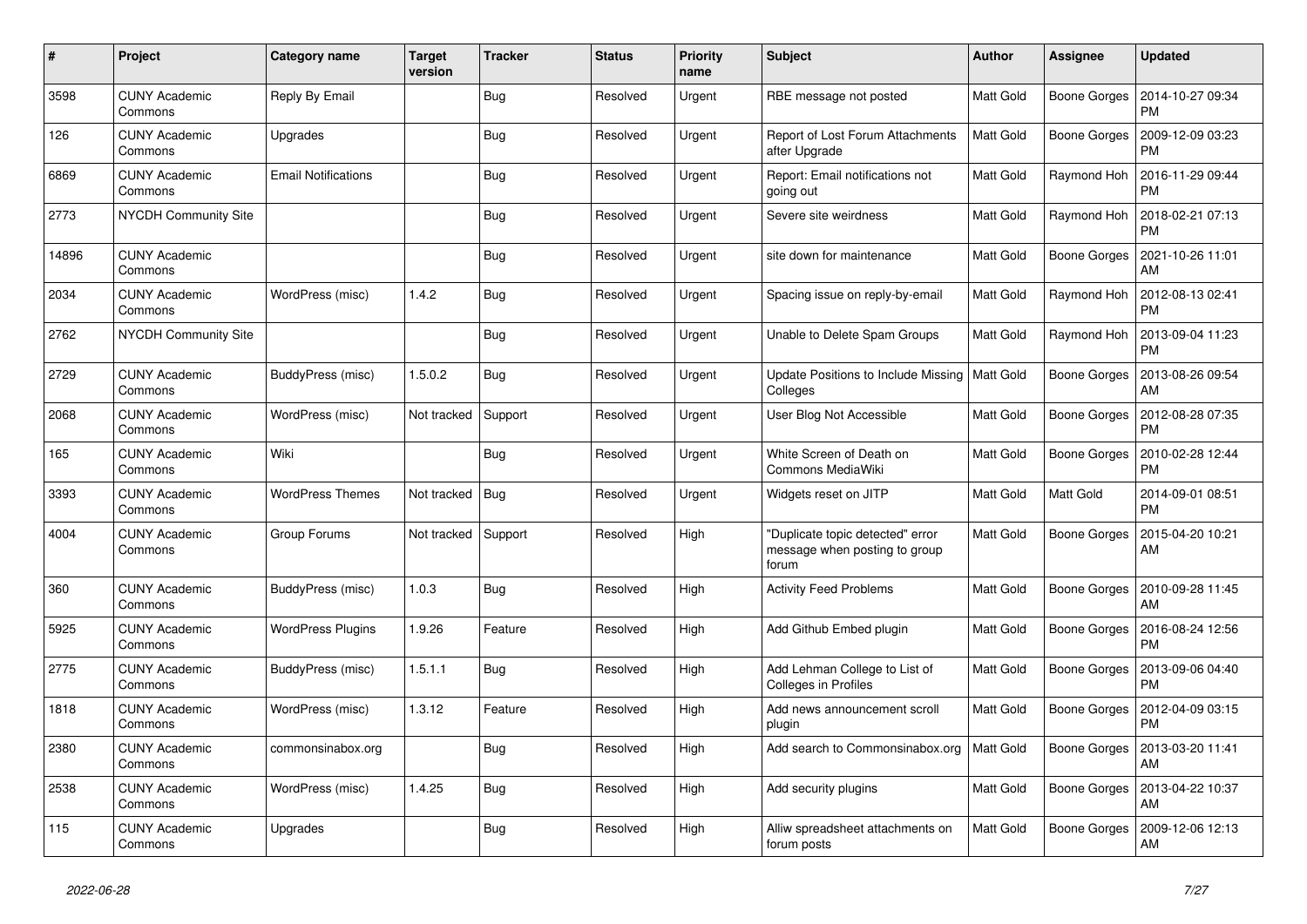| #     | Project                         | Category name              | <b>Target</b><br>version | <b>Tracker</b> | <b>Status</b> | <b>Priority</b><br>name | <b>Subject</b>                                                                  | <b>Author</b>    | Assignee            | <b>Updated</b>                |
|-------|---------------------------------|----------------------------|--------------------------|----------------|---------------|-------------------------|---------------------------------------------------------------------------------|------------------|---------------------|-------------------------------|
| 7823  | <b>CUNY Academic</b><br>Commons | Home Page                  |                          | Feature        | Resolved      | High                    | animated gif on frontpage                                                       | <b>Matt Gold</b> | <b>Boone Gorges</b> | 2017-03-22 04:36<br><b>PM</b> |
| 340   | <b>CUNY Academic</b><br>Commons | BuddyPress (misc)          | 1.1                      | <b>Bug</b>     | Resolved      | High                    | BP Admin Bar Menu Mouseover<br><b>Areas Too Sensitive</b>                       | <b>Matt Gold</b> | <b>Boone Gorges</b> | 2010-12-01 09:48<br>AM        |
| 4180  | <b>CUNY Academic</b><br>Commons | WordPress (misc)           | Not tracked              | Bug            | Resolved      | High                    | Cache issues: site deletion process                                             | <b>Matt Gold</b> | <b>Boone Gorges</b> | 2016-02-07 10:05<br><b>PM</b> |
| 205   | <b>CUNY Academic</b><br>Commons | BuddyPress (misc)          |                          | Bug            | Resolved      | High                    | <b>Cannot Create Account</b>                                                    | Matt Gold        | <b>Boone Gorges</b> | 2010-05-20 03:18<br><b>PM</b> |
| 2349  | <b>CUNY Academic</b><br>Commons | commonsinabox.org          |                          | <b>Bug</b>     | Resolved      | High                    | CBOX header image position off                                                  | Matt Gold        | <b>Boone Gorges</b> | 2012-12-15 10:21<br><b>PM</b> |
| 98    | <b>CUNY Academic</b><br>Commons | Wiki                       |                          | Bug            | Resolved      | High                    | CICDev Authentication request on<br>wiki                                        | <b>Matt Gold</b> | Lucas<br>Thurston   | 2009-12-03 11:45<br>AM        |
| 212   | <b>CUNY Academic</b><br>Commons | BuddyPress (misc)          |                          | Feature        | Resolved      | High                    | Create a way for group members to<br>send out email announcements               | <b>Matt Gold</b> | <b>Boone Gorges</b> | 2010-05-12 10:11<br>AM        |
| 158   | <b>CUNY Academic</b><br>Commons | WordPress (misc)           |                          | Feature        | Resolved      | High                    | Create Featured Group Widget for<br>Homepage                                    | <b>Matt Gold</b> | <b>Boone Gorges</b> | 2010-06-22 06:53<br><b>PM</b> |
| 10950 | <b>CUNY Academic</b><br>Commons |                            |                          | Support        | Resolved      | High                    | Create slide for system<br>maintenance                                          | Matt Gold        | scott voth          | 2019-01-12 10:23<br>AM        |
| 4660  | <b>CUNY Academic</b><br>Commons | Events                     | Not tracked              | Bug            | Resolved      | High                    | Creating new event leads to<br>whitescreen                                      | <b>Matt Gold</b> | <b>Boone Gorges</b> | 2015-09-22 05:56<br><b>PM</b> |
| 3648  | <b>CUNY Academic</b><br>Commons | cuny.is                    | Not tracked              | Bug            | Resolved      | High                    | cuny.is request                                                                 | Matt Gold        | Boone Gorges        | 2014-11-11 06:54<br><b>PM</b> |
| 2082  | <b>CUNY Academic</b><br>Commons | BuddyPress (misc)          | 1.4.8                    | Support        | Resolved      | High                    | Default: No Email?                                                              | <b>Matt Gold</b> | Dominic Giglio      | 2012-10-19 04:55<br><b>PM</b> |
| 49    | <b>CUNY Academic</b><br>Commons |                            |                          | Bug            | Resolved      | High                    | Development Site Showing Up in<br>Google Results                                | <b>Matt Gold</b> | Zach Davis          | 2009-10-20 06:23<br><b>PM</b> |
| 2245  | <b>CUNY Academic</b><br>Commons | WordPress (misc)           | 1.4.15                   | <b>Bug</b>     | Resolved      | High                    | Domain mapping issues -- Site<br>warnings                                       | Matt Gold        | Dominic Giglio      | 2012-12-27 03:59<br><b>PM</b> |
| 1418  | <b>CUNY Academic</b><br>Commons | Wiki                       | 1.3                      | Bug            | Resolved      | High                    | Don't see BP Admin Bar on cdev<br>Wiki page                                     | Matt Gold        | <b>Boone Gorges</b> | 2011-12-09 08:58<br>AM        |
| 3164  | <b>CUNY Academic</b><br>Commons | Reply By Email             | 1.6.7.1                  | <b>Bug</b>     | Resolved      | High                    | Duplicate RBE messages                                                          | Matt Gold        | Raymond Hoh         | 2014-06-24 12:23<br><b>PM</b> |
| 2564  | <b>CUNY Academic</b><br>Commons | WordPress (misc)           | 1.4.32                   | <b>Bug</b>     | Resolved      | High                    | Editing blog posts connected to<br>groups creates activity<br>item/notification | <b>Matt Gold</b> | Boone Gorges        | 2013-07-17 08:39<br>AM        |
| 11174 | <b>CUNY Academic</b><br>Commons | <b>Email Notifications</b> | 1.14.8                   | <b>Bug</b>     | Resolved      | High                    | Email notifications of spammed<br>comment on groupblog                          | Matt Gold        | Raymond Hoh         | 2019-03-11 11:42<br><b>PM</b> |
| 3205  | <b>CUNY Academic</b><br>Commons | <b>Commons Profile</b>     | 1.6.3                    | Bug            | Resolved      | High                    | Email profile field not showing up                                              | Matt Gold        | <b>Boone Gorges</b> | 2014-05-12 02:18<br>PM        |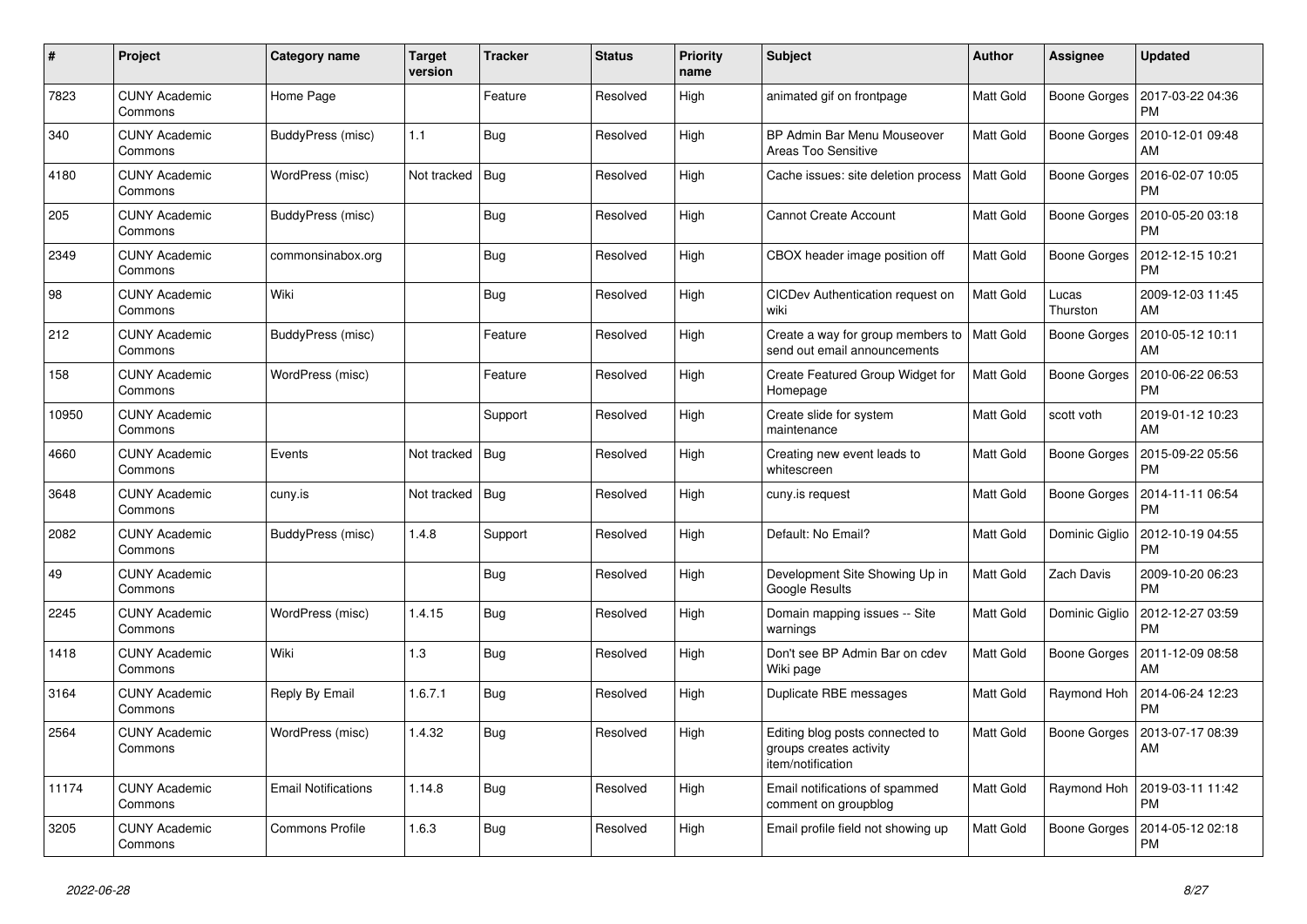| $\#$  | Project                         | Category name              | <b>Target</b><br>version | <b>Tracker</b> | <b>Status</b> | <b>Priority</b><br>name | <b>Subject</b>                                                | <b>Author</b>    | Assignee            | <b>Updated</b>                |
|-------|---------------------------------|----------------------------|--------------------------|----------------|---------------|-------------------------|---------------------------------------------------------------|------------------|---------------------|-------------------------------|
| 3053  | <b>CUNY Academic</b><br>Commons | Groups (misc)              | Not tracked              | Publicity      | Resolved      | High                    | Find groups to help publicize the<br><b>CUE</b> conference    | <b>Matt Gold</b> | Sarah<br>Morgano    | 2014-02-21 03:22<br><b>PM</b> |
| 455   | <b>CUNY Academic</b><br>Commons | WordPress (misc)           |                          | <b>Bug</b>     | Resolved      | High                    | Fix errors caused by More Privacy<br><b>Options Disabling</b> | <b>Matt Gold</b> | <b>Boone Gorges</b> | 2010-12-08 10:47<br><b>PM</b> |
| 3428  | <b>CUNY Academic</b><br>Commons | Twitter page               | 1.6.14                   | <b>Bug</b>     | Resolved      | High                    | Fix typo on Twitter page                                      | <b>Matt Gold</b> | Dominic Giglio      | 2014-09-01 08:53<br><b>PM</b> |
| 2280  | <b>CUNY Academic</b><br>Commons | commonsinabox.org          | Not tracked              | Bug            | Resolved      | High                    | Forum links not working                                       | Matt Gold        | <b>Boone Gorges</b> | 2012-11-20 12:33<br><b>PM</b> |
| 8582  | <b>NYCDH Community Site</b>     |                            |                          | <b>Bug</b>     | Resolved      | High                    | Forum post doesn't work                                       | <b>Matt Gold</b> | Raymond Hoh         | 2018-02-21 07:13<br><b>PM</b> |
| 10789 | <b>CUNY Academic</b><br>Commons | <b>Email Notifications</b> | 1.14.2                   | <b>Bug</b>     | Resolved      | High                    | Forum Posts not generating email<br>notifications             | <b>Matt Gold</b> | Boone Gorges        | 2018-12-10 07:19<br><b>PM</b> |
| 3601  | <b>CUNY Academic</b><br>Commons | <b>Email Notifications</b> | 1.7.3                    | Bug            | Resolved      | High                    | Forum replies do not show up on<br>the group homepage         | <b>Matt Gold</b> | Raymond Hoh         | 2014-11-10 01:24<br><b>PM</b> |
| 3480  | <b>CUNY Academic</b><br>Commons | WordPress (misc)           | Not tracked              | Bug            | Resolved      | High                    | Games site shows up as<br>archived/suspended                  | Matt Gold        | Boone Gorges        | 2014-09-21 09:34<br><b>PM</b> |
| 4010  | <b>CUNY Academic</b><br>Commons | <b>WordPress Plugins</b>   | 1.7.20                   | <b>Bug</b>     | Resolved      | High                    | GC Digital Fellows site down                                  | Matt Gold        |                     | 2015-04-22 10:30<br>AM        |
| 9112  | <b>CUNY Academic</b><br>Commons |                            | Not tracked              | Bug            | Resolved      | High                    | GCDI site down                                                | <b>Matt Gold</b> | <b>Boone Gorges</b> | 2018-01-23 10:18<br><b>PM</b> |
| 1362  | <b>CUNY Academic</b><br>Commons | WordPress (misc)           | Not tracked              | Bug            | Resolved      | High                    | Google Malware Warning                                        | Matt Gold        |                     | 2011-11-23 12:15<br><b>PM</b> |
| 3608  | <b>CUNY Academic</b><br>Commons | <b>Email Notifications</b> | 1.7.3                    | <b>Bug</b>     | Resolved      | High                    | Group email plain-text formatting<br>problem                  | Matt Gold        | Raymond Hoh         | 2014-11-11 12:19<br><b>PM</b> |
| 4816  | <b>CUNY Academic</b><br>Commons | Group Invitations          | 1.8.15                   | Bug            | Resolved      | High                    | Group invite email notifications not<br>received              | Matt Gold        | <b>Boone Gorges</b> | 2015-10-26 11:56<br>AM        |
| 15135 | <b>CUNY Academic</b><br>Commons | Toolbar                    | 1.19.1                   | Bug            | Resolved      | High                    | Header design spacing                                         | Matt Gold        | <b>Boone Gorges</b> | 2022-01-11 04:41<br><b>PM</b> |
| 469   | <b>CUNY Academic</b><br>Commons | WordPress (misc)           | Not tracked              | <b>Bug</b>     | Resolved      | High                    | Help with a blog using a deleted<br>theme                     | Matt Gold        | Boone Gorges        | 2010-12-13 05:09<br><b>PM</b> |
| 444   | <b>CUNY Academic</b><br>Commons | WordPress (misc)           | 1.1.1                    | <b>Bug</b>     | Resolved      | High                    | Hero Slides Not Showing Up in<br>Firefox                      | <b>Matt Gold</b> | <b>Boone Gorges</b> | 2010-12-08 08:41<br>AM        |
| 220   | CUNY Academic<br>Commons        | BuddyPress (misc)          |                          | Bug            | Resolved      | High                    | Hidden Groups showing up in<br>homepage group listing         | Matt Gold        | Boone Gorges        | 2010-05-07 10:30<br>AM        |
| 3910  | <b>CUNY Academic</b><br>Commons | Home Page                  | 1.7.15.2                 | Bug            | Resolved      | High                    | Home Page Display Errors                                      | Matt Gold        | <b>Boone Gorges</b> | 2015-03-17 10:21<br>AM        |
| 5179  | CUNY Academic<br>Commons        | Homepage Slides            | 1.9.6                    | <b>Bug</b>     | Resolved      | High                    | homepage slider image broken                                  | <b>Matt Gold</b> | Raymond Hoh         | 2016-02-01 11:26<br><b>PM</b> |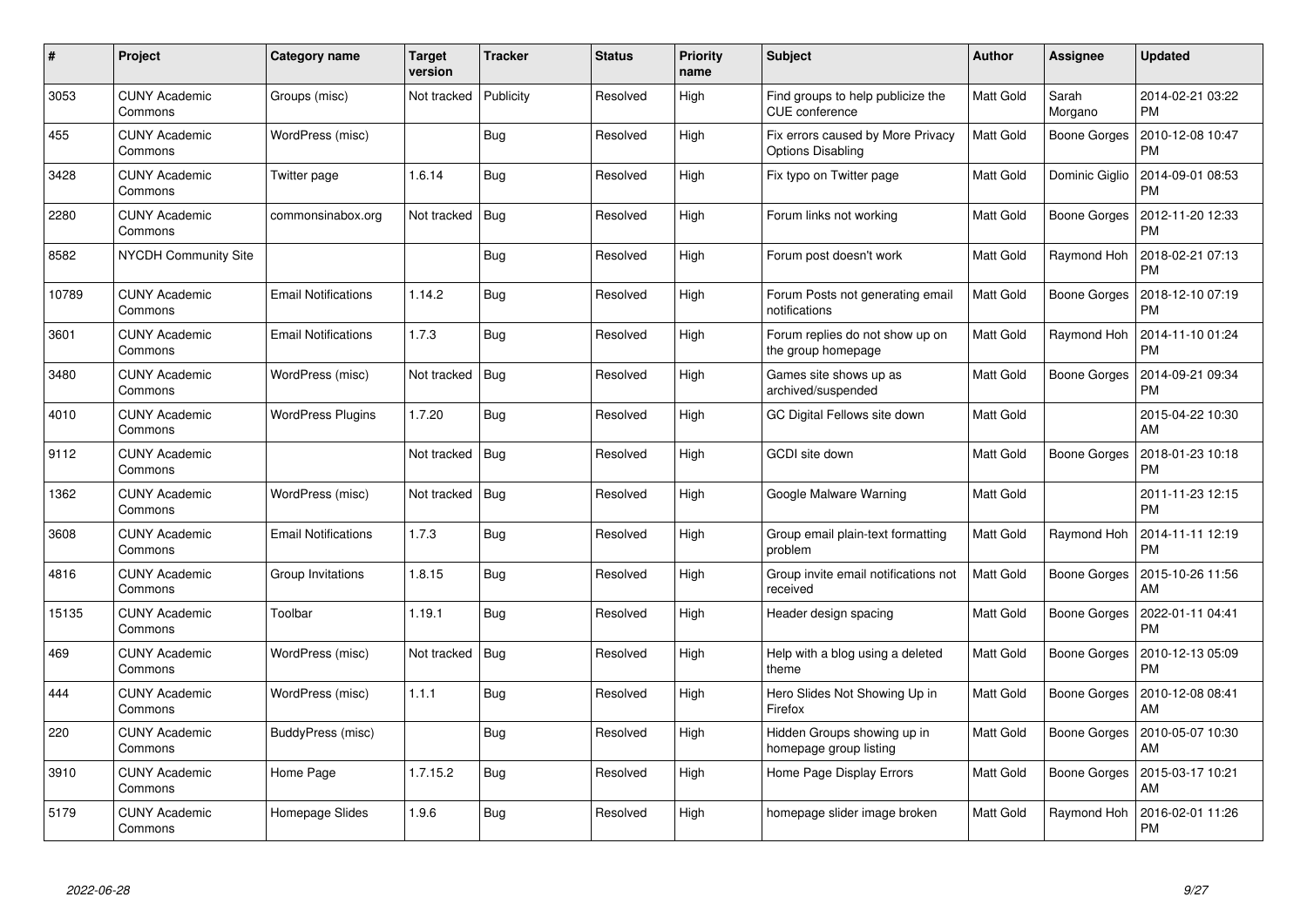| $\#$  | Project                         | Category name     | <b>Target</b><br>version | <b>Tracker</b> | <b>Status</b> | <b>Priority</b><br>name | <b>Subject</b>                                          | <b>Author</b>    | Assignee            | <b>Updated</b>                |
|-------|---------------------------------|-------------------|--------------------------|----------------|---------------|-------------------------|---------------------------------------------------------|------------------|---------------------|-------------------------------|
| 1116  | <b>CUNY Academic</b><br>Commons | WordPress (misc)  | Not tracked              | <b>Bug</b>     | Resolved      | High                    | Image Upload Error                                      | Matt Gold        |                     | 2011-08-27 08:44<br>AM        |
| 1916  | <b>CUNY Academic</b><br>Commons | WordPress (misc)  | 1.3.14                   | Bug            | Resolved      | High                    | Images Breaking on Help Blog and<br>Ground Control      | <b>Matt Gold</b> | <b>Boone Gorges</b> | 2012-05-26 07:54<br><b>PM</b> |
| 123   | <b>CUNY Academic</b><br>Commons | Upgrades          |                          | Feature        | Resolved      | High                    | Install Bug Report code onto<br>Homepage                | Matt Gold        | <b>CIC Michael</b>  | 2010-05-20 05:42<br><b>PM</b> |
| 507   | <b>CUNY Academic</b><br>Commons | BuddyPress (misc) | 1.1.6                    | <b>Bug</b>     | Resolved      | High                    | Invite Anyone Rejects CUNY Email<br>Addresses           | Matt Gold        | Boone Gorges        | 2010-12-21 11:26<br>AM        |
| 106   | <b>CUNY Academic</b><br>Commons | Upgrades          |                          | Bug            | Resolved      | High                    | <b>ITPF09 Forum Issue</b>                               | Matt Gold        | <b>Boone Gorges</b> | 2009-12-03 04:49<br><b>PM</b> |
| 476   | <b>CUNY Academic</b><br>Commons | WordPress (misc)  | 1.1.3                    | Bug            | Resolved      | High                    | Limited Email Domains List Empty<br>After Site Upgrade  | <b>Matt Gold</b> | Boone Gorges        | 2010-12-13 07:02<br><b>PM</b> |
| 107   | <b>CUNY Academic</b><br>Commons | Upgrades          |                          | Bug            | Resolved      | High                    | Log In Problem                                          | Matt Gold        | <b>Boone Gorges</b> | 2009-12-04 12:02<br>AM        |
| 3555  | <b>CUNY Academic</b><br>Commons | Publicity         | Not tracked              | Bug            | Resolved      | High                    | Mailchimp email display issue                           | Matt Gold        | Matt Gold           | 2017-11-15 05:47<br><b>PM</b> |
| 5022  | <b>CUNY Academic</b><br>Commons | Wiki              | 1.9.1                    | <b>Bug</b>     | Resolved      | High                    | Main nav bar different on wiki page                     | <b>Matt Gold</b> | <b>Boone Gorges</b> | 2015-12-11 09:31<br><b>PM</b> |
| 568   | <b>CUNY Academic</b><br>Commons | BuddyPress (misc) | 1.1.10                   | Bug            | Resolved      | High                    | Member reports trouble uploading<br>documents to groups | <b>Matt Gold</b> | <b>Boone Gorges</b> | 2011-02-10 02:33<br><b>PM</b> |
| 1754  | <b>CUNY Academic</b><br>Commons | WordPress (misc)  | 1.3.10                   | <b>Bug</b>     | Resolved      | High                    | Members receiving dev site<br>comment spam              | Matt Gold        | <b>Boone Gorges</b> | 2012-03-20 01:05<br><b>PM</b> |
| 209   | <b>CUNY Academic</b><br>Commons | BuddyPress (misc) |                          | <b>Bug</b>     | Resolved      | High                    | Members Report that Forum<br>Attachments not working    | Matt Gold        | <b>Boone Gorges</b> | 2010-05-14 12:13<br><b>PM</b> |
| 574   | <b>CUNY Academic</b><br>Commons | BuddyPress (misc) | 1.1.10                   | Bug            | Resolved      | High                    | Members unable to read<br>documents posted to groups    | Matt Gold        | <b>Boone Gorges</b> | 2011-02-10 03:01<br><b>PM</b> |
| 451   | <b>CUNY Academic</b><br>Commons | BuddyPress (misc) | Not tracked              | Bug            | Resolved      | High                    | Members Unable to Upload<br>Documents to Groups         | Matt Gold        | <b>Boone Gorges</b> | 2010-12-09 12:32<br><b>PM</b> |
| 2230  | <b>CUNY Academic</b><br>Commons | WordPress (misc)  | 1.4.10                   | <b>Bug</b>     | Resolved      | High                    | MESTC page scrambled                                    | Matt Gold        | Dominic Giglio      | 2012-11-20 02:39<br><b>PM</b> |
| 163   | <b>CUNY Academic</b><br>Commons | WordPress (misc)  |                          | Bug            | Resolved      | High                    | Missing plugins                                         | Matt Gold        | <b>Boone Gorges</b> | 2010-05-11 08:38<br><b>PM</b> |
| 111   | CUNY Academic<br>Commons        | Upgrades          |                          | Bug            | Resolved      | High                    | More Privacy Options and BP Feed   Matt Gold            |                  | Boone Gorges        | 2010-02-25 12:24<br><b>PM</b> |
| 15239 | <b>CUNY Academic</b><br>Commons | Group Forums      | 1.19.3                   | <b>Bug</b>     | Resolved      | High                    | multiple notifications of forum post                    | Matt Gold        | Raymond Hoh         | 2022-02-01 10:10<br><b>PM</b> |
| 346   | CUNY Academic<br>Commons        | BuddyPress (misc) | 1.0.3                    | <b>Bug</b>     | Resolved      | High                    | News Nav Bar Link on Wiki Pages<br>Points to Wrong Page | <b>Matt Gold</b> | Boone Gorges        | 2010-09-20 05:28<br>PM        |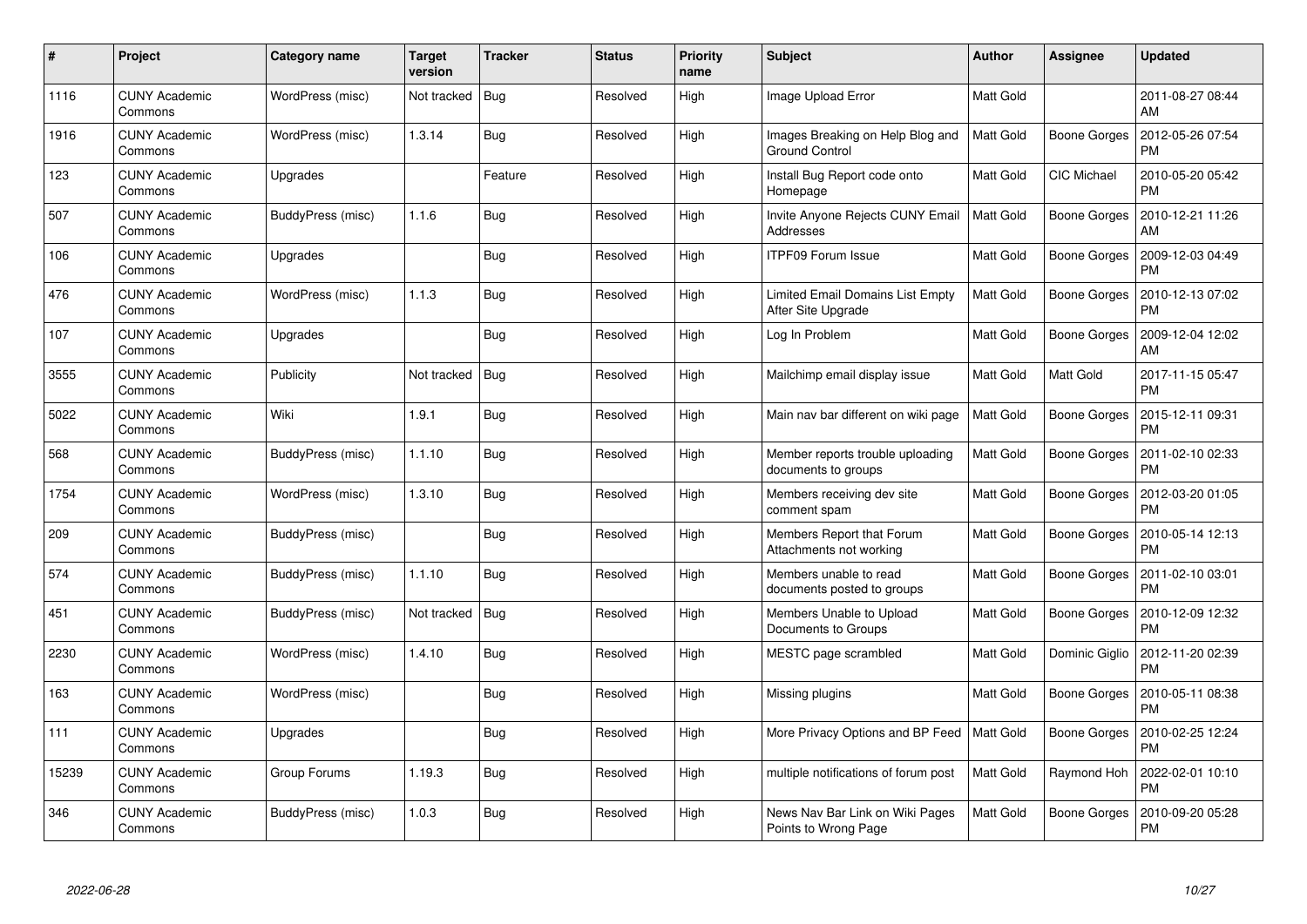| $\#$  | Project                         | <b>Category name</b> | <b>Target</b><br>version | <b>Tracker</b> | <b>Status</b> | <b>Priority</b><br>name | <b>Subject</b>                                                                  | <b>Author</b>    | <b>Assignee</b>     | <b>Updated</b>                        |
|-------|---------------------------------|----------------------|--------------------------|----------------|---------------|-------------------------|---------------------------------------------------------------------------------|------------------|---------------------|---------------------------------------|
| 222   | <b>CUNY Academic</b><br>Commons | BuddyPress (misc)    |                          | <b>Bug</b>     | Resolved      | High                    | No way for group admins to invite<br>new members                                | Matt Gold        | <b>Boone Gorges</b> | 2010-05-11 09:02<br><b>PM</b>         |
| 2055  | <b>CUNY Academic</b><br>Commons | WordPress (misc)     | 1.4.3                    | Bug            | Resolved      | High                    | Non-CUNY Sign-Ups not enabled                                                   | Matt Gold        | <b>Boone Gorges</b> | 2012-08-23 12:51<br><b>PM</b>         |
| 10970 | CUNY Academic<br>Commons        | Reply By Email       | Not tracked              | Bug            | Resolved      | High                    | Post by email failure                                                           | Matt Gold        | Raymond Hoh         | 2019-01-22 12:05<br><b>PM</b>         |
| 3853  | <b>CUNY Academic</b><br>Commons | BuddyPress (misc)    | 1.7.16                   | <b>Bug</b>     | Resolved      | High                    | Post erroneously ascribed to wrong<br>author in activity feed                   | <b>Matt Gold</b> | Raymond Hoh         | 2015-03-21 01:13<br><b>PM</b>         |
| 322   | <b>CUNY Academic</b><br>Commons | BuddyPress (misc)    | 1.0.2                    | Feature        | Resolved      | High                    | Raising Limitation on Emailed<br>Invites                                        | Matt Gold        | Boone Gorges        | 2010-09-03 07:07<br>AM                |
| 2046  | <b>CUNY Academic</b><br>Commons | BuddyPress (misc)    | 1.4.3                    | Bug            | Resolved      | High                    | <b>RBE Delayed Post</b>                                                         | Matt Gold        | Raymond Hoh         | 2012-08-27 11:55<br>AM                |
| 3563  | <b>CUNY Academic</b><br>Commons | Reply By Email       | Not tracked              | Bug            | Resolved      | High                    | RBE posting lags                                                                | Matt Gold        | <b>Boone Gorges</b> | 2014-10-21 11:33<br>AM                |
| 2635  | <b>CUNY Academic</b><br>Commons | WordPress (misc)     | Not tracked              | Support        | Resolved      | High                    | Recover content of deleted blog<br>from backup                                  | Matt Gold        | Matt Gold           | 2013-06-17 10:53<br>AM                |
| 2035  | <b>CUNY Academic</b><br>Commons | BuddyPress (misc)    | 1.4.3                    | Support        | Resolved      | High                    | Reply by Email - some possible<br>confusion                                     | Matt Gold        | Raymond Hoh         | 2012-08-19 08:58<br>AM                |
| 8023  | CUNY Academic<br>Commons        | Reply By Email       | 1.10.18                  | Bug            | Resolved      | High                    | Reply to CAC Message gets posted<br>to forum                                    | Matt Gold        | Raymond Hoh         | 2017-04-25 02:35<br><b>PM</b>         |
| 137   | <b>CUNY Academic</b><br>Commons | Upgrades             |                          | Bug            | Resolved      | High                    | Reports of Inability to<br>Attach/Download Attachments to<br>Forum Posts        | Matt Gold        | <b>Boone Gorges</b> | 2009-12-10 11:41<br>AM                |
| 2702  | <b>CUNY Academic</b><br>Commons | WordPress (misc)     | Not tracked              | Publicity      | Resolved      | High                    | Revise GCDI text                                                                | Matt Gold        | scott voth          | 2014-02-08 02:37<br><b>PM</b>         |
| 256   | <b>CUNY Academic</b><br>Commons | BuddyPress (misc)    | Not tracked              | Bug            | Resolved      | High                    | Security warnings on site                                                       | Matt Gold        | <b>Boone Gorges</b> | 2014-05-01 09:23<br>AM                |
| 7907  | <b>CUNY Academic</b><br>Commons | WordPress (misc)     |                          | Bug            | Resolved      | High                    | Site header image shows up for<br>logged in user but not for logged<br>out user | Matt Gold        | <b>Boone Gorges</b> | 2017-04-04 03:16<br><b>PM</b>         |
| 1547  | <b>CUNY Academic</b><br>Commons | WordPress (misc)     | 1.3.5                    | Bug            | Resolved      | High                    | Spam Registrations                                                              | Matt Gold        | <b>Boone Gorges</b> | 2012-01-16 08:23<br><b>PM</b>         |
| 2019  | CUNY Academic<br>Commons        | WordPress (misc)     | 1.4                      | Bug            | Resolved      | High                    | Unable to Add New User to Blog                                                  | Matt Gold        | Boone Gorges        | 2012-08-08 04:21<br>PM                |
| 457   | <b>CUNY Academic</b><br>Commons | BuddyPress (misc)    | 1.1.2                    | <b>Bug</b>     | Resolved      | High                    | Unable to Upload Documents as<br>Forum Attachments                              | Matt Gold        | <b>Boone Gorges</b> | 2010-12-10 06:56<br><b>PM</b>         |
| 100   | <b>CUNY Academic</b><br>Commons | Upgrades             |                          | <b>Bug</b>     | Resolved      | High                    | Unclickable title links on group<br>forum                                       | Matt Gold        |                     | Boone Gorges   2009-12-03 09:19<br>AM |
| 48    | <b>CUNY Academic</b><br>Commons | Group Forums         |                          | <b>Bug</b>     | Resolved      | High                    | <b>Unsubscribed Users Receiving</b><br>Commons Forum Posts via Email            | Matt Gold        | <b>Boone Gorges</b> | 2009-10-17 07:01<br>PM                |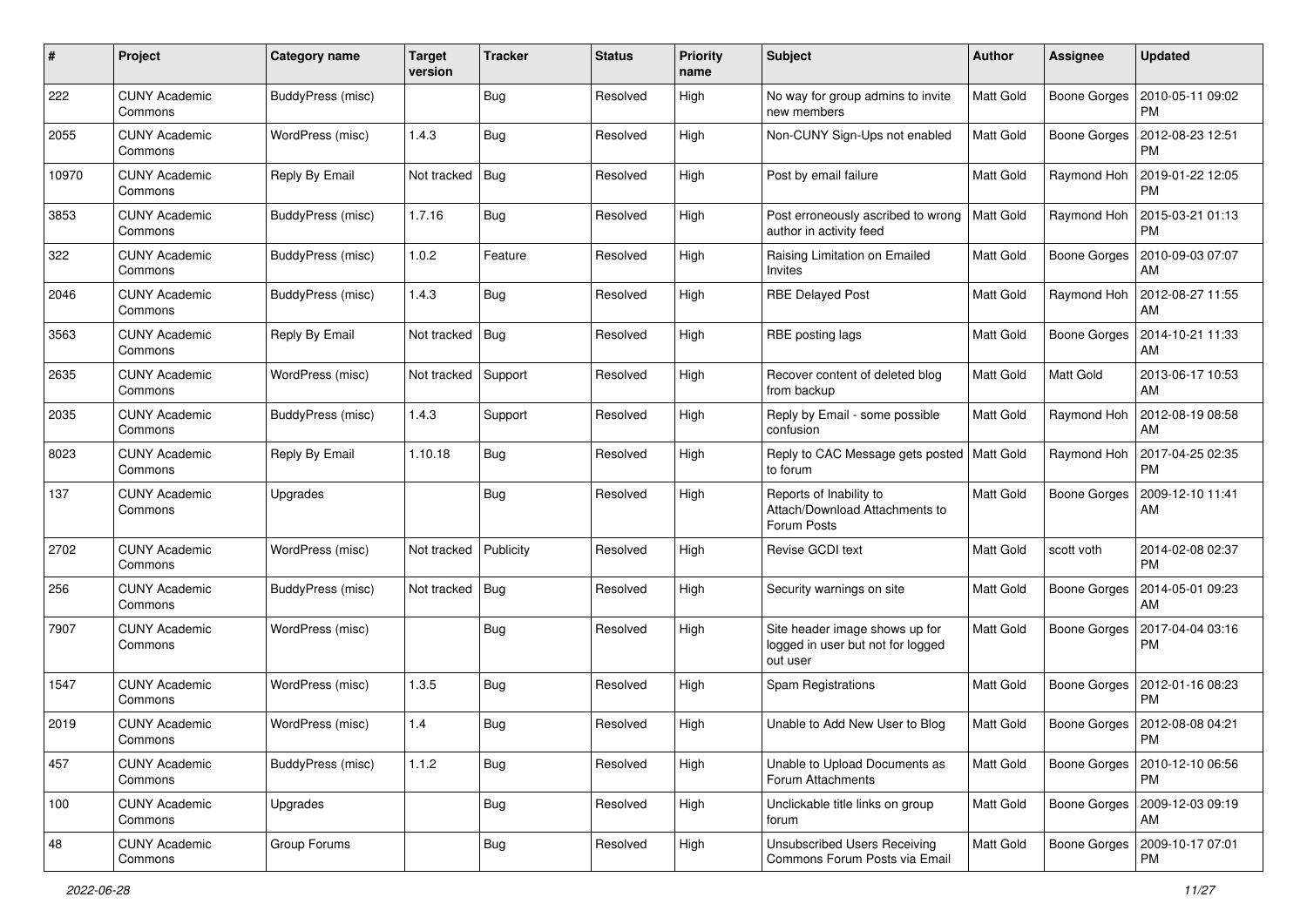| #     | Project                         | Category name            | Target<br>version | <b>Tracker</b> | <b>Status</b> | <b>Priority</b><br>name | <b>Subject</b>                                             | <b>Author</b>    | <b>Assignee</b>     | <b>Updated</b>                |
|-------|---------------------------------|--------------------------|-------------------|----------------|---------------|-------------------------|------------------------------------------------------------|------------------|---------------------|-------------------------------|
| 3676  | <b>CUNY Academic</b><br>Commons | WordPress (misc)         | 1.7.4             | Feature        | Resolved      | High                    | Update WP to 4.0.1                                         | <b>Matt Gold</b> | Boone Gorges        | 2014-11-21 10:49<br>AM        |
| 87    | <b>CUNY Academic</b><br>Commons | Upgrades                 |                   | Bug            | Resolved      | High                    | Upgrade MediaWiki Skin                                     | Matt Gold        | <b>Boone Gorges</b> | 2009-12-03 08:24<br>AM        |
| 3914  | <b>CUNY Academic</b><br>Commons | <b>WordPress Plugins</b> | 1.7.15.1          | Feature        | Resolved      | High                    | Upgrade Yoast's SEO plugin                                 | Matt Gold        | Boone Gorges        | 2015-03-13 05:30<br><b>PM</b> |
| 6992  | <b>CUNY Academic</b><br>Commons | Registration             | Not tracked       | Support        | Resolved      | High                    | User cannot activate account                               | Matt Gold        | Boone Gorges        | 2016-12-08 11:13<br>AM        |
| 301   | <b>CUNY Academic</b><br>Commons | BuddyPress (misc)        |                   | Bug            | Resolved      | High                    | User unable to upload documents                            | Matt Gold        | Boone Gorges        | 2010-08-25 12:06<br><b>PM</b> |
| 2738  | <b>CUNY Academic</b><br>Commons | BuddyPress (misc)        | 1.5.0.2           | Bug            | Resolved      | High                    | Users Unable to Change Email<br><b>Address in Settings</b> | Matt Gold        | Boone Gorges        | 2013-08-28 09:05<br><b>PM</b> |
| 2018  | <b>CUNY Academic</b><br>Commons | WordPress (misc)         | 1.4               | <b>Bug</b>     | Resolved      | High                    | <b>WP Nav Bar Overflow</b>                                 | Matt Gold        | Boone Gorges        | 2012-08-06 12:58<br><b>PM</b> |
| 3655  | <b>CUNY Academic</b><br>Commons | Group Forums             | Not tracked       | <b>Bug</b>     | Resolved      | High                    | xlsx attachments not allowed in<br>forums                  | Matt Gold        | Boone Gorges        | 2014-11-21 10:41<br>AM        |
| 11800 | <b>CUNY Academic</b><br>Commons | Groups (misc)            | 1.15.9            | <b>Bug</b>     | Resolved      | Normal                  | 'CUNY-wide' Campus option not<br>saving on groups/sites    | <b>Matt Gold</b> | Boone Gorges        | 2019-08-27 04:17<br>PM        |
| 10538 | <b>CUNY Academic</b><br>Commons |                          |                   | <b>Bug</b>     | Resolved      | Normal                  | 'This Site Can't be Reached"                               | <b>Matt Gold</b> | Boone Gorges        | 2018-10-16 09:39<br><b>PM</b> |
| 43    | <b>CUNY Academic</b><br>Commons | Group Forums             |                   | Feature        | Resolved      | Normal                  | 'Topic not found" Message for<br>non-logged in users       | Matt Gold        | Boone Gorges        | 2009-10-20 10:33<br>AM        |
| 12136 | <b>CUNY Academic</b><br>Commons | Group Files              | 1.18.0            | <b>Bug</b>     | Resolved      | Normal                  | 'You must login" group file warning<br>shows after log in  | Matt Gold        | Boone Gorges        | 2020-12-08 11:31<br>AM        |
| 2858  | <b>CUNY Academic</b><br>Commons | BuddyPress (misc)        | 1.5.7             | Bug            | Resolved      | Normal                  | […] redux                                                  | <b>Matt Gold</b> | Boone Gorges        | 2013-10-30 10:08<br><b>PM</b> |
| 329   | <b>CUNY Academic</b><br>Commons |                          | Not tracked       | Support        | Resolved      | Normal                  | 10 Things to Do After You Sign Up                          | Matt Gold        | <b>Brian Foote</b>  | 2016-01-26 10:51<br>AM        |
| 7715  | <b>CUNY Academic</b><br>Commons | Reply By Email           |                   | <b>Bug</b>     | Resolved      | Normal                  | 4 notifications of a single post by<br>email               | Matt Gold        | Raymond Hoh         | 2017-02-23 04:09<br><b>PM</b> |
| 35    | <b>CUNY Academic</b><br>Commons | Group Forums             |                   | Bug            | Resolved      | Normal                  | 404 Email Notification Settings<br>Links                   | <b>Matt Gold</b> | Boone Gorges        | 2009-12-10 09:24<br><b>PM</b> |
| 10164 | <b>CUNY Academic</b><br>Commons | Group Forums             | 1.13.8            | Bug            | Resolved      | Normal                  | A few oddities related to a<br>cross-posted forum post     | Matt Gold        | Boone Gorges        | 2018-08-17 10:12<br>AM        |
| 705   | <b>CUNY Academic</b><br>Commons | WordPress (misc)         | 1.2.1             | Feature        | Resolved      | Normal                  | A way to mass upload files?                                | Matt Gold        | Boone Gorges        | 2011-04-27 12:04<br>AM        |
| 10263 | CUNY Academic<br>Commons        | Groups (misc)            | 1.17.0            | Feature        | Resolved      | Normal                  | Accept multiple group membership<br>requests               | <b>Matt Gold</b> | Boone Gorges        | 2020-07-28 11:09<br>AM        |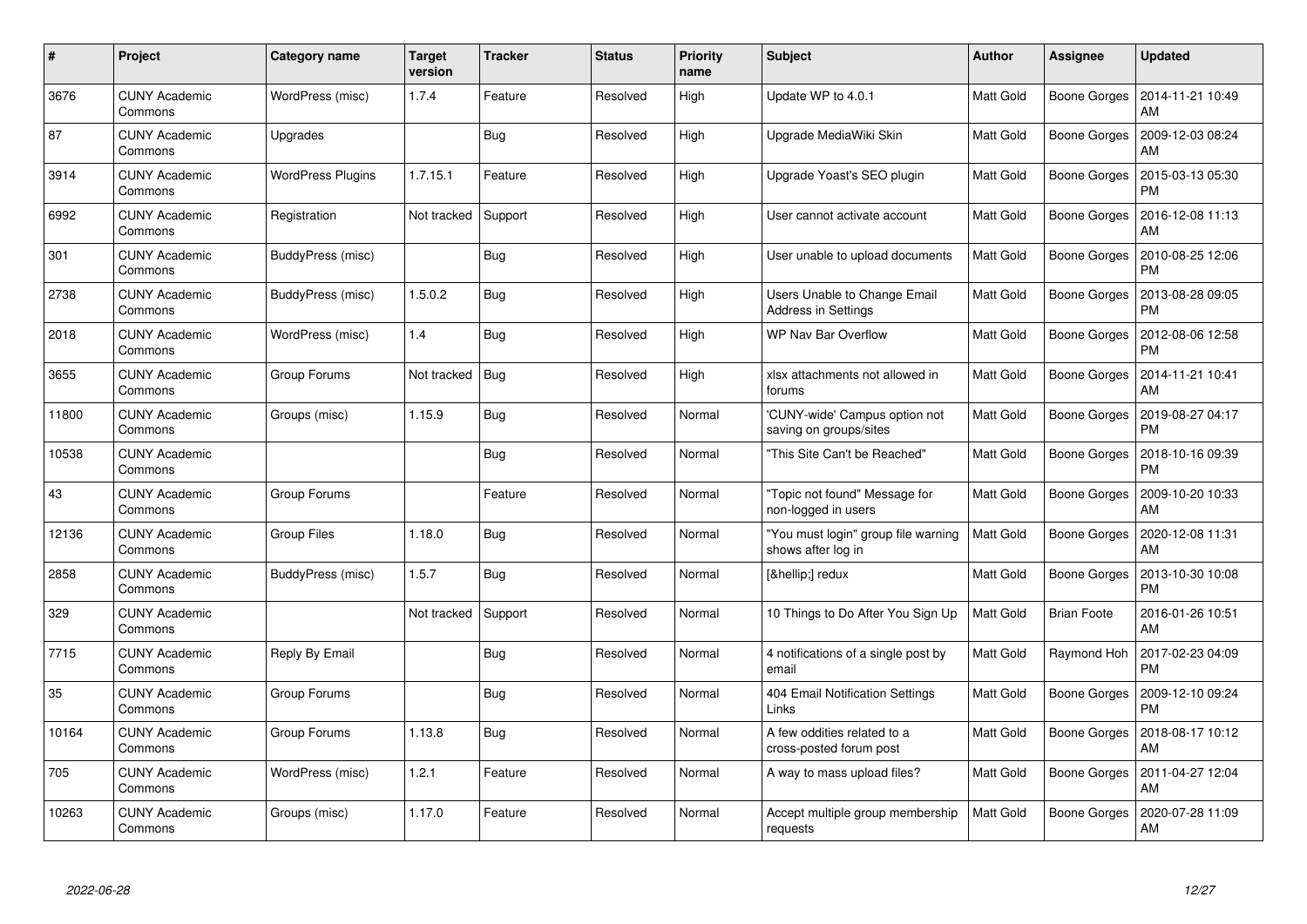| #     | Project                         | <b>Category name</b> | <b>Target</b><br>version | <b>Tracker</b> | <b>Status</b> | <b>Priority</b><br>name | <b>Subject</b>                                                                                                               | Author           | <b>Assignee</b>     | <b>Updated</b>                               |
|-------|---------------------------------|----------------------|--------------------------|----------------|---------------|-------------------------|------------------------------------------------------------------------------------------------------------------------------|------------------|---------------------|----------------------------------------------|
| 8899  | <b>CUNY Academic</b><br>Commons | Accessibility        | 1.13                     | Feature        | Resolved      | Normal                  | <b>Accessibility Fixes</b>                                                                                                   | <b>Matt Gold</b> | <b>Boone Gorges</b> | 2018-04-23 10:55<br>AM                       |
| 2161  | <b>CUNY Academic</b><br>Commons | WordPress (misc)     | 1.5                      | Support        | Resolved      | Normal                  | <b>Account Confirmation Email Edits</b>                                                                                      | <b>Matt Gold</b> | Chris Stein         | 2013-08-21 04:54<br><b>PM</b>                |
| 266   | CUNY Academic<br>Commons        | BuddyPress (misc)    | 1.0.1                    | Bug            | Resolved      | Normal                  | <b>Account Deletion Process</b>                                                                                              | <b>Matt Gold</b> | <b>Boone Gorges</b> | 2010-07-19 11:07<br>AM                       |
| 1344  | <b>CUNY Academic</b><br>Commons | BuddyPress (misc)    | 1.3                      | Bug            | Resolved      | Normal                  | Activity Feed Items not Appearing<br>in Group                                                                                | <b>Matt Gold</b> | <b>Boone Gorges</b> | 2011-11-14 11:26<br>AM                       |
| 1672  | <b>CUNY Academic</b><br>Commons | BuddyPress (misc)    | 1.3.11                   | <b>Bug</b>     | Resolved      | Normal                  | Activity replies in groups                                                                                                   | Matt Gold        | Boone Gorges        | 2012-04-04 09:37<br>AM                       |
| 11209 | <b>CUNY Academic</b><br>Commons | BuddyPress (misc)    | 1.14.11                  | Bug            | Resolved      | Normal                  | Activity timestamp errors                                                                                                    | Matt Gold        | Raymond Hoh         | 2019-04-23 12:27<br><b>PM</b>                |
| 11016 | <b>CUNY Academic</b><br>Commons | Home Page            | 1.14.7                   | Bug            | Resolved      | Normal                  | Activity timestamps on homepage<br>are borked                                                                                | Matt Gold        | Raymond Hoh         | 2019-02-26 02:04<br><b>PM</b>                |
| 3729  | <b>CUNY Academic</b><br>Commons | WordPress (misc)     | 1.7.11                   | Feature        | Resolved      | Normal                  | Add 'contact us' line to failed login<br>screen                                                                              | <b>Matt Gold</b> | Daniel Jones        | 2015-02-02 01:16<br>AM                       |
| 1178  | <b>CUNY Academic</b><br>Commons | WordPress (misc)     | 1.2.5                    | Feature        | Resolved      | Normal                  | Add "Chunk" Theme to the<br>Commons                                                                                          | <b>Matt Gold</b> | <b>Boone Gorges</b> | 2011-11-14 08:25<br><b>PM</b>                |
| 119   | CUNY Academic<br>Commons        | Upgrades             |                          | <b>Bug</b>     | Resolved      | Normal                  | Add "Create a Group" to BP Admin<br>bar at bottom of My Groups listing                                                       | <b>Matt Gold</b> | CIC Michael         | 2010-05-11 04:40<br><b>PM</b>                |
| 261   | <b>CUNY Academic</b><br>Commons | BuddyPress (misc)    |                          | Feature        | Resolved      | Normal                  | Add "more groups" and "more<br>blogs" and "more members" links to<br>homepage under lists of recently<br>active groups/blogs | <b>Matt Gold</b> | <b>Boone Gorges</b> | 2010-06-24 03:44<br><b>PM</b>                |
| 486   | <b>CUNY Academic</b><br>Commons | BuddyPress (misc)    | 1.1.4                    | Feature        | Resolved      | Normal                  | Add "Post Topic" to Group Forum<br>pages                                                                                     | Matt Gold        | <b>Boone Gorges</b> | 2010-12-16 11:13<br>AM                       |
| 1527  | <b>CUNY Academic</b><br>Commons |                      | Not tracked              | Publicity      | Resolved      | Normal                  | Add "THEME SONG FOR OUR<br>TIME: SLF, OWS, CUNY AC" to<br>Commons Buzz                                                       | <b>Matt Gold</b> | scott voth          | 2014-02-08 02:37<br><b>PM</b>                |
| 5519  | <b>NYCDH Community Site</b>     |                      |                          | Feature        | Resolved      | Normal                  | Add all NYCDH members to the<br>Announcements Group                                                                          | Matt Gold        | Raymond Hoh         | 2016-07-20 07:30<br><b>PM</b>                |
| 1387  | <b>CUNY Academic</b><br>Commons | BuddyPress (misc)    | Not tracked              | Feature        | Resolved      | Normal                  | Add Alumnus/a Category for BP<br><b>Profile Fields</b>                                                                       | Matt Gold        | Matt Gold           | 2011-11-29 12:04<br>AM                       |
| 534   | <b>CUNY Academic</b><br>Commons | WordPress (misc)     | 1.1.10                   | Feature        | Resolved      | Normal                  | Add an apple-touch-icon.pgn of the $\vert$ Matt Gold<br>CUNY Favicon.ico to the root<br>directory at 114x114                 |                  | Matt Gold           | 2011-03-08 07:34<br>AM                       |
| 647   | <b>CUNY Academic</b><br>Commons | WordPress (misc)     | 1.2                      | Feature        | Resolved      | Normal                  | <b>Add Antisnews Theme</b>                                                                                                   | Matt Gold        |                     | Boone Gorges   2011-03-26 07:58<br><b>PM</b> |
| 2653  | <b>CUNY Academic</b><br>Commons | WordPress (misc)     | 1.4.31                   | Feature        | Resolved      | Normal                  | Add AR2 beta theme                                                                                                           | Matt Gold        |                     | Boone Gorges   2013-07-11 11:42<br>AM        |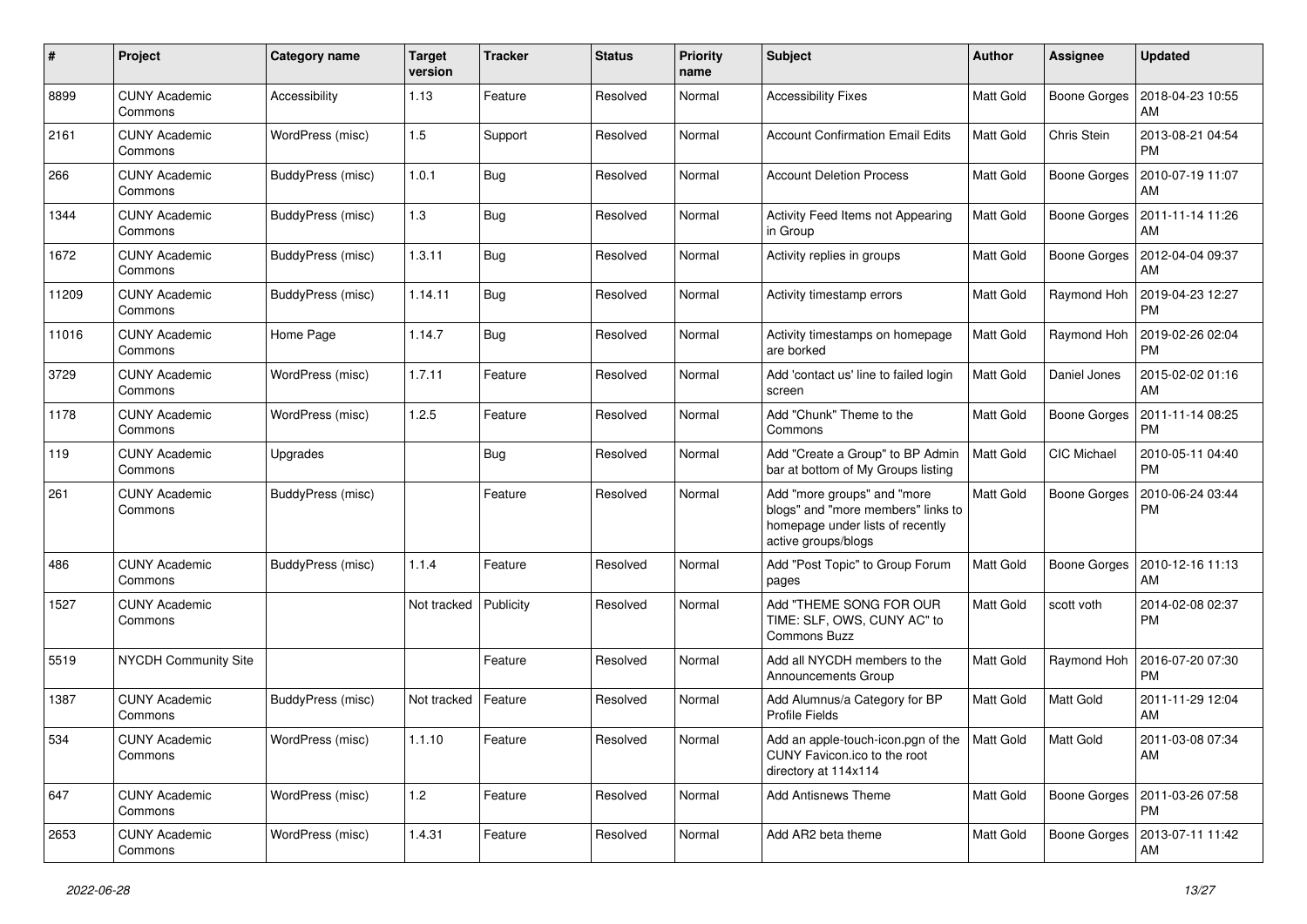| $\pmb{\#}$ | Project                         | Category name              | <b>Target</b><br>version | <b>Tracker</b> | <b>Status</b> | <b>Priority</b><br>name | <b>Subject</b>                                                    | <b>Author</b>    | Assignee            | <b>Updated</b>                |
|------------|---------------------------------|----------------------------|--------------------------|----------------|---------------|-------------------------|-------------------------------------------------------------------|------------------|---------------------|-------------------------------|
| 2847       | <b>CUNY Academic</b><br>Commons | WordPress (misc)           | 1.5.7                    | Feature        | Resolved      | Normal                  | Add Archive.org WP Plugin                                         | <b>Matt Gold</b> | <b>Boone Gorges</b> | 2013-11-01 02:41<br><b>PM</b> |
| 257        | <b>CUNY Academic</b><br>Commons | BuddyPress (misc)          | 1.1                      | Feature        | Resolved      | Normal                  | Add avatar dimensions to the<br>Change Avatar page.               | <b>Matt Gold</b> | Chris Stein         | 2010-11-16 03:58<br><b>PM</b> |
| 6623       | <b>CUNY Academic</b><br>Commons | <b>Email Notifications</b> | 1.10.1                   | <b>Bug</b>     | Resolved      | Normal                  | Add blank line in cross-posted<br>email notifications             | <b>Matt Gold</b> | Daniel Jones        | 2016-11-08 01:07<br><b>PM</b> |
| 2689       | <b>CUNY Academic</b><br>Commons | commonsinabox.org          | Not tracked              | Publicity      | Resolved      | Normal                  | Add BLSCI site to CBOX showcase                                   | <b>Matt Gold</b> | scott voth          | 2014-02-08 01:39<br><b>PM</b> |
| 699        | <b>CUNY Academic</b><br>Commons | WordPress (misc)           | 1.2                      | Feature        | Resolved      | Normal                  | Add BTCNew Plugin to the<br>Commons                               | <b>Matt Gold</b> | Raymond Hoh         | 2011-04-24 04:15<br><b>PM</b> |
| 782        | <b>CUNY Academic</b><br>Commons | BuddyPress (misc)          | 1.2.3                    | Feature        | Resolved      | Normal                  | Add Captcha Plugin                                                | <b>Matt Gold</b> | Boone Gorges        | 2011-06-06 10:37<br>AM        |
| 2645       | <b>CUNY Academic</b><br>Commons | commonsinabox.org          | Not tracked              | Bug            | Resolved      | Normal                  | Add CASCI site to Showcase                                        | Matt Gold        | scott voth          | 2014-02-08 11:07<br>AM        |
| 1809       | <b>CUNY Academic</b><br>Commons | WordPress (misc)           | 1.3.11                   | Feature        | Resolved      | Normal                  | Add CataBlog Plugin                                               | Matt Gold        | Boone Gorges        | 2012-04-04 10:03<br>AM        |
| 2967       | <b>CUNY Academic</b><br>Commons | commonsinabox.org          | Not tracked              | Feature        | Resolved      | Normal                  | Add ccss5 to CBOX showcase                                        | Matt Gold        | scott voth          | 2014-01-26 01:24<br><b>PM</b> |
| 2711       | <b>CUNY Academic</b><br>Commons | BuddyPress (misc)          | 1.5.1                    | Feature        | Resolved      | Normal                  | Add Change Avatar Link/Interface<br>to Profile Editing Page       | <b>Matt Gold</b> | <b>Boone Gorges</b> | 2013-08-28 12:40<br><b>PM</b> |
| 640        | <b>CUNY Academic</b><br>Commons | WordPress (misc)           | 1.2                      | Feature        | Resolved      | Normal                  | Add Clean Home Theme to Site                                      | <b>Matt Gold</b> | Matt Gold           | 2011-04-20 06:55<br><b>PM</b> |
| 2517       | <b>CUNY Academic</b><br>Commons | WordPress (misc)           | 1.4.22                   | <b>Bug</b>     | Resolved      | Normal                  | <b>Add Constant Contact Plugin</b>                                | Matt Gold        | <b>Boone Gorges</b> | 2013-03-20 01:53<br><b>PM</b> |
| 1434       | <b>CUNY Academic</b><br>Commons | WordPress (misc)           | Not tracked              | Outreach       | Resolved      | Normal                  | Add Converge Article to Commons<br><b>Buzz</b>                    | Matt Gold        | scott voth          | 2011-12-31 03:54<br><b>PM</b> |
| 7112       | <b>CUNY Academic</b><br>Commons | WordPress (misc)           | 1.14                     | Feature        | Resolved      | Normal                  | Add Copyright option/question to<br>users on blog creation wizard | Matt Gold        | Raymond Hoh         | 2018-11-14 10:34<br>AM        |
| 9801       | <b>CUNY Academic</b><br>Commons | Courses                    | 1.14                     | Feature        | Resolved      | Normal                  | Add courses item to main<br>Commons nav                           | Matt Gold        | Boone Gorges        | 2018-11-13 02:15<br><b>PM</b> |
| 1440       | <b>CUNY Academic</b><br>Commons | WordPress (misc)           | 1.3.1                    | Feature        | Resolved      | Normal                  | Add Custom Sidebar Plugin                                         | <b>Matt Gold</b> | Boone Gorges        | 2011-12-15 02:46<br><b>PM</b> |
| 1507       | <b>CUNY Academic</b><br>Commons | BuddyPress (misc)          | 1.3.3                    | Feature        | Resolved      | Normal                  | Add Custom Sidebar Plugin                                         | Matt Gold        | Boone Gorges        | 2012-01-10 07:30<br><b>PM</b> |
| 3100       | <b>CUNY Academic</b><br>Commons | <b>WordPress Themes</b>    | 1.5.20                   | Bug            | Resolved      | Normal                  | <b>Add Customizr Theme</b>                                        | Matt Gold        | <b>Boone Gorges</b> | 2014-03-11 10:35<br><b>PM</b> |
| 5131       | CUNY Academic<br>Commons        | Commons In A Box           |                          | Outreach       | Resolved      | Normal                  | Add digital archaeology commons<br>to CBOX showcase               | <b>Matt Gold</b> | scott voth          | 2016-01-16 03:27<br><b>PM</b> |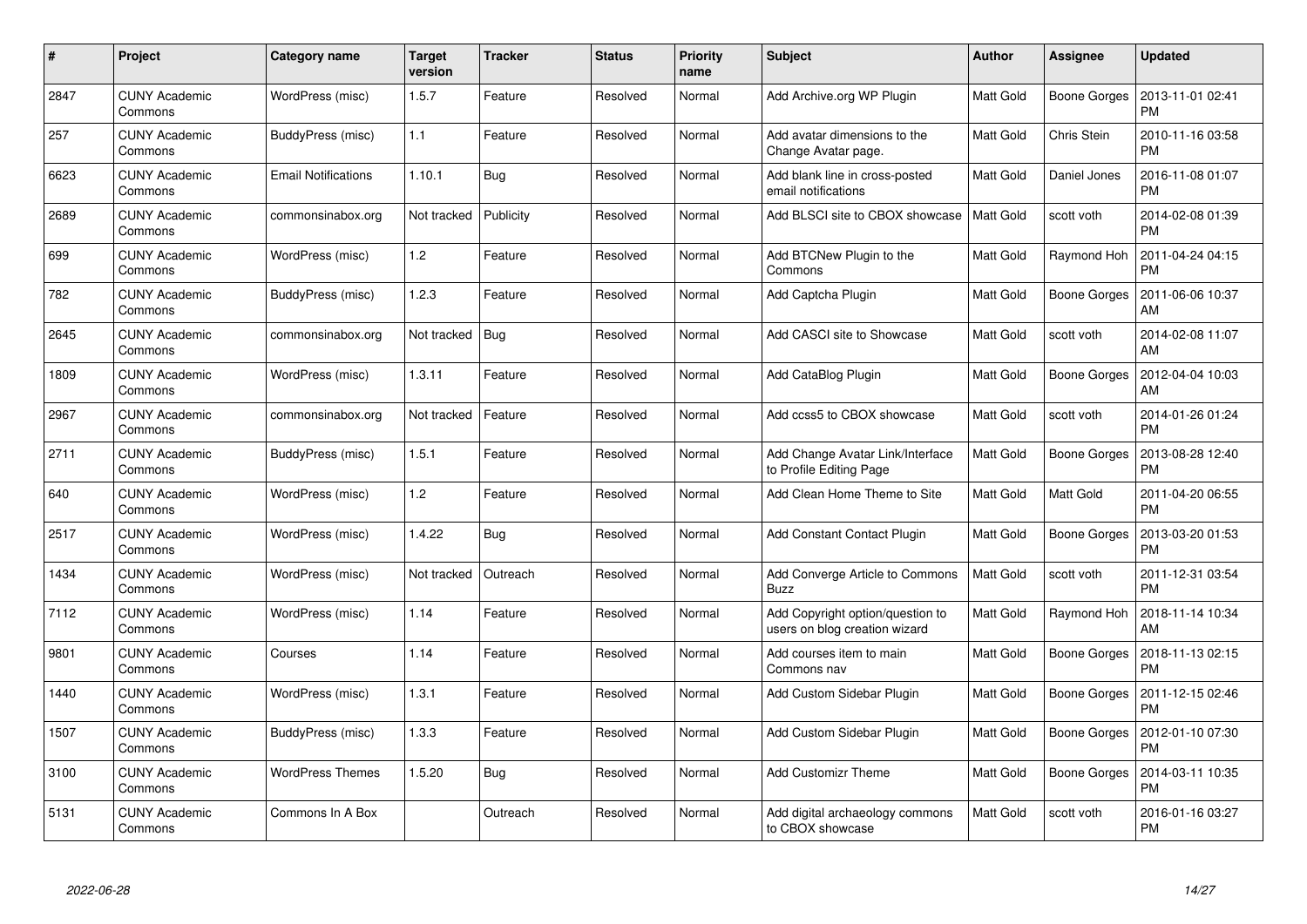| #    | Project                         | Category name     | Target<br>version | <b>Tracker</b> | <b>Status</b> | <b>Priority</b><br>name | <b>Subject</b>                                                                           | <b>Author</b>    | <b>Assignee</b>     | <b>Updated</b>                                 |
|------|---------------------------------|-------------------|-------------------|----------------|---------------|-------------------------|------------------------------------------------------------------------------------------|------------------|---------------------|------------------------------------------------|
| 2626 | <b>CUNY Academic</b><br>Commons | commonsinabox.org | Not tracked       | Publicity      | Resolved      | Normal                  | Add Digital Historians site to CBOX<br>Showcase                                          | <b>Matt Gold</b> | scott voth          | 2014-02-08 02:38<br><b>PM</b>                  |
| 3072 | <b>CUNY Academic</b><br>Commons | commonsinabox.org | Not tracked       | Publicity      | Resolved      | Normal                  | Add Digital Thoreau to CBOX<br>showcase                                                  | <b>Matt Gold</b> | scott voth          | 2014-03-01 09:48<br>AM                         |
| 2060 | <b>CUNY Academic</b><br>Commons | WordPress (misc)  | 1.4.3             | Support        | Resolved      | Normal                  | Add Digital University Theme to<br>Commons                                               | Matt Gold        | Dominic Giglio      | 2012-08-27 03:38<br><b>PM</b>                  |
| 3796 | <b>CUNY Academic</b><br>Commons | Documentation     | Not tracked       | Documentation  | Resolved      | Normal                  | Add domain mapping info to Uses<br>sites page                                            | <b>Matt Gold</b> | scott voth          | 2015-02-08 10:02<br><b>PM</b>                  |
| 2520 | <b>CUNY Academic</b><br>Commons | WordPress (misc)  | 1.4.22            | Bug            | Resolved      | Normal                  | Add Edit Flow Plugin                                                                     | Matt Gold        | Boone Gorges        | 2013-03-20 02:01<br>PM                         |
| 544  | <b>CUNY Academic</b><br>Commons | WordPress (misc)  | 1.1.8             | Feature        | Resolved      | Normal                  | Add Elegant Themes themepack to<br>site                                                  | <b>Matt Gold</b> | Matt Gold           | 2011-01-25 01:40<br>AM                         |
| 2346 | <b>CUNY Academic</b><br>Commons | WordPress (misc)  | 1.4.16            | Feature        | Resolved      | Normal                  | Add Enable Media Replace Plugin                                                          | Matt Gold        | Boone Gorges        | 2013-01-08 03:53<br><b>PM</b>                  |
| 2007 | <b>CUNY Academic</b><br>Commons | WordPress (misc)  | 1.3.17            | Feature        | Resolved      | Normal                  | Add Events Manager Plugin                                                                | Matt Gold        | Boone Gorges        | 2012-07-30 09:19<br>AM                         |
| 349  | <b>CUNY Academic</b><br>Commons | BuddyPress (misc) | 1.2               | Feature        | Resolved      | Normal                  | Add explanatory note to Group<br>Send Invites Page                                       | Matt Gold        | Boone Gorges        | 2011-03-08 08:44<br><b>PM</b>                  |
| 1074 | <b>CUNY Academic</b><br>Commons | WordPress (misc)  | 1.2.5             | Feature        | Resolved      | Normal                  | Add Facebook Page Photo Gallery<br>plugin                                                | Matt Gold        | Boone Gorges        | 2011-09-12 06:11<br><b>PM</b>                  |
| 1437 | <b>CUNY Academic</b><br>Commons | WordPress (misc)  | 1.3               | Feature        | Resolved      | Normal                  | Add FD Footnotes Plugin                                                                  | Matt Gold        | <b>Boone Gorges</b> | 2011-12-14 01:00<br><b>PM</b>                  |
| 325  | <b>CUNY Academic</b><br>Commons | BuddyPress (misc) | 1.3               | Feature        | Resolved      | Normal                  | Add folder hierarchies to Group<br>Documents plugin                                      | Matt Gold        | Boone Gorges        | 2011-05-23 01:33<br>AM                         |
| 2323 | <b>CUNY Academic</b><br>Commons | WordPress (misc)  | 1.4.12            | Feature        | Resolved      | Normal                  | Add four themeforest themes                                                              | Matt Gold        |                     | Dominic Giglio   2012-12-01 02:30<br><b>PM</b> |
| 3915 | <b>CUNY Academic</b><br>Commons | commonsinabox.org | Not tracked       | Publicity      | Resolved      | Normal                  | Add Futures Initiative to CBOX<br>showcase                                               | Matt Gold        | scott voth          | 2015-03-19 09:34<br><b>PM</b>                  |
| 2113 | <b>CUNY Academic</b><br>Commons | WordPress (misc)  | 1.4.6             | Support        | Resolved      | Normal                  | Add google docs shortcode<br>documentation to plugin                                     | Matt Gold        | Raymond Hoh         | 2012-09-30 10:57<br><b>PM</b>                  |
| 1073 | <b>CUNY Academic</b><br>Commons | WordPress (misc)  | 1.2.5             | Feature        | Resolved      | Normal                  | Add Google Plus One Plugin                                                               | Matt Gold        | <b>Boone Gorges</b> | 2011-09-12 06:06<br><b>PM</b>                  |
| 9010 | <b>CUNY Academic</b><br>Commons | Groups (misc)     | 1.13              | Feature        | Resolved      | Normal                  | Add group email address in<br>prominent way to Group homepage                            | Matt Gold        | Erik Trainer        | 2018-05-07 12:32<br><b>PM</b>                  |
| 546  | <b>CUNY Academic</b><br>Commons | BuddyPress (misc) | 1.1.8             | <b>Bug</b>     | Resolved      | Normal                  | Add Group/Group Blog Author<br>Syncing on an Automated Basis to<br>the Group Blog Plugin | Matt Gold        | <b>Boone Gorges</b> | 2011-02-03 08:44<br>AM                         |
| 77   | <b>CUNY Academic</b><br>Commons | Upgrades          |                   | Feature        | Resolved      | Normal                  | Add Help link to BP admin bar<br>under CUNY Academic Commons                             | Matt Gold        | <b>CIC Michael</b>  | 2009-12-02 06:46<br>PM                         |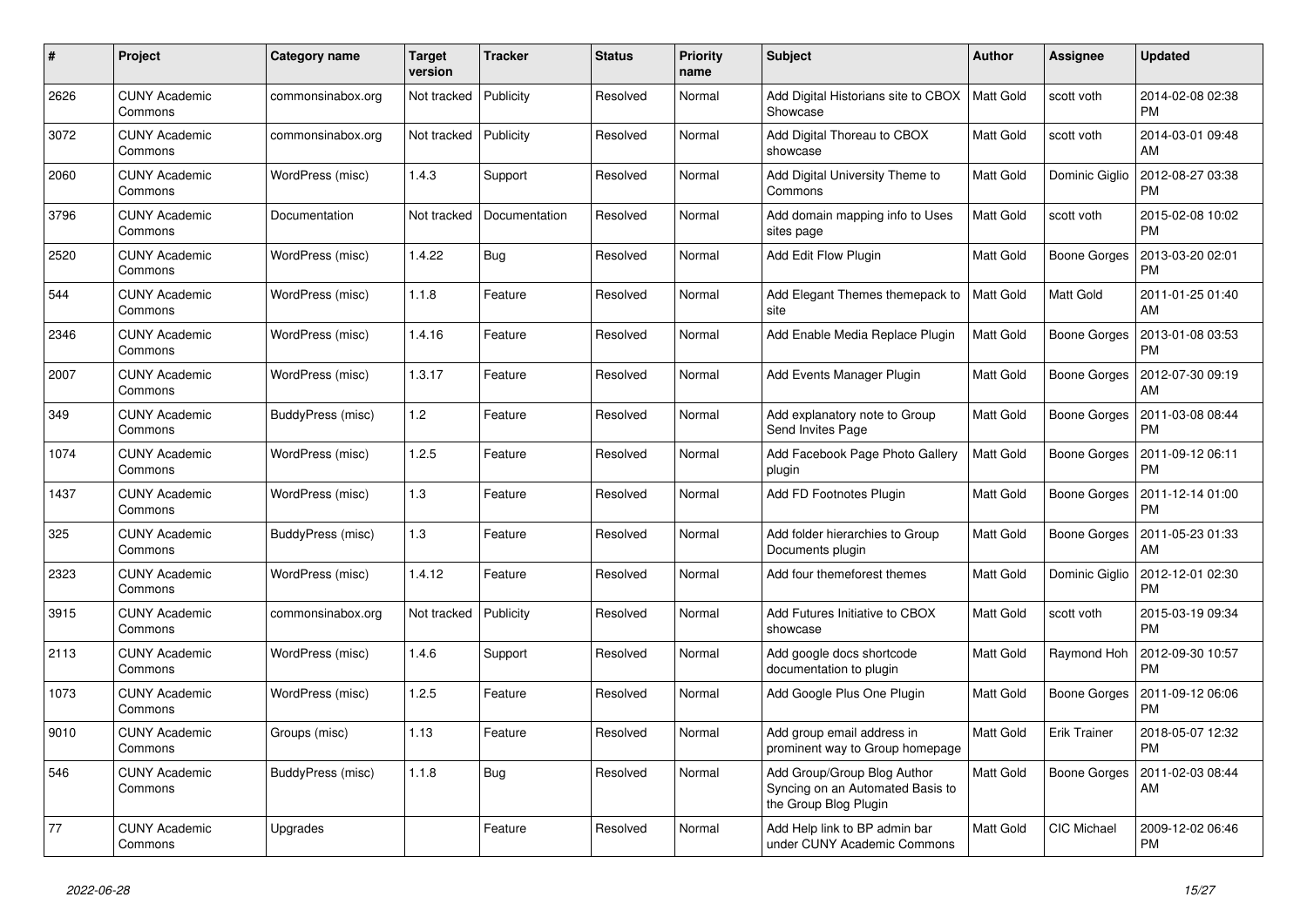| $\pmb{\#}$ | Project                         | Category name     | <b>Target</b><br>version | <b>Tracker</b> | <b>Status</b> | <b>Priority</b><br>name | <b>Subject</b>                                                                  | <b>Author</b>    | Assignee            | <b>Updated</b>                |
|------------|---------------------------------|-------------------|--------------------------|----------------|---------------|-------------------------|---------------------------------------------------------------------------------|------------------|---------------------|-------------------------------|
| 5521       | <b>NYCDH Community Site</b>     |                   |                          | Feature        | Resolved      | Normal                  | Add help text to registration<br>process re Announcement group<br>add           | <b>Matt Gold</b> | <b>Raymond Hoh</b>  | 2020-11-23 08:53<br><b>PM</b> |
| 2273       | <b>CUNY Academic</b><br>Commons | commonsinabox.org | Not tracked              | Bug            | Resolved      | Normal                  | Add Hosting<br>recommendations/minimum<br>requirements to CBOX<br>documentation | Matt Gold        | scott voth          | 2014-02-09 11:37<br>AM        |
| 3095       | <b>CUNY Academic</b><br>Commons | commonsinabox.org | Not tracked              | Publicity      | Resolved      | Normal                  | Add Hostos site to CBOX<br>showcase                                             | <b>Matt Gold</b> | scott voth          | 2014-08-20 07:06<br><b>PM</b> |
| 4078       | <b>CUNY Academic</b><br>Commons | Events            | 1.8.12                   | Feature        | Resolved      | Normal                  | Add iCal link to Event Calendar<br>notification emails                          | <b>Matt Gold</b> | Raymond Hoh         | 2015-09-25 09:39<br><b>PM</b> |
| 1889       | <b>CUNY Academic</b><br>Commons | WordPress (misc)  | 1.3.13                   | Feature        | Resolved      | Normal                  | Add jQuery Lightbox plugin                                                      | Matt Gold        | Boone Gorges        | 2012-05-17 11:11<br>AM        |
| 10647      | <b>CUNY Academic</b><br>Commons | Publicity         |                          | Publicity      | Resolved      | Normal                  | Add JTD to list of Publications on<br>the Commmons                              | Matt Gold        | scott voth          | 2018-11-01 01:33<br><b>PM</b> |
| 627        | <b>CUNY Academic</b><br>Commons | BuddyPress (misc) | 1.2                      | Feature        | Resolved      | Normal                  | Add LaTeX support for BP Group<br>Forums                                        | <b>Matt Gold</b> | <b>Boone Gorges</b> | 2011-05-09 05:21<br><b>PM</b> |
| 777        | <b>CUNY Academic</b><br>Commons | WordPress (misc)  | Not tracked              | Bug            | Resolved      | Normal                  | Add Library Technology Journal<br><b>Article to Commons Buzz</b>                | <b>Matt Gold</b> | scott voth          | 2011-06-19 01:00<br><b>PM</b> |
| 1673       | <b>CUNY Academic</b><br>Commons | WordPress (misc)  | Not tracked              | Support        | Resolved      | Normal                  | Add link to redmine on help page                                                | <b>Matt Gold</b> | scott voth          | 2014-02-08 09:50<br>AM        |
| 1258       | <b>CUNY Academic</b><br>Commons | WordPress (misc)  | Not tracked              | Feature        | Resolved      | Normal                  | Add links to CAC Social Media<br><b>Accounts in Footer</b>                      | Matt Gold        | <b>Boone Gorges</b> | 2011-11-16 12:28<br><b>PM</b> |
| 795        | <b>CUNY Academic</b><br>Commons | Wiki              | Not tracked              | <b>Bug</b>     | Resolved      | Normal                  | Add Links to Other Articles to<br>Wikipedia Page                                | Matt Gold        | scott voth          | 2011-06-19 01:00<br><b>PM</b> |
| 3201       | <b>CUNY Academic</b><br>Commons | commonsinabox.org | Not tracked              | Bug            | Resolved      | Normal                  | Add MuseCommons to the<br>Showcase                                              | Matt Gold        | scott voth          | 2014-07-12 01:29<br><b>PM</b> |
| 2262       | <b>CUNY Academic</b><br>Commons | commonsinabox.org |                          | Feature        | Resolved      | Normal                  | Add new favicon to<br>commonsinabox.org                                         | Matt Gold        | Boone Gorges        | 2012-11-18 10:51<br><b>PM</b> |
| 547        | <b>CUNY Academic</b><br>Commons | WordPress (misc)  | 1.1.8                    | Feature        | Resolved      | Normal                  | Add new themes                                                                  | Matt Gold        | Matt Gold           | 2011-01-27 01:52<br><b>PM</b> |
| 380        | <b>CUNY Academic</b><br>Commons | WordPress (misc)  | 1.1                      | Feature        | Resolved      | Normal                  | Add New Themes to Site                                                          | Matt Gold        | Matt Gold           | 2010-12-03 02:13<br>AM        |
| 95         | <b>CUNY Academic</b><br>Commons | Upgrades          |                          | <b>Bug</b>     | Resolved      | Normal                  | Add News/Dev Blog feeds to News<br>Page                                         | Matt Gold        | Boone Gorges        | 2009-12-09 12:23<br><b>PM</b> |
| 1199       | <b>CUNY Academic</b><br>Commons | BuddyPress (misc) | 1.4                      | Feature        | Resolved      | Normal                  | Add Option for Open Text Field to<br>BP Profile Checkbox Fields                 | Matt Gold        | <b>Boone Gorges</b> | 2012-08-01 05:23<br><b>PM</b> |
| 6220       | <b>CUNY Academic</b><br>Commons | Support           | Not tracked              | Documentation  | Resolved      | Normal                  | Add password protection info to<br>privacy page                                 | <b>Matt Gold</b> | scott voth          | 2016-10-16 11:36<br>AM        |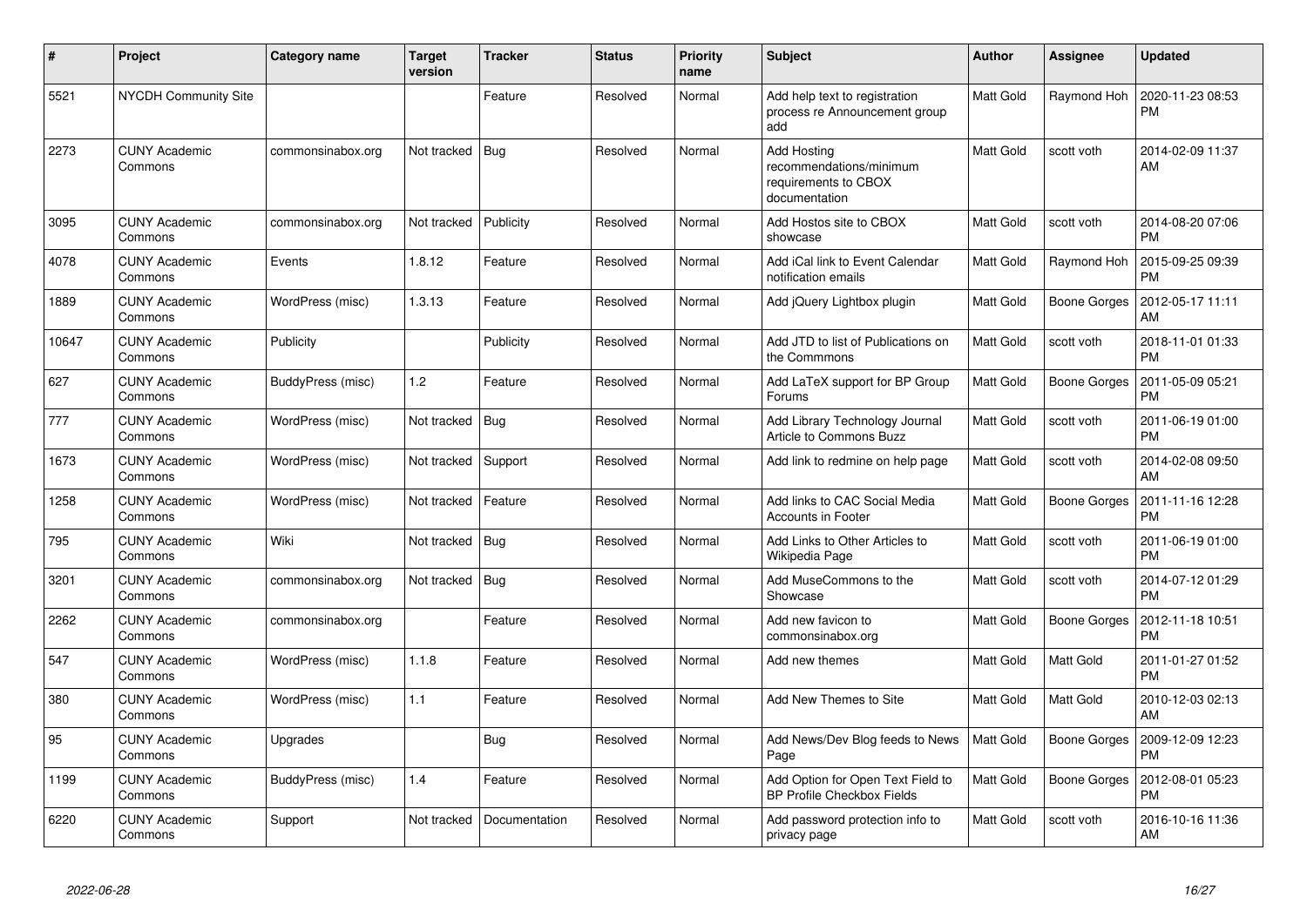| #     | Project                         | <b>Category name</b> | <b>Target</b><br>version | <b>Tracker</b> | <b>Status</b> | <b>Priority</b><br>name | <b>Subject</b>                                                                       | <b>Author</b>    | <b>Assignee</b>     | <b>Updated</b>                               |
|-------|---------------------------------|----------------------|--------------------------|----------------|---------------|-------------------------|--------------------------------------------------------------------------------------|------------------|---------------------|----------------------------------------------|
| 3561  | <b>CUNY Academic</b><br>Commons | Group Forums         | 1.7.1                    | Feature        | Resolved      | Normal                  | Add Post New Topics link to top of<br>forums                                         | <b>Matt Gold</b> | <b>Boone Gorges</b> | 2014-10-21 06:48<br><b>PM</b>                |
| 1393  | <b>CUNY Academic</b><br>Commons | BuddyPress (misc)    | Not tracked              | Feature        | Resolved      | Normal                  | Add Postdoc option to Profile Role                                                   | <b>Matt Gold</b> | Matt Gold           | 2011-12-03 04:17<br><b>PM</b>                |
| 13347 | CUNY Academic<br>Commons        | Public Portfolio     | 1.18.0                   | Feature        | Resolved      | Normal                  | Add Preferred Gender Pronouns to<br><b>CAC Profile</b>                               | <b>Matt Gold</b> | <b>Boone Gorges</b> | 2020-12-08 11:31<br>AM                       |
| 1130  | <b>CUNY Academic</b><br>Commons | WordPress (misc)     | 1.2.5                    | Feature        | Resolved      | Normal                  | Add PressWork Theme                                                                  | Matt Gold        | <b>Boone Gorges</b> | 2011-11-14 08:11<br><b>PM</b>                |
| 1934  | <b>CUNY Academic</b><br>Commons | WordPress (misc)     | 1.3.14                   | Feature        | Resolved      | Normal                  | Add Q and A Plugin                                                                   | Matt Gold        | <b>Boone Gorges</b> | 2012-06-12 09:12<br>AM                       |
| 745   | <b>CUNY Academic</b><br>Commons | WordPress (misc)     | Not tracked              | Feature        | Resolved      | Normal                  | Add Radical Teacher Article to<br>Commons Buzz                                       | Matt Gold        | scott voth          | 2011-05-12 09:40<br><b>PM</b>                |
| 1382  | <b>CUNY Academic</b><br>Commons | WordPress (misc)     | Not tracked              | Outreach       | Resolved      | Normal                  | <b>Add Recent Commons</b><br>Presentations to "Campus"<br>Outreach" Tab on News Blog | Matt Gold        | scott voth          | 2016-03-04 08:48<br>AM                       |
| 2313  | CUNY Academic<br>Commons        | WordPress (misc)     | 1.4.12                   | Feature        | Resolved      | Normal                  | <b>Add Recovery Theme</b>                                                            | Matt Gold        | Dominic Giglio      | 2012-11-29 04:01<br><b>PM</b>                |
| 2918  | <b>CUNY Academic</b><br>Commons | WordPress (misc)     | 1.5.11                   | Bug            | Resolved      | Normal                  | Add Sensitive WP Theme                                                               | Matt Gold        | <b>Boone Gorges</b> | 2013-12-03 03:17<br><b>PM</b>                |
| 2299  | <b>CUNY Academic</b><br>Commons | WordPress (misc)     | 1.4.12                   | Feature        | Resolved      | Normal                  | Add Shaken Grid Premium Theme                                                        | Matt Gold        | Dominic Giglio      | 2012-11-29 04:01<br><b>PM</b>                |
| 1146  | <b>CUNY Academic</b><br>Commons | WordPress (misc)     | 1.3                      | Feature        | Resolved      | Normal                  | Add Shaken Grid Theme to Site                                                        | Matt Gold        | Matt Gold           | 2011-11-28 03:27<br><b>PM</b>                |
| 208   | <b>CUNY Academic</b><br>Commons | WordPress (misc)     |                          | Feature        | Resolved      | Normal                  | Add slide to homepage                                                                | Matt Gold        | <b>Boone Gorges</b> | 2010-05-05 07:07<br><b>PM</b>                |
| 1561  | <b>CUNY Academic</b><br>Commons | WordPress (misc)     | 1.3.12                   | Outreach       | Resolved      | Normal                  | Add Social Media Icons back to top<br>of side column of News page                    | <b>Matt Gold</b> | <b>Boone Gorges</b> | 2012-04-12 04:39<br><b>PM</b>                |
| 1560  | <b>CUNY Academic</b><br>Commons | BuddyPress (misc)    | 1.3.12                   | Outreach       | Resolved      | Normal                  | Add social media icons/info to<br>About page and Contact Us page                     | Matt Gold        | <b>Boone Gorges</b> | 2012-04-12 09:07<br><b>AM</b>                |
| 1549  | CUNY Academic<br>Commons        | WordPress (misc)     | 1.3.5                    | Bug            | Resolved      | Normal                  | Add SOPA Protest Plugin                                                              | <b>Matt Gold</b> | Boone Gorges        | 2012-01-17 06:19<br><b>PM</b>                |
| 1075  | <b>CUNY Academic</b><br>Commons | WordPress (misc)     | 1.2.5                    | Feature        | Resolved      | Normal                  | Add Spam Free WordPress plugin                                                       | <b>Matt Gold</b> | <b>Boone Gorges</b> | 2011-09-12 06:08<br><b>PM</b>                |
| 2839  | <b>CUNY Academic</b><br>Commons | WordPress (misc)     | 1.5.6                    | Feature        | Resolved      | Normal                  | Add Storify Plugin                                                                   | Matt Gold        |                     | Boone Gorges   2013-10-26 07:21<br><b>PM</b> |
| 3519  | <b>CUNY Academic</b><br>Commons | commonsinabox.org    | Not tracked              | Publicity      | Resolved      | Normal                  | Add SUNY Geneseo English to<br>CBOX showcase & Rearrange<br>order                    | Matt Gold        | scott voth          | 2014-10-10 12:08<br>AM                       |
| 3611  | <b>CUNY Academic</b><br>Commons | Publicity            | 1.7.3                    | Feature        | Resolved      | Normal                  | Add Susana's Video to a<br>Standalone page on the Commons                            | Matt Gold        |                     | Dominic Giglio   2014-11-04 02:07<br>PM      |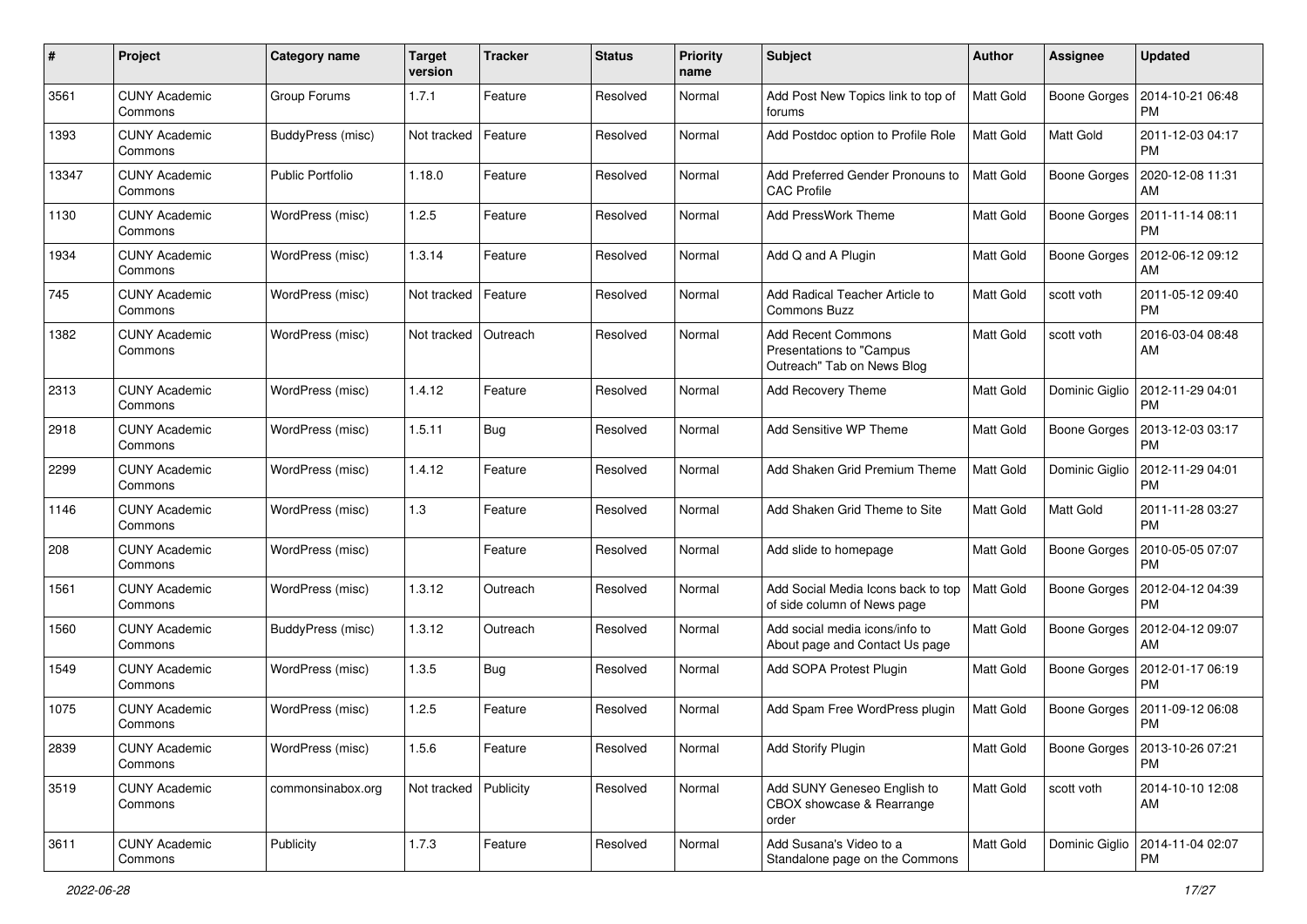| #    | Project                         | Category name     | Target<br>version | <b>Tracker</b> | <b>Status</b> | <b>Priority</b><br>name | <b>Subject</b>                                                            | <b>Author</b>    | <b>Assignee</b>     | <b>Updated</b>                |
|------|---------------------------------|-------------------|-------------------|----------------|---------------|-------------------------|---------------------------------------------------------------------------|------------------|---------------------|-------------------------------|
| 3610 | <b>CUNY Academic</b><br>Commons | Home Page         | 1.7.3             | Feature        | Resolved      | Normal                  | Add Susana's Video to the<br>Homepage                                     | <b>Matt Gold</b> | Dominic Giglio      | 2014-11-04 03:42<br><b>PM</b> |
| 3820 | <b>CUNY Academic</b><br>Commons | commonsinabox.org | Not tracked       | Publicity      | Resolved      | Normal                  | Add Texas DH site to CBOX<br>showcase                                     | Matt Gold        | scott voth          | 2015-03-04 09:24<br>AM        |
| 1188 | <b>CUNY Academic</b><br>Commons | WordPress (misc)  | 1.2.5             | Feature        | Resolved      | Normal                  | Add Text Expander Plugin                                                  | Matt Gold        | <b>Boone Gorges</b> | 2011-11-14 08:21<br><b>PM</b> |
| 415  | <b>CUNY Academic</b><br>Commons | WordPress (misc)  | 1.1               | Feature        | Resolved      | Normal                  | Add text sizer plugin to Commons                                          | Matt Gold        | Boone Gorges        | 2010-12-02 03:58<br><b>PM</b> |
| 727  | <b>CUNY Academic</b><br>Commons | WordPress (misc)  | 1.2.1             | <b>Bug</b>     | Resolved      | Normal                  | Add The Erudite Theme                                                     | <b>Matt Gold</b> | Raymond Hoh         | 2011-05-01 05:02<br>AM        |
| 566  | <b>CUNY Academic</b><br>Commons | WordPress (misc)  | 1.1.10            | Feature        | Resolved      | Normal                  | Add The Morning After Theme                                               | Matt Gold        | Matt Gold           | 2011-02-06 11:40<br><b>PM</b> |
| 2301 | <b>CUNY Academic</b><br>Commons | WordPress (misc)  | 1.4.12            | Feature        | Resolved      | Normal                  | Add Twenty Twelve JP365 Child<br>Theme                                    | Matt Gold        | Dominic Giglio      | 2012-11-29 03:41<br><b>PM</b> |
| 2210 | <b>CUNY Academic</b><br>Commons | WordPress (misc)  | 1.4.9             | Bug            | Resolved      | Normal                  | <b>Add Twenty Twelve Theme</b>                                            | Matt Gold        | Boone Gorges        | 2012-11-01 10:26<br>AM        |
| 711  | <b>CUNY Academic</b><br>Commons | WordPress (misc)  | 1.2.1             | Feature        | Resolved      | Normal                  | Add Twitter Blackbird Pie Plugin                                          | Matt Gold        | Boone Gorges        | 2011-05-04 10:17<br>AM        |
| 2641 | <b>CUNY Academic</b><br>Commons | commonsinabox.org | Not tracked       | Feature        | Resolved      | Normal                  | Add UAA to CBOX Showcase                                                  | <b>Matt Gold</b> | scott voth          | 2014-02-08 10:19<br>AM        |
| 5978 | <b>CUNY Academic</b><br>Commons | BuddyPress (misc) | Not tracked       | Feature        | Resolved      | Normal                  | Add Undergraduate Student to<br>Checkable filters on People page          | Matt Gold        | Boone Gorges        | 2016-09-04 09:48<br><b>PM</b> |
| 5977 | <b>CUNY Academic</b><br>Commons | Registration      | Not tracked       | Feature        | Resolved      | Normal                  | Add Undergraduate Student to list<br>of Profile choices upon registration | Matt Gold        | Boone Gorges        | 2016-09-04 09:47<br><b>PM</b> |
| 1541 | <b>CUNY Academic</b><br>Commons | WordPress (misc)  | 1.3.4             | Feature        | Resolved      | Normal                  | Add UserVoice embed code                                                  | Matt Gold        | Boone Gorges        | 2012-01-13 10:17<br>AM        |
| 2800 | <b>CUNY Academic</b><br>Commons | BuddyPress (misc) | 1.5.6             | Feature        | Resolved      | Normal                  | Add Vimeo & Github social media<br>account fields to Profiles             | Matt Gold        | Dominic Giglio      | 2013-10-14 04:51<br><b>PM</b> |
| 4111 | <b>CUNY Academic</b><br>Commons | commonsinabox.org | Not tracked       | Bug            | Resolved      | Normal                  | Add Virginia DH site to CBOX<br>showcase                                  | Matt Gold        | scott voth          | 2015-06-08 10:01<br><b>PM</b> |
| 399  | <b>CUNY Academic</b><br>Commons | WordPress (misc)  | 1.1               | Feature        | Resolved      | Normal                  | Add Widgetize Google Plugin                                               | Matt Gold        | Boone Gorges        | 2010-11-23 05:40<br><b>PM</b> |
| 236  | <b>CUNY Academic</b><br>Commons | WordPress (misc)  | $1.1$             | Feature        | Resolved      | Normal                  | Add WooThemes to Site                                                     | Matt Gold        | Matt Gold           | 2010-12-03 08:00<br>AM        |
| 841  | <b>CUNY Academic</b><br>Commons | WordPress (misc)  | Not tracked       | Feature        | Resolved      | Normal                  | Add wordpressthemeshock<br>accolade to Commons Buzz                       | Matt Gold        | scott voth          | 2011-06-22 09:36<br><b>PM</b> |
| 2960 | CUNY Academic<br>Commons        | WordPress (misc)  | 1.5.16            | Bug            | Resolved      | Normal                  | Add WP Accessibility Plugin                                               | Matt Gold        | Boone Gorges        | 2014-02-01 02:55<br><b>PM</b> |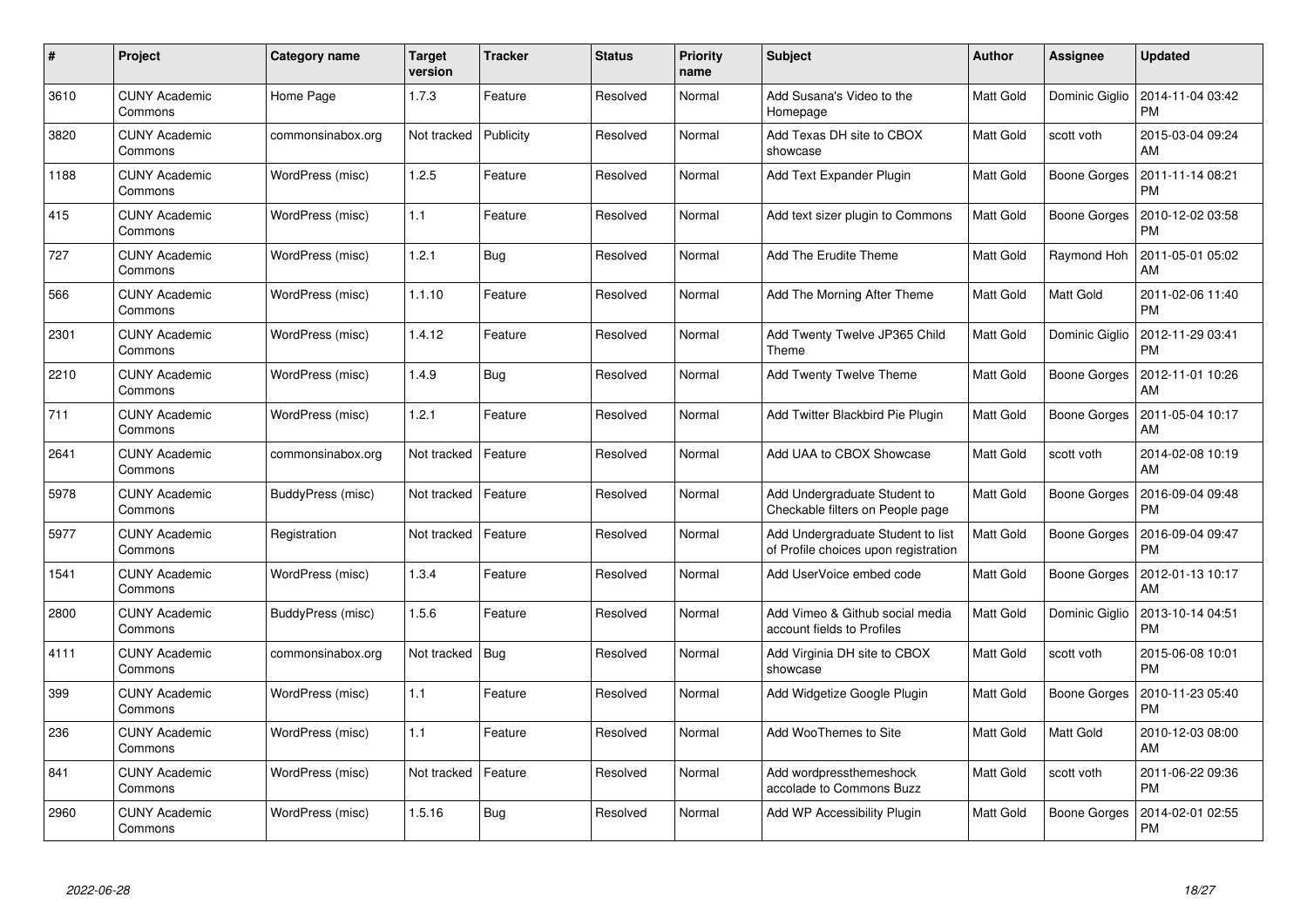| $\#$  | Project                         | Category name            | <b>Target</b><br>version | <b>Tracker</b> | <b>Status</b> | <b>Priority</b><br>name | <b>Subject</b>                                                                        | <b>Author</b>    | Assignee            | <b>Updated</b>                |
|-------|---------------------------------|--------------------------|--------------------------|----------------|---------------|-------------------------|---------------------------------------------------------------------------------------|------------------|---------------------|-------------------------------|
| 3760  | <b>CUNY Academic</b><br>Commons | <b>WordPress Plugins</b> | 1.7.11                   | Feature        | Resolved      | Normal                  | Add WP Accessiblity Plugin                                                            | <b>Matt Gold</b> | Raymond Hoh         | 2015-02-02 02:30<br>AM        |
| 2697  | <b>CUNY Academic</b><br>Commons | WordPress (misc)         | 1.5                      | Feature        | Resolved      | Normal                  | <b>Add WP Document Revisions</b><br>Plugin                                            | Matt Gold        | <b>Boone Gorges</b> | 2013-08-22 11:28<br>AM        |
| 1439  | CUNY Academic<br>Commons        | WordPress (misc)         | 1.3.1                    | Feature        | Resolved      | Normal                  | Add WP Hide Post Plugin                                                               | Matt Gold        | Boone Gorges        | 2011-12-15 02:50<br><b>PM</b> |
| 1863  | <b>CUNY Academic</b><br>Commons | WordPress (misc)         | 1.3.13                   | Feature        | Resolved      | Normal                  | Add WP Publication Repository<br>plugin                                               | <b>Matt Gold</b> | <b>Boone Gorges</b> | 2012-05-10 01:57<br>AM        |
| 2296  | <b>CUNY Academic</b><br>Commons | WordPress (misc)         | 1.4.12                   | Feature        | Resolved      | Normal                  | Add WP Retina Plugin                                                                  | Matt Gold        | Dominic Giglio      | 2012-12-02 09:10<br>AM        |
| 2185  | <b>CUNY Academic</b><br>Commons | BuddyPress (misc)        | 1.4.8                    | Feature        | Resolved      | Normal                  | Add WP Touch plugin                                                                   | Matt Gold        | Dominic Giglio      | 2012-10-15 01:33<br><b>PM</b> |
| 1933  | <b>CUNY Academic</b><br>Commons | WordPress (misc)         | 1.3.14                   | Feature        | Resolved      | Normal                  | Add WP-Markdown Plugin                                                                | <b>Matt Gold</b> | <b>Boone Gorges</b> | 2012-06-12 08:56<br>AM        |
| 1438  | <b>CUNY Academic</b><br>Commons | WordPress (misc)         | 1.3.1                    | Feature        | Resolved      | Normal                  | Add WP-Print Plugin                                                                   | Matt Gold        | Boone Gorges        | 2011-12-15 02:49<br><b>PM</b> |
| 496   | <b>CUNY Academic</b><br>Commons | WordPress (misc)         | 1.1.5                    | Feature        | Resolved      | Normal                  | Add wp-resume Plugin to Site                                                          | Matt Gold        | <b>Boone Gorges</b> | 2010-12-20 10:09<br>AM        |
| 1093  | <b>CUNY Academic</b><br>Commons | WordPress (misc)         | 1.2.5                    | Feature        | Resolved      | Normal                  | Add WP-SyntaxEvolved Plugin                                                           | Matt Gold        | Boone Gorges        | 2011-09-12 06:13<br><b>PM</b> |
| 567   | <b>CUNY Academic</b><br>Commons | WordPress (misc)         | 1.1.10                   | Feature        | Resolved      | Normal                  | Add WPFolio and Bibliotype<br>Themes                                                  | Matt Gold        | Matt Gold           | 2011-02-21 04:16<br><b>PM</b> |
| 56    | <b>CUNY Academic</b><br>Commons | BuddyPress (misc)        |                          | Bug            | Resolved      | Normal                  | Addition of a Profile Field Option<br>Removes Existing One                            | <b>Matt Gold</b> | Zach Davis          | 2009-10-27 05:14<br><b>PM</b> |
| 1830  | <b>CUNY Academic</b><br>Commons |                          | Not tracked              | Support        | Resolved      | Normal                  | Addition to Help Wanted Blog                                                          | <b>Matt Gold</b> | scott voth          | 2012-04-16 09:47<br><b>PM</b> |
| 10209 | <b>CUNY Academic</b><br>Commons | BuddyPress (misc)        | 1.13.8                   | <b>Bug</b>     | Resolved      | Normal                  | Additional login prompt                                                               | Matt Gold        | Raymond Hoh         | 2018-08-29 03:23<br><b>PM</b> |
| 84    | <b>CUNY Academic</b><br>Commons | Upgrades                 |                          | Bug            | Resolved      | Normal                  | Additional QA round                                                                   | Matt Gold        | Zach Davis          | 2010-05-11 04:54<br><b>PM</b> |
| 2733  | <b>CUNY Academic</b><br>Commons | <b>Public Portfolio</b>  | 1.6                      | <b>Bug</b>     | Resolved      | Normal                  | Address UX issues in Profile<br>submenu on admin bar                                  | Matt Gold        | Chris Stein         | 2014-03-31 10:52<br><b>PM</b> |
| 11223 | <b>CUNY Academic</b><br>Commons | Design                   | 1.15                     | Feature        | Resolved      | Normal                  | Adjust CC licensing statement on<br>sitewide footer                                   | Matt Gold        | Sonja Leix          | 2019-05-07 02:31<br><b>PM</b> |
| 12966 | <b>CUNY Academic</b><br>Commons | BuddyPress (misc)        | 1.16.15                  | Feature        | Resolved      | Normal                  | Adjust export data page language<br>to indicate that you should not<br>leave the page | <b>Matt Gold</b> | Raymond Hoh         | 2020-07-14 12:07<br><b>PM</b> |
| 2184  | <b>CUNY Academic</b><br>Commons | BuddyPress (misc)        | 1.4.9                    | Support        | Resolved      | Normal                  | Adjust Invite Directions to include<br>info about max invites                         | Matt Gold        | <b>Boone Gorges</b> | 2012-11-03 04:23<br><b>PM</b> |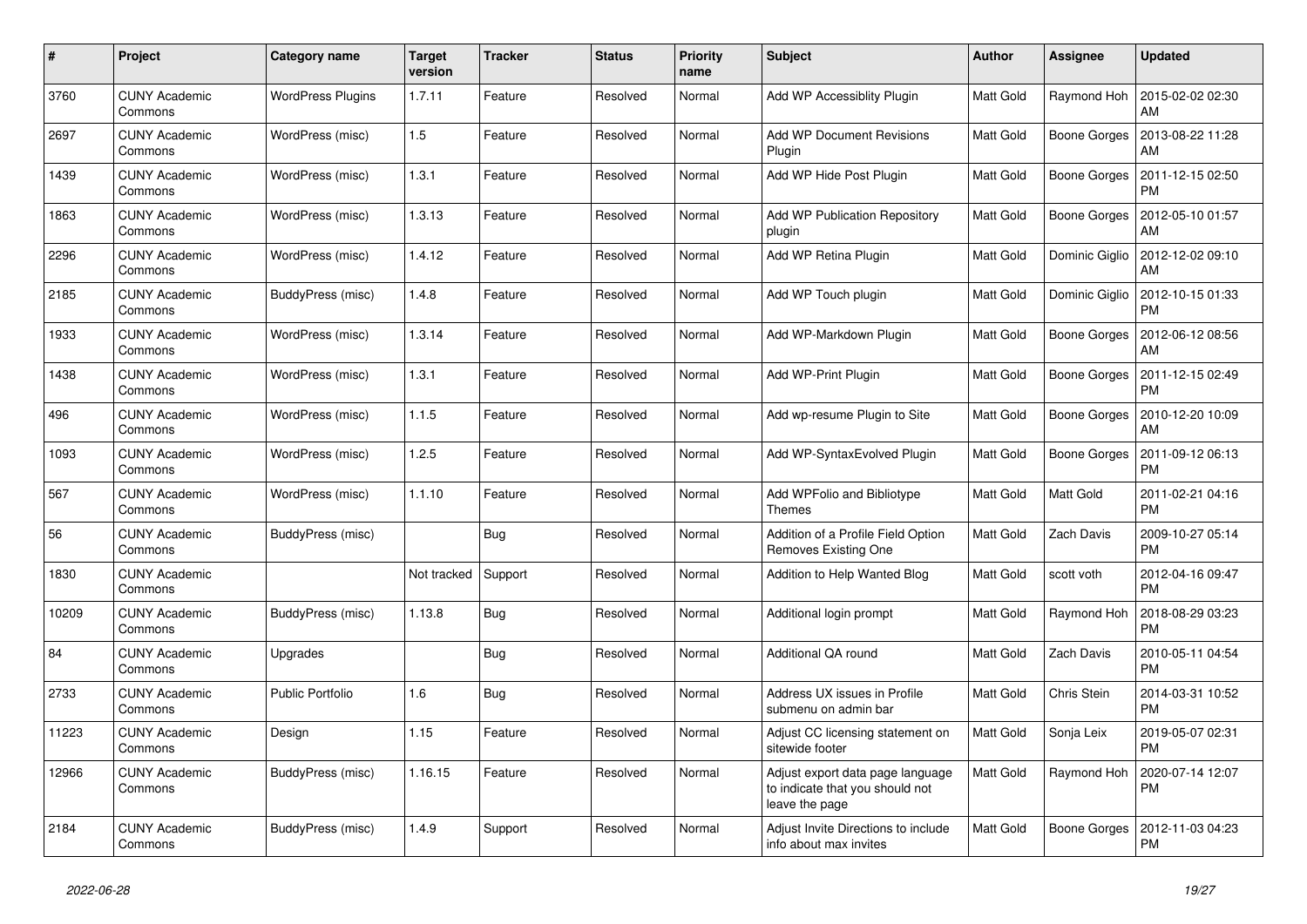| #    | Project                         | Category name     | Target<br>version | <b>Tracker</b> | <b>Status</b> | <b>Priority</b><br>name | <b>Subject</b>                                                                        | <b>Author</b>    | Assignee            | <b>Updated</b>                |
|------|---------------------------------|-------------------|-------------------|----------------|---------------|-------------------------|---------------------------------------------------------------------------------------|------------------|---------------------|-------------------------------|
| 2483 | <b>CUNY Academic</b><br>Commons | WordPress (misc)  | 1.4.21            | Feature        | Resolved      | Normal                  | Advanced iFrame plugin request                                                        | Matt Gold        | Boone Gorges        | 2013-03-11 03:06<br><b>PM</b> |
| 3267 | <b>CUNY Academic</b><br>Commons | Server            | Not tracked       | Support        | Resolved      | Normal                  | Alert Domain-Mapped Blog Owners<br>about upcoming downtime                            | Matt Gold        | scott voth          | 2014-08-24 02:09<br><b>PM</b> |
| 5606 | <b>CUNY Academic</b><br>Commons | Group Forums      | Not tracked       | Feature        | Resolved      | Normal                  | Allow .txt files as forum post<br>attachments                                         | Matt Gold        | <b>Boone Gorges</b> | 2016-05-24 07:37<br>AM        |
| 2948 | <b>CUNY Academic</b><br>Commons | WordPress (misc)  | Not tracked       | Feature        | Resolved      | Normal                  | Allow epub file uploads to blogs                                                      | Matt Gold        | Boone Gorges        | 2014-01-02 02:58<br><b>PM</b> |
| 2322 | <b>CUNY Academic</b><br>Commons | BuddyPress (misc) | 1.5               | Feature        | Resolved      | Normal                  | Allow File uploads to be added<br>"quietly" (without email notification)              | Matt Gold        | Dominic Giglio      | 2013-08-21 05:23<br><b>PM</b> |
| 1504 | <b>CUNY Academic</b><br>Commons | BuddyPress (misc) | 1.4               | Feature        | Resolved      | Normal                  | Allow members to choose multiple<br>colleges on Profile pages                         | Matt Gold        | Boone Gorges        | 2012-08-01 03:34<br><b>PM</b> |
| 177  | <b>CUNY Academic</b><br>Commons | BuddyPress (misc) |                   | Feature        | Resolved      | Normal                  | Allow members to edit forum posts                                                     | Matt Gold        | Boone Gorges        | 2010-05-11 10:01<br><b>PM</b> |
| 532  | <b>CUNY Academic</b><br>Commons | BuddyPress (misc) | 1.3               | Feature        | Resolved      | Normal                  | Allow members to paste in a group<br>of email addresses when sending<br>invites       | Matt Gold        | Boone Gorges        | 2011-09-13 01:12<br><b>PM</b> |
| 2192 | <b>CUNY Academic</b><br>Commons | Group Files       | 1.6               | Feature        | Resolved      | Normal                  | Allow members to replace files                                                        | <b>Matt Gold</b> | Boone Gorges        | 2014-03-21 03:37<br><b>PM</b> |
| 2833 | <b>CUNY Academic</b><br>Commons | Group Files       | 1.6               | <b>Bug</b>     | Resolved      | Normal                  | Allow silent file deletions                                                           | Matt Gold        | Boone Gorges        | 2014-03-21 03:50<br><b>PM</b> |
| 2976 | <b>CUNY Academic</b><br>Commons | BuddyPress (misc) | 1.5.16            | Feature        | Resolved      | Normal                  | Allow users to permanently dismiss<br>notification of new profiles on<br>profile page | Matt Gold        | Boone Gorges        | 2014-02-01 02:56<br><b>PM</b> |
| 1462 | <b>CUNY Academic</b><br>Commons | WordPress (misc)  | 1.3.13            | Support        | Resolved      | Normal                  | Allowing registration by cuny.tv<br>domains                                           | Matt Gold        | Boone Gorges        | 2012-05-02 12:16<br><b>PM</b> |
| 184  | <b>CUNY Academic</b><br>Commons | BuddyPress (misc) |                   | Support        | Resolved      | Normal                  | Allowing Users to Delete Accounts                                                     | Matt Gold        | <b>Boone Gorges</b> | 2010-05-11 09:54<br><b>PM</b> |
| 2755 | <b>CUNY Academic</b><br>Commons | BuddyPress (misc) | 1.5.1             | <b>Bug</b>     | Resolved      | Normal                  | Alphabetize list of colleges in<br>positions drop-down                                | Matt Gold        | Boone Gorges        | 2013-08-29 09:30<br>AM        |
| 282  | <b>CUNY Academic</b><br>Commons | BuddyPress (misc) | 1.1               | Feature        | Resolved      | Normal                  | Alter "Kick and Ban" Group<br>Functionality                                           | Matt Gold        | Boone Gorges        | 2010-09-08 06:14<br><b>PM</b> |
| 5221 | <b>CUNY Academic</b><br>Commons | Reply By Email    | 1.10              | Bug            | Resolved      | Normal                  | Alter Error messages for RBE                                                          | Matt Gold        | Raymond Hoh         | 2016-10-24 02:11<br>AM        |
| 1412 | <b>CUNY Academic</b><br>Commons | BuddyPress (misc) | 1.3               | Bug            | Resolved      | Normal                  | Alter text on pop-up message about<br>role field                                      | Matt Gold        | Boone Gorges        | 2011-12-08 12:58<br><b>PM</b> |
| 2845 | <b>CUNY Academic</b><br>Commons | BuddyPress (misc) | 1.5.7             | Bug            | Resolved      | Normal                  | Anchor errors with bp activity items<br>created from associated blog<br>postings      | Matt Gold        | Boone Gorges        | 2013-11-01 08:15<br><b>PM</b> |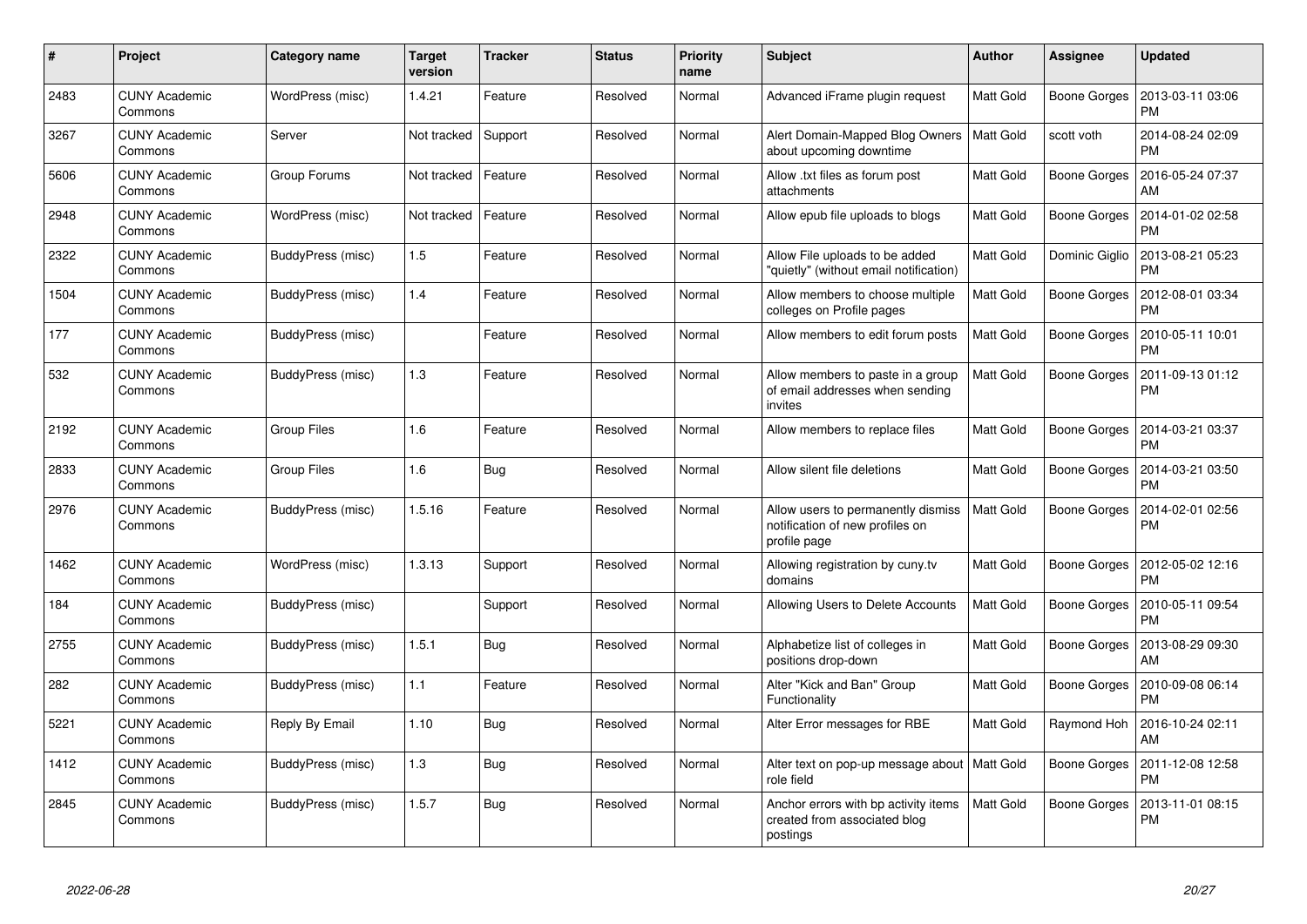| $\#$ | Project                         | Category name     | <b>Target</b><br>version | <b>Tracker</b> | <b>Status</b> | <b>Priority</b><br>name | <b>Subject</b>                                                     | <b>Author</b>    | Assignee            | <b>Updated</b>                |
|------|---------------------------------|-------------------|--------------------------|----------------|---------------|-------------------------|--------------------------------------------------------------------|------------------|---------------------|-------------------------------|
| 391  | <b>CUNY Academic</b><br>Commons | BuddyPress (misc) | Not tracked              | Feature        | Resolved      | Normal                  | Announce changes to Group<br>Interface                             | <b>Matt Gold</b> | <b>Brian Foote</b>  | 2010-12-09 05:18<br><b>PM</b> |
| 1922 | <b>CUNY Academic</b><br>Commons | WordPress (misc)  | Not tracked              | Support        | Resolved      | Normal                  | Archiving files from a WP blog                                     | Matt Gold        | <b>Boone Gorges</b> | 2012-06-12 11:33<br>AM        |
| 374  | CUNY Academic<br>Commons        | WordPress (misc)  | Not tracked              | Support        | Resolved      | Normal                  | Ask CUNY Campuses to Whitelist<br>Commons Domain                   | <b>Matt Gold</b> | Sarah<br>Morgano    | 2013-09-08 10:12<br><b>PM</b> |
| 597  | <b>CUNY Academic</b><br>Commons | WordPress (misc)  | Not tracked              | Support        | Resolved      | Normal                  | Assist Lehman Project with<br><b>Account Registrations</b>         | Matt Gold        | <b>Matt Gold</b>    | 2011-11-03 10:20<br><b>PM</b> |
| 4315 | <b>CUNY Academic</b><br>Commons | WordPress (misc)  | Not tracked              | Bug            | Resolved      | Normal                  | Authentication request                                             | Matt Gold        | <b>Boone Gorges</b> | 2015-07-21 05:55<br><b>PM</b> |
| 5520 | NYCDH Community Site            |                   |                          | Feature        | Resolved      | Normal                  | Auto-Add Newly Registered<br>Members to the Announcements<br>Group | <b>Matt Gold</b> | Raymond Hoh         | 2016-05-03 07:25<br><b>PM</b> |
| 9235 | <b>CUNY Academic</b><br>Commons | Reply By Email    | 1.14                     | <b>Bug</b>     | Resolved      | Normal                  | Better RBE error messaging when<br>duplicate content is detected   | Matt Gold        | Raymond Hoh         | 2018-11-14 10:35<br>AM        |
| 173  | <b>CUNY Academic</b><br>Commons | BuddyPress (misc) |                          | Bug            | Resolved      | Normal                  | Blockquote display cut off in mac<br>browsers                      | Matt Gold        | Boone Gorges        | 2010-05-11 04:58<br><b>PM</b> |
| 5556 | <b>CUNY Academic</b><br>Commons | WordPress (misc)  | 1.9.16                   | <b>Bug</b>     | Resolved      | Normal                  | Blog comment leads to<br>unauthorized post warning                 | Matt Gold        | Boone Gorges        | 2016-05-21 11:12<br><b>PM</b> |
| 318  | <b>CUNY Academic</b><br>Commons | Upgrades          | 1.0.1                    | Feature        | Resolved      | Normal                  | Blog post on 1.01?                                                 | Matt Gold        | <b>Boone Gorges</b> | 2010-08-31 09:40<br>AM        |
| 2106 | <b>CUNY Academic</b><br>Commons | BuddyPress (misc) | Not tracked              | Support        | Resolved      | Normal                  | Blog posts part of group activity<br>feed                          | <b>Matt Gold</b> | Boone Gorges        | 2016-01-26 12:30<br>AM        |
| 419  | <b>CUNY Academic</b><br>Commons | WordPress (misc)  | 1.1.1                    | <b>Bug</b>     | Resolved      | Normal                  | <b>Blog/Blog Post Featured Content</b><br><b>Widget Errors</b>     | Matt Gold        | <b>CIC Michael</b>  | 2010-12-07 08:14<br>AM        |
| 65   | <b>CUNY Academic</b><br>Commons | WordPress (misc)  |                          | <b>Bug</b>     | Resolved      | Normal                  | Blogs not accepting doc and docx<br>files as extensions            | Matt Gold        | Matt Gold           | 2009-11-17 10:04<br><b>PM</b> |
| 8793 | <b>CUNY Academic</b><br>Commons | Help/Codex        | 1.12.3                   | <b>Bug</b>     | Resolved      | Normal                  | Bold email address on help page                                    | <b>Matt Gold</b> | Paige Dupont        | 2017-11-28 11:21<br>AM        |
| 5128 | <b>CUNY Academic</b><br>Commons | Group Forums      | 1.9.5                    | <b>Bug</b>     | Resolved      | Normal                  | Botched forum display of posting to<br>multiple groups info        | <b>Matt Gold</b> | Daniel Jones        | 2016-01-19 03:13<br><b>PM</b> |
| 482  | <b>CUNY Academic</b><br>Commons | WordPress (misc)  | 1.1.4                    | <b>Bug</b>     | Resolved      | Normal                  | BP Admin Bar Display Error                                         | Matt Gold        | <b>Boone Gorges</b> | 2010-12-16 08:45<br>AM        |
| 109  | <b>CUNY Academic</b><br>Commons | Upgrades          |                          | <b>Bug</b>     | Resolved      | Normal                  | BP Admin Bar doesn't appear on<br>login screen                     | <b>Matt Gold</b> | Boone Gorges        | 2010-05-11 05:21<br><b>PM</b> |
| 796  | <b>CUNY Academic</b><br>Commons | Wiki              | 1.2.4                    | <b>Bug</b>     | Resolved      | Normal                  | BP Admin Bar Header Margin                                         | <b>Matt Gold</b> | Raymond Hoh         | 2011-06-07 02:37<br><b>PM</b> |
| 235  | <b>CUNY Academic</b><br>Commons | BuddyPress (misc) |                          | <b>Bug</b>     | Resolved      | Normal                  | BP Admin Bar Not Appearing on<br>Help Blog                         | Matt Gold        | <b>Boone Gorges</b> | 2010-05-20 06:15<br><b>PM</b> |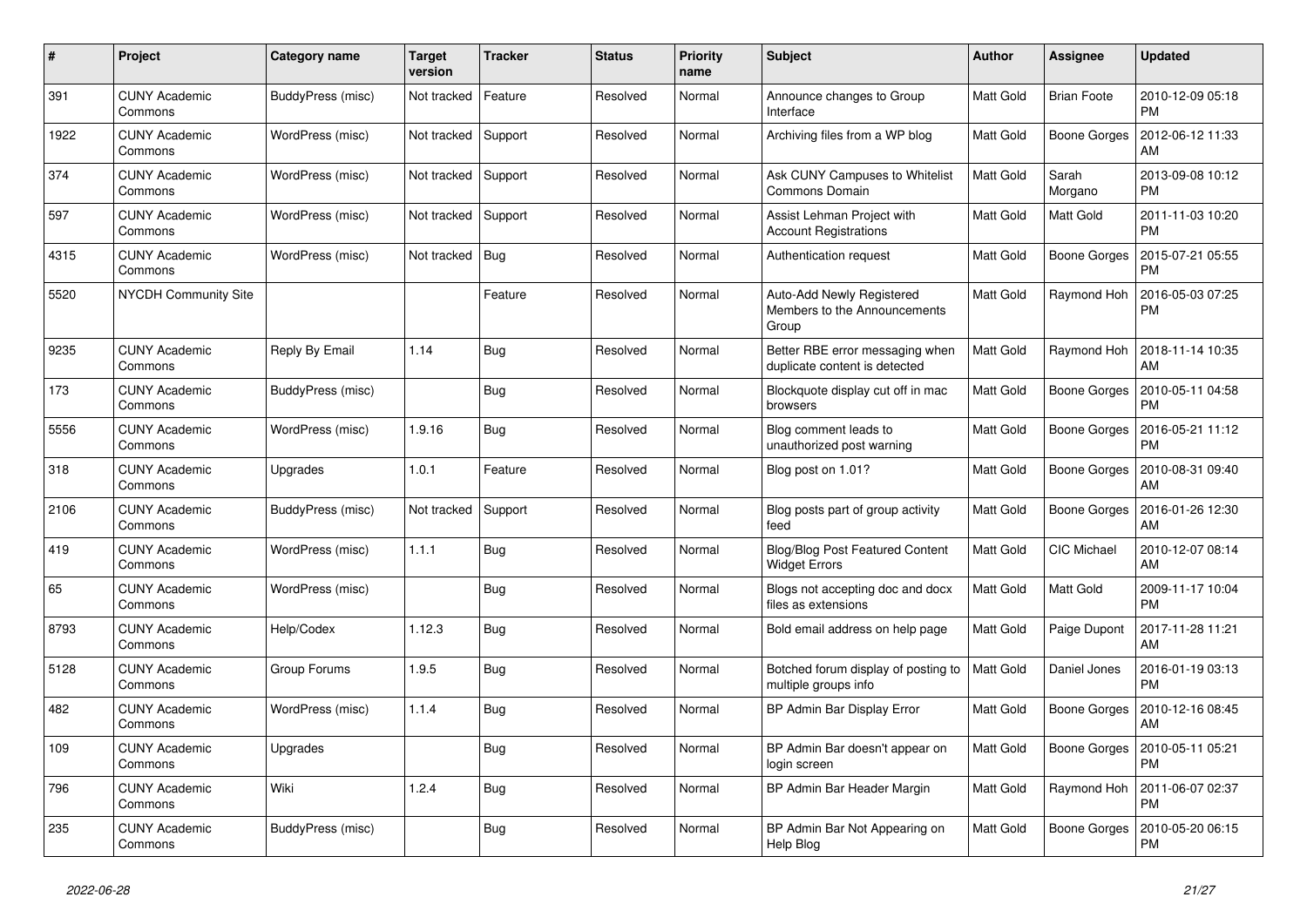| $\#$           | Project                         | <b>Category name</b>   | <b>Target</b><br>version | <b>Tracker</b> | <b>Status</b> | <b>Priority</b><br>name | Subject                                                                                | Author           | <b>Assignee</b>     | <b>Updated</b>                             |
|----------------|---------------------------------|------------------------|--------------------------|----------------|---------------|-------------------------|----------------------------------------------------------------------------------------|------------------|---------------------|--------------------------------------------|
| 82             | <b>CUNY Academic</b><br>Commons | Upgrades               |                          | Bug            | Resolved      | Normal                  | BP Admin Styles/Subdomain blogs                                                        | <b>Matt Gold</b> | CIC Michael         | 2010-05-20 03:10<br><b>PM</b>              |
| 735            | <b>CUNY Academic</b><br>Commons | BuddyPress (misc)      | 1.2.5                    | Feature        | Resolved      | Normal                  | BP Docs - Include Check-Box to<br>Avoid Email Notifications of Minor<br><b>Edits</b>   | <b>Matt Gold</b> | <b>Boone Gorges</b> | 2011-07-24 11:34<br>AM                     |
| 992            | <b>CUNY Academic</b><br>Commons | BuddyPress (misc)      | 1.2.5                    | <b>Bug</b>     | Resolved      | Normal                  | BP Docs comments show up on<br><b>WP Dashboard</b>                                     | <b>Matt Gold</b> | <b>Boone Gorges</b> | 2011-07-19 02:17<br><b>PM</b>              |
| 806            | CUNY Academic<br>Commons        | BuddyPress (misc)      | 1.2.4                    | <b>Bug</b>     | Resolved      | Normal                  | <b>BP Docs Notification Throttling</b><br>Issues                                       | Matt Gold        | <b>Boone Gorges</b> | 2011-06-08 12:17<br><b>PM</b>              |
| 3289           | NYCDH Community Site            |                        |                          | <b>Bug</b>     | Resolved      | Normal                  | BP Docs revision overflowing div<br>containers                                         | <b>Matt Gold</b> | Raymond Hoh         | 2014-06-26 05:19<br><b>PM</b>              |
| 3265           | <b>CUNY Academic</b><br>Commons | Reply By Email         | Not tracked              | Bug            | Resolved      | Normal                  | BPE Duplicate message issue                                                            | <b>Matt Gold</b> | <b>Matt Gold</b>    | 2014-06-11 10:59<br><b>PM</b>              |
| 783            | <b>CUNY Academic</b><br>Commons | BuddyPress (misc)      | 1.2.4                    | <b>Bug</b>     | Resolved      | Normal                  | <b>Broken Avatar Images</b>                                                            | Matt Gold        | <b>Boone Gorges</b> | 2011-06-06 02:49<br><b>PM</b>              |
| 138            | <b>CUNY Academic</b><br>Commons | BuddyPress (misc)      |                          | <b>Bug</b>     | Resolved      | Normal                  | Broken Links in Forum Notification<br>Emails                                           | <b>Matt Gold</b> | <b>Boone Gorges</b> | 2010-03-02 07:59<br><b>PM</b>              |
| 15228          | <b>CUNY Academic</b><br>Commons | BuddyPress (misc)      | 1.19.3                   | Bug            | Resolved      | Normal                  | Broken site icon in "Sites Across<br><b>CUNY Listing</b>                               | Matt Gold        | Raymond Hoh         | 2022-01-26 07:48<br><b>PM</b>              |
| 3581           | <b>CUNY Academic</b><br>Commons | <b>BuddyPress Docs</b> | 1.7.1                    | <b>Bug</b>     | Resolved      | Normal                  | <b>BuddyPress Docs Line Break issue</b>                                                | <b>Matt Gold</b> | <b>Boone Gorges</b> | 2014-10-20 02:56<br><b>PM</b>              |
| 623            | <b>CUNY Academic</b><br>Commons | BuddyPress (misc)      | 1.2                      | Feature        | Resolved      | Normal                  | <b>BuddyPress Docs: Move</b><br>Paste-from-Word Icon Into Top<br>Row of Tiny-MCE icons | Matt Gold        | <b>Boone Gorges</b> | 2011-02-28 06:33<br><b>PM</b>              |
| 3809           | <b>CUNY Academic</b><br>Commons | BuddyPress (misc)      | 1.7.17                   | Bug            | Resolved      | Normal                  | BuddyPress member filters not<br>working correctly                                     | Matt Gold        | Matt Gold           | 2015-03-22 01:03<br>AM                     |
| 2622           | <b>NYCDH Community Site</b>     |                        |                          | Support        | Resolved      | Normal                  | BuddyPress Members Widget on<br>Homepage doesn't show new<br>members                   | Matt Gold        | Raymond Hoh         | 2013-06-19 09:37<br>AM                     |
| $\overline{7}$ | <b>CUNY Academic</b><br>Commons | BuddyPress (misc)      |                          | Bug            | Resolved      | Normal                  | BuddyPress theme error on iPhone                                                       | <b>Matt Gold</b> | <b>Boone Gorges</b> | 2009-09-15 07:39<br><b>PM</b>              |
| 5989           | NYCDH Community Site            |                        |                          | Support        | Resolved      | Normal                  | Buddypress/WP question                                                                 | Matt Gold        | Raymond Hoh         | 2018-02-21 07:16<br><b>PM</b>              |
| 1487           | <b>CUNY Academic</b><br>Commons | BuddyPress (misc)      | 1.3.3                    | Feature        | Resolved      | Normal                  | Bug when using Featured Widget<br>to display a page                                    | Matt Gold        |                     | Boone Gorges 2012-01-10 10:05<br><b>PM</b> |
| 1134           | <b>CUNY Academic</b><br>Commons | WordPress (misc)       | 1.3                      | Feature        | Resolved      | Normal                  | <b>Build Flexibility for Image Choices</b><br>into Featured Content Widget             | Matt Gold        | <b>Boone Gorges</b> | 2011-11-30 02:27<br>AM                     |
| 2293           | <b>CUNY Academic</b><br>Commons | commonsinabox.org      |                          | Bug            | Resolved      | Normal                  | Building community on<br>commonsinabox.org - add<br>members page                       | Matt Gold        | Chris Stein         | 2012-11-25 03:43<br>PM                     |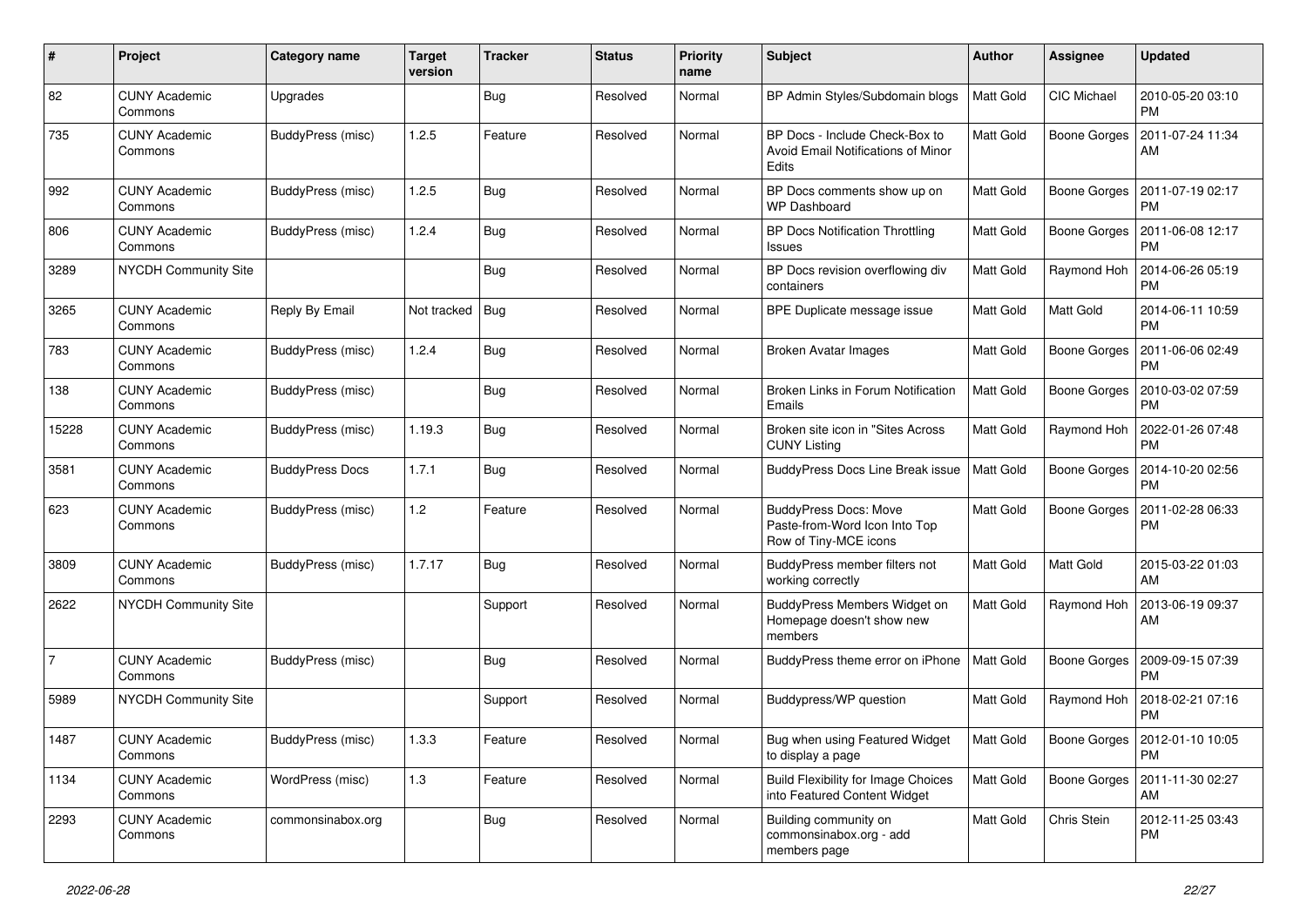| $\pmb{\#}$ | Project                         | Category name             | <b>Target</b><br>version | <b>Tracker</b> | <b>Status</b> | <b>Priority</b><br>name | <b>Subject</b>                                          | <b>Author</b>    | Assignee            | <b>Updated</b>                |
|------------|---------------------------------|---------------------------|--------------------------|----------------|---------------|-------------------------|---------------------------------------------------------|------------------|---------------------|-------------------------------|
| 5097       | <b>CUNY Academic</b><br>Commons | Registration              | Not tracked              | Support        | Resolved      | Normal                  | Bulk account creation                                   | <b>Matt Gold</b> | <b>Boone Gorges</b> | 2016-04-07 11:14<br>AM        |
| 9148       | <b>CUNY Academic</b><br>Commons | Layout                    | 1.12.11                  | <b>Bug</b>     | Resolved      | Normal                  | CAC on Microsoft Edge                                   | <b>Matt Gold</b> | Matt Gold           | 2018-03-27 11:34<br>AM        |
| 1657       | <b>CUNY Academic</b><br>Commons | BuddyPress (misc)         | 1.3.10                   | <b>Bug</b>     | Resolved      | Normal                  | Caching Issues                                          | <b>Matt Gold</b> |                     | 2012-04-04 10:17<br>AM        |
| 4802       | <b>CUNY Academic</b><br>Commons | Events                    | Not tracked              | Feature        | Resolved      | Normal                  | Calendar Display                                        | Matt Gold        | <b>Boone Gorges</b> | 2015-10-25 01:38<br><b>PM</b> |
| 6143       | <b>CUNY Academic</b><br>Commons | Events                    | 1.10.1                   | Documentation  | Resolved      | Normal                  | Calendar Embed documentation                            | <b>Matt Gold</b> | scott voth          | 2016-11-11 11:02<br>AM        |
| 11864      | <b>CUNY Academic</b><br>Commons | Events                    | Not tracked              | Support        | Resolved      | Normal                  | Calendar notification question                          | <b>Matt Gold</b> | Boone Gorges        | 2019-09-16 05:39<br><b>PM</b> |
| 3654       | <b>CUNY Academic</b><br>Commons | Group Forums              | 1.7.4                    | Bug            | Resolved      | Normal                  | can only attached one file to a<br>forum post           | Matt Gold        | <b>Boone Gorges</b> | 2014-11-21 10:42<br>AM        |
| 9107       | <b>CUNY Academic</b><br>Commons | Non-CUNY sign up<br>codes | 1.12.7                   | Bug            | Resolved      | Normal                  | Can't add group to non-CUNY<br>sign-up code             | Matt Gold        | Boone Gorges        | 2018-01-23 04:15<br><b>PM</b> |
| 1841       | <b>CUNY Academic</b><br>Commons | WordPress (misc)          | Not tracked              | Support        | Resolved      | Normal                  | Can't find network admin menu                           | <b>Matt Gold</b> | <b>Boone Gorges</b> | 2012-04-19 10:30<br><b>PM</b> |
| 810        | <b>CUNY Academic</b><br>Commons | BuddyPress (misc)         | 1.2.4                    | Bug            | Resolved      | Normal                  | Can't see all blogs in "My Blogs"                       | <b>Matt Gold</b> | <b>Boone Gorges</b> | 2011-07-12 10:51<br><b>PM</b> |
| 315        | <b>CUNY Academic</b><br>Commons | WordPress (misc)          | 1.0.3                    | <b>Bug</b>     | Resolved      | Normal                  | Can't upload images to gallery                          | Matt Gold        | <b>Boone Gorges</b> | 2010-09-08 02:24<br><b>PM</b> |
| 4057       | <b>CUNY Academic</b><br>Commons | <b>BuddyPress Docs</b>    | 1.8.1                    | <b>Bug</b>     | Resolved      | Normal                  | Canceling edit mode of BP Doc<br>reloads editing screen | Matt Gold        | Boone Gorges        | 2015-06-01 03:08<br><b>PM</b> |
| 2694       | <b>CUNY Academic</b><br>Commons | commonsinabox.org         | Not tracked              | Feature        | Resolved      | Normal                  | CBOX - Redirect to previous page<br>on login            | Matt Gold        | <b>Boone Gorges</b> | 2013-08-11 12:32<br><b>PM</b> |
| 2383       | <b>CUNY Academic</b><br>Commons | commonsinabox.org         | Not tracked              | Documentation  | Resolved      | Normal                  | CBOX documentation: site features                       | <b>Matt Gold</b> | scott voth          | 2014-03-01 09:46<br>AM        |
| 2271       | <b>CUNY Academic</b><br>Commons | commonsinabox.org         | Not tracked              | Feature        | Resolved      | Normal                  | CBOX forum posts include "notify<br>by email" checkbox  | Matt Gold        | <b>Boone Gorges</b> | 2016-01-26 12:33<br>AM        |
| 3706       | <b>CUNY Academic</b><br>Commons | commonsinabox.org         | Not tracked              | Feature        | Resolved      | Normal                  | CBOX nav bar                                            | Matt Gold        | scott voth          | 2016-01-26 05:26<br><b>PM</b> |
| 2389       | <b>CUNY Academic</b><br>Commons | commonsinabox.org         | Not tracked              | Documentation  | Resolved      | Normal                  | CBOX slider documentation                               | Matt Gold        | scott voth          | 2019-09-23 03:03<br><b>PM</b> |
| 3823       | <b>CUNY Academic</b><br>Commons | commonsinabox.org         | Not tracked              | Bug            | Resolved      | Normal                  | CBOX styling issue                                      | Matt Gold        | <b>Boone Gorges</b> | 2015-02-23 03:33<br><b>PM</b> |
| 2275       | CUNY Academic<br>Commons        | commonsinabox.org         | Not tracked              | Bug            | Resolved      | Normal                  | CBOX support requests                                   | <b>Matt Gold</b> | Boone Gorges        | 2012-11-20 02:05<br><b>PM</b> |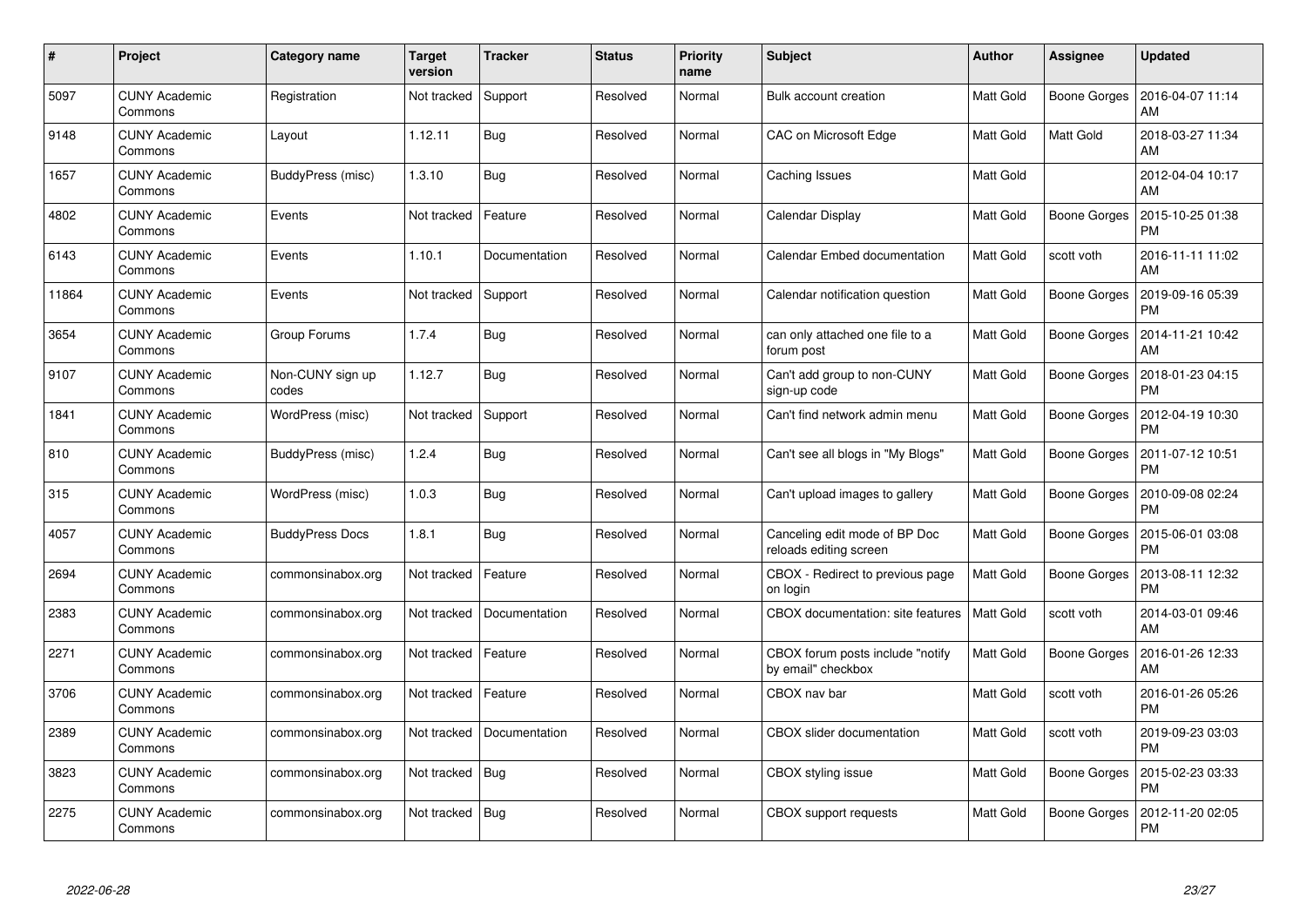| $\#$ | Project                         | <b>Category name</b>       | <b>Target</b><br>version | <b>Tracker</b> | <b>Status</b> | <b>Priority</b><br>name | <b>Subject</b>                                                  | <b>Author</b>    | <b>Assignee</b>     | <b>Updated</b>                |
|------|---------------------------------|----------------------------|--------------------------|----------------|---------------|-------------------------|-----------------------------------------------------------------|------------------|---------------------|-------------------------------|
| 2971 | JustPublics@365<br>MediaCamp    |                            |                          | <b>Bug</b>     | Resolved      | Normal                  | <b>CBOX Theme Error</b>                                         | <b>Matt Gold</b> | Raymond Hoh         | 2014-01-24 09:00<br><b>PM</b> |
| 2625 | <b>CUNY Academic</b><br>Commons | commonsinabox.org          | Not tracked              | Support        | Resolved      | Normal                  | CBOX Widget Documentation Page   Matt Gold                      |                  | scott voth          | 2013-06-23 12:50<br><b>PM</b> |
| 1853 | <b>CUNY Academic</b><br>Commons | WordPress (misc)           | Not tracked              | Bug            | Resolved      | Normal                  | CDev public?                                                    | Matt Gold        |                     | 2012-04-24 06:20<br><b>PM</b> |
| 1902 | <b>CUNY Academic</b><br>Commons | WordPress (misc)           | Not tracked              | <b>Bug</b>     | Resolved      | Normal                  | CF access to home page slide<br>creation                        | <b>Matt Gold</b> | <b>Boone Gorges</b> | 2012-05-22 09:04<br>AM        |
| 2029 | <b>CUNY Academic</b><br>Commons | WordPress (misc)           | 1.4.11                   | <b>Bug</b>     | Resolved      | Normal                  | CForms error                                                    | Matt Gold        | Dominic Giglio      | 2012-11-17 02:15<br><b>PM</b> |
| 2267 | <b>CUNY Academic</b><br>Commons |                            |                          | Bug            | Resolved      | Normal                  | Change "Cbox" to "CBOX" in<br>Dashboard Menu                    | Matt Gold        | Boone Gorges        | 2012-11-18 11:01<br><b>PM</b> |
| 2206 | <b>CUNY Academic</b><br>Commons | BuddyPress (misc)          | 1.4.9                    | Support        | Resolved      | Normal                  | Change anchor location for "Post<br>New Topic" in group forums  | Matt Gold        | Dominic Giglio      | 2012-11-01 11:16<br>AM        |
| 2771 | <b>CUNY Academic</b><br>Commons | BuddyPress (misc)          | 1.5.2                    | Feature        | Resolved      | Normal                  | <b>Change Brief Descriptor Text Color</b><br>Again              | <b>Matt Gold</b> | Boone Gorges        | 2013-09-10 06:07<br>AM        |
| 426  | <b>CUNY Academic</b><br>Commons | WordPress (misc)           | Not tracked              | Feature        | Resolved      | Normal                  | Change default blog theme once<br>WooThemes are installed       | Matt Gold        | Matt Gold           | 2010-12-21 12:42<br><b>PM</b> |
| 5222 | <b>CUNY Academic</b><br>Commons | <b>Email Notifications</b> | Not tracked              | Feature        | Resolved      | Normal                  | Change email address in the footer<br>of email notifications    | <b>Matt Gold</b> | Matt Gold           | 2016-04-08 11:49<br>AM        |
| 510  | <b>CUNY Academic</b><br>Commons | BuddyPress (misc)          | 1.2                      | Feature        | Resolved      | Normal                  | Change group slug placement on<br>group admin menu              | Matt Gold        | <b>Boone Gorges</b> | 2011-02-21 04:51<br><b>PM</b> |
| 4079 | <b>CUNY Academic</b><br>Commons | Events                     | 1.8.6                    | <b>Bug</b>     | Resolved      | Normal                  | Change ical label for Events<br>Calendar                        | Matt Gold        | Raymond Hoh         | 2015-07-22 04:16<br><b>PM</b> |
| 1324 | <b>CUNY Academic</b><br>Commons | WordPress (misc)           | 1.2.5                    | Feature        | Resolved      | Normal                  | Change link on main nav bar for<br>"Help"                       | Matt Gold        | Boone Gorges        | 2011-11-04 12:08<br><b>PM</b> |
| 2776 | <b>CUNY Academic</b><br>Commons | BuddyPress (misc)          | 1.5.2                    | <b>Bug</b>     | Resolved      | Normal                  | Change Name of SPS in College<br>list                           | <b>Matt Gold</b> | <b>Boone Gorges</b> | 2013-09-11 08:19<br><b>PM</b> |
| 129  | <b>CUNY Academic</b><br>Commons | Wiki                       |                          | Feature        | Resolved      | Normal                  | Change wiki admin                                               | Matt Gold        | Lucas<br>Thurston   | 2010-05-11 09:57<br><b>PM</b> |
| 361  | <b>CUNY Academic</b><br>Commons | BuddyPress (misc)          | 1.1                      | Feature        | Resolved      | Normal                  | Change Wording of Options on<br><b>Friend Request Responses</b> | <b>Matt Gold</b> | Chris Stein         | 2010-11-24 01:42<br><b>PM</b> |
| 314  | <b>CUNY Academic</b><br>Commons | BuddyPress (misc)          | 1.0.2                    | Bug            | Resolved      | Normal                  | Changing Blog Title in BuddyPress<br>Menus                      | Matt Gold        | Boone Gorges        | 2010-09-02 10:59<br>AM        |
| 1117 | <b>CUNY Academic</b><br>Commons | BuddyPress (misc)          | 1.2.5                    | Bug            | Resolved      | Normal                  | Character Display Error in Feed                                 | Matt Gold        | <b>Boone Gorges</b> | 2011-09-12 06:29<br><b>PM</b> |
| 147  | CUNY Academic<br>Commons        | Group Forums               |                          | <b>Bug</b>     | Resolved      | Normal                  | <b>Character Limit on Forum Post</b><br>Titles                  | <b>Matt Gold</b> | Boone Gorges        | 2009-12-22 10:38<br><b>PM</b> |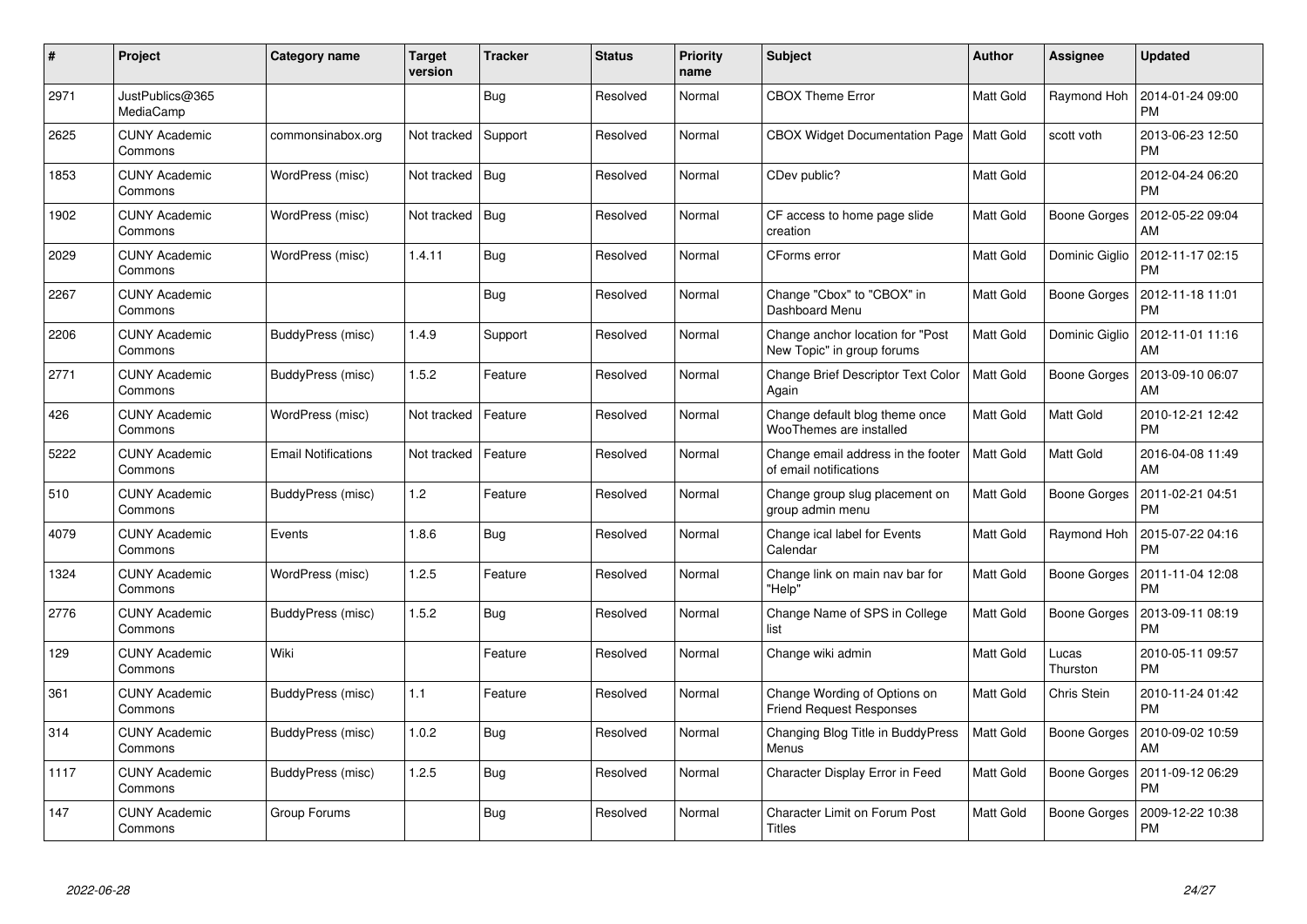| $\#$  | Project                         | Category name           | <b>Target</b><br>version | <b>Tracker</b> | <b>Status</b> | <b>Priority</b><br>name | <b>Subject</b>                                                                      | <b>Author</b>    | Assignee            | <b>Updated</b>                |
|-------|---------------------------------|-------------------------|--------------------------|----------------|---------------|-------------------------|-------------------------------------------------------------------------------------|------------------|---------------------|-------------------------------|
| 91    | <b>CUNY Academic</b><br>Commons | Upgrades                |                          | Bug            | Resolved      | Normal                  | Check Plugin Styling                                                                | Matt Gold        | Chris Stein         | 2010-05-11 05:02<br><b>PM</b> |
| 1951  | <b>CUNY Academic</b><br>Commons | WordPress (misc)        | Not tracked              | Bug            | Resolved      | Normal                  | Check RSS feed of GCDI site                                                         | <b>Matt Gold</b> | <b>Boone Gorges</b> | 2012-07-19 10:00<br><b>PM</b> |
| 456   | <b>CUNY Academic</b><br>Commons | BuddyPress (misc)       | Not tracked              | Bug            | Resolved      | Normal                  | <b>Check Sitewide Plugins</b>                                                       | Matt Gold        | Boone Gorges        | 2010-12-21 12:31<br><b>PM</b> |
| 5411  | <b>CUNY Academic</b><br>Commons | <b>WordPress Themes</b> | 1.10                     | Feature        | Resolved      | Normal                  | Child theme for the MALS program                                                    | <b>Matt Gold</b> | Daniel Jones        | 2016-05-09 08:51<br><b>PM</b> |
| 174   | <b>CUNY Academic</b><br>Commons | BuddyPress (misc)       |                          | Bug            | Resolved      | Normal                  | College names no longer active<br>links on profiles                                 | Matt Gold        | Boone Gorges        | 2010-05-11 05:00<br><b>PM</b> |
| 2044  | <b>CUNY Academic</b><br>Commons | WordPress (misc)        | 1.4.7                    | <b>Bug</b>     | Resolved      | Normal                  | Comment field asks for name info<br>when user logged in                             | Matt Gold        | Dominic Giglio      | 2012-10-11 08:34<br><b>PM</b> |
| 4923  | <b>CUNY Academic</b><br>Commons | WordPress (misc)        | Not tracked              | Support        | Resolved      | Normal                  | Comment posting censoring                                                           | <b>Matt Gold</b> | Boone Gorges        | 2015-11-20 10:37<br><b>PM</b> |
| 14951 | <b>CUNY Academic</b><br>Commons |                         | Not tracked              | Bug            | Resolved      | Normal                  | Commons down                                                                        | Matt Gold        | <b>Boone Gorges</b> | 2021-11-23 04:21<br><b>PM</b> |
| 8380  | <b>CUNY Academic</b><br>Commons | commonsinabox.org       | Not tracked              | Support        | Resolved      | Normal                  | Commons In a Box login issue                                                        | <b>Matt Gold</b> | Raymond Hoh         | 2017-06-29 03:44<br><b>PM</b> |
| 5890  | <b>CUNY Academic</b><br>Commons | <b>Commons Profile</b>  | 1.9.24                   | <b>Bug</b>     | Resolved      | Normal                  | Commons user profile erroneously<br>indicates a group for a member                  | Matt Gold        | Boone Gorges        | 2016-08-11 11:53<br><b>PM</b> |
| 3769  | <b>CUNY Academic</b><br>Commons | Public Portfolio        | 1.7.12                   | <b>Bug</b>     | Resolved      | Normal                  | Completion mouseover on editing<br>version of profile is blank                      | Matt Gold        | <b>Boone Gorges</b> | 2015-02-12 09:13<br>AM        |
| 10658 | <b>CUNY Academic</b><br>Commons | Design                  | 1.14.8                   | Design/UX      | Resolved      | Normal                  | Condense sitewide footer                                                            | <b>Matt Gold</b> | Sonja Leix          | 2019-03-12 11:20<br>AM        |
| 305   | <b>CUNY Academic</b><br>Commons | WordPress (misc)        | Not tracked              | Bug            | Resolved      | Normal                  | Confirmation emails not received                                                    | Matt Gold        | <b>Boone Gorges</b> | 2010-09-08 11:00<br>AM        |
| 1557  | <b>CUNY Academic</b><br>Commons | WordPress (misc)        | 1.4                      | Feature        | Resolved      | Normal                  | Confirmation Message on Adding<br>New Users to Blog                                 | <b>Matt Gold</b> | <b>Boone Gorges</b> | 2012-05-31 01:53<br>AM        |
| 440   | <b>CUNY Academic</b><br>Commons | WordPress (misc)        | 1.1.1                    | <b>Bug</b>     | Resolved      | Normal                  | Conflict between Image Uploader<br>and CAC Featured Content Plugin                  | <b>Matt Gold</b> | CIC Michael         | 2010-12-08 02:25<br><b>PM</b> |
| 1345  | <b>CUNY Academic</b><br>Commons | BuddyPress (misc)       | 1.3                      | <b>Bug</b>     | Resolved      | Normal                  | <b>Consider Adding BuddyPress</b><br>Group for Community Admins and<br>Mods Plugin  | <b>Matt Gold</b> | <b>Boone Gorges</b> | 2011-11-28 03:17<br><b>PM</b> |
| 428   | <b>CUNY Academic</b><br>Commons | BuddyPress (misc)       | 1.2                      | Feature        | Resolved      | Normal                  | Consider adding Log Out button to<br>BP Admin Bar                                   | Matt Gold        | Boone Gorges        | 2010-12-22 12:12<br><b>PM</b> |
| 120   | <b>CUNY Academic</b><br>Commons | BuddyPress (misc)       | 1.4                      | Feature        | Resolved      | Normal                  | <b>Consider Adding Privacy Options</b><br><b>Plugin for Profiles</b>                | <b>Matt Gold</b> | Boone Gorges        | 2015-11-12 01:02<br>AM        |
| 774   | <b>CUNY Academic</b><br>Commons | BuddyPress (misc)       | 1.3                      | Feature        | Resolved      | Normal                  | Consider Allowing Email to Be Sent   Matt Gold<br><b>Between Unfriended Members</b> |                  | Boone Gorges        | 2011-06-16 04:06<br><b>PM</b> |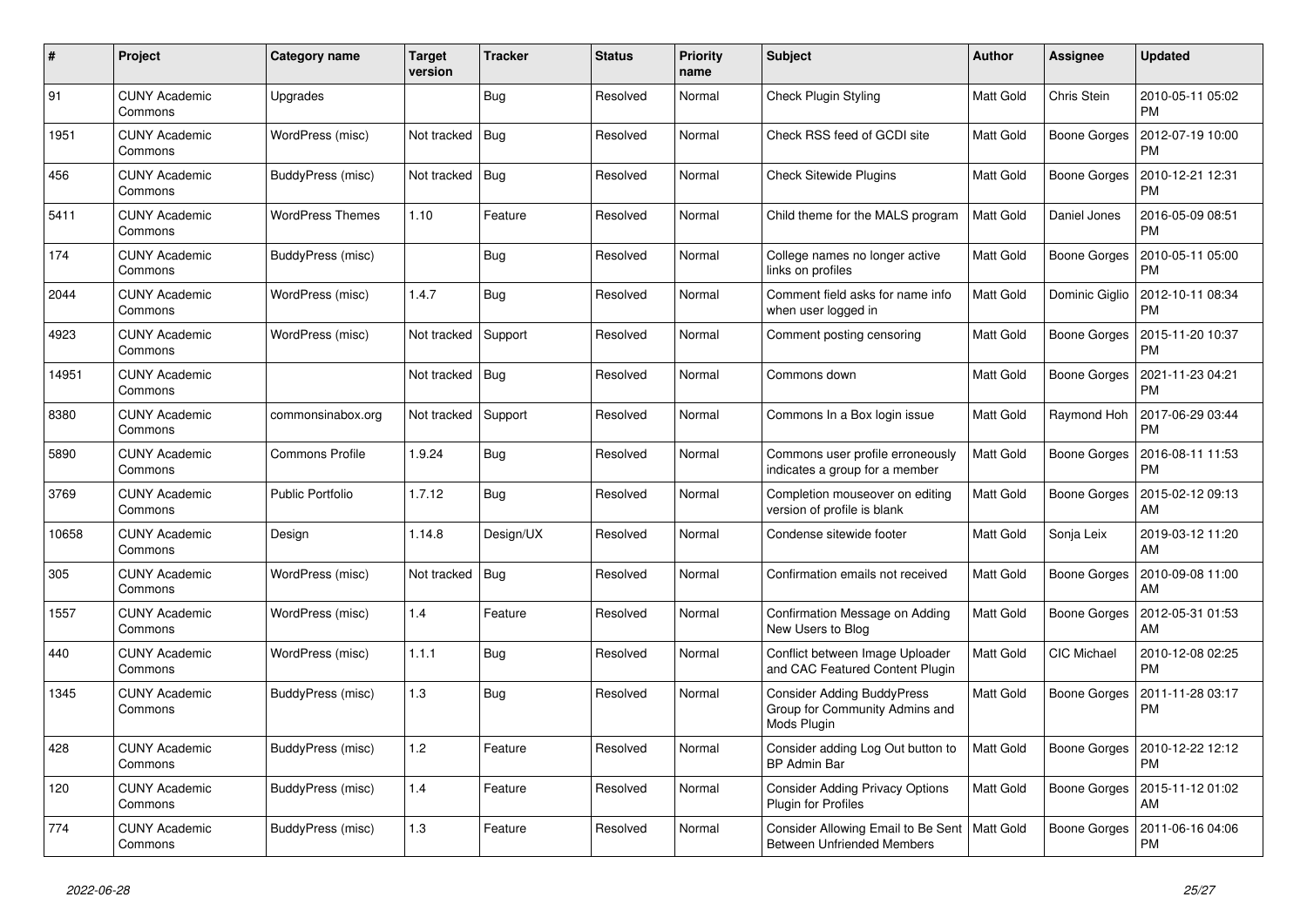| $\pmb{\#}$ | Project                         | Category name           | Target<br>version | <b>Tracker</b> | <b>Status</b> | <b>Priority</b><br>name | Subject                                                                            | Author           | <b>Assignee</b>     | <b>Updated</b>                |
|------------|---------------------------------|-------------------------|-------------------|----------------|---------------|-------------------------|------------------------------------------------------------------------------------|------------------|---------------------|-------------------------------|
| 3176       | <b>CUNY Academic</b><br>Commons | Group Library           | 1.17.0            | Design/UX      | Resolved      | Normal                  | Consolidate Doc/File/Forum<br>Attachment interface                                 | <b>Matt Gold</b> | <b>Boone Gorges</b> | 2020-07-14 01:06<br><b>PM</b> |
| 8463       | <b>CUNY Academic</b><br>Commons | <b>Public Portfolio</b> | 1.11.9            | <b>Bug</b>     | Resolved      | Normal                  | Continued issues with portfolio view   Matt Gold<br>on mobile device               |                  | Daniel Jones        | 2017-08-13 07:44<br><b>PM</b> |
| 561        | <b>CUNY Academic</b><br>Commons | BuddyPress (misc)       |                   | <b>Bug</b>     | Resolved      | Normal                  | Copyright Violation                                                                | Matt Gold        | <b>Matt Gold</b>    | 2011-02-05 03:10<br>PM        |
| 3045       | <b>CUNY Academic</b><br>Commons | <b>Public Portfolio</b> | 1.7               | Feature        | Resolved      | Normal                  | Create 'clear formatting' button for<br>profile editor                             | Matt Gold        | <b>Boone Gorges</b> | 2014-10-08 03:53<br><b>PM</b> |
| 2757       | <b>CUNY Academic</b><br>Commons | <b>Group Files</b>      | 1.7               | Feature        | Resolved      | Normal                  | Create "Download All" Capabilities<br>for Files in a Folder                        | <b>Matt Gold</b> | <b>Boone Gorges</b> | 2014-10-14 03:09<br><b>PM</b> |
| 1459       | <b>CUNY Academic</b><br>Commons | WordPress (misc)        | 1.3.1             | Feature        | Resolved      | Normal                  | Create "no image" option for<br>featured blog posts on featured<br>homepage widget | Matt Gold        | <b>Boone Gorges</b> | 2011-12-19 11:25<br>AM        |
| 8935       | <b>CUNY Academic</b><br>Commons | <b>Public Portfolio</b> | 1.13              | Feature        | Resolved      | Normal                  | Create a better-looking null state<br>for Portfolios without About You<br>sections | Matt Gold        | <b>Boone Gorges</b> | 2018-03-23 04:37<br><b>PM</b> |
| 81         | <b>CUNY Academic</b><br>Commons | Upgrades                |                   | <b>Bug</b>     | Resolved      | Normal                  | Create a blog template                                                             | Matt Gold        | CIC Michael         | 2009-12-02 08:17<br><b>PM</b> |
| 1920       | <b>CUNY Academic</b><br>Commons | WordPress (misc)        | Not tracked       | Feature        | Resolved      | Normal                  | Create A Page on the Commons --<br>Landing Page for email                          | <b>Matt Gold</b> | scott voth          | 2012-06-08 11:02<br><b>PM</b> |
| 504        | <b>CUNY Academic</b><br>Commons | WordPress (misc)        | Not tracked       | Feature        | Resolved      | Normal                  | Create a page on the news blog to<br>highlight stories about the<br>Commons        | Matt Gold        | scott voth          | 2011-03-14 10:07<br><b>PM</b> |
| 3178       | <b>CUNY Academic</b><br>Commons | Group Forums            | 1.8               | Design/UX      | Resolved      | Normal                  | Create ability to repost forums<br>posts to other forums                           | Matt Gold        | Daniel Jones        | 2015-05-21 12:55<br><b>PM</b> |
| 2770       | <b>CUNY Academic</b><br>Commons | WordPress (misc)        |                   | <b>Bug</b>     | Resolved      | Normal                  | Create Access to Network Admin<br>from new Admin Bar                               | <b>Matt Gold</b> | Boone Gorges        | 2013-09-10 12:31<br><b>PM</b> |
| 2787       | <b>CUNY Academic</b><br>Commons |                         | Not tracked       | Bug            | Resolved      | Normal                  | Create annotated screenshot for<br>portfolio codex page                            | Matt Gold        | scott voth          | 2014-02-08 02:38<br><b>PM</b> |
| 5342       | <b>CUNY Academic</b><br>Commons | Registration            | 1.10              | Feature        | Resolved      | Normal                  | Create auto-emails to people on<br>Unconfirmed list to nudge towards<br>completion | Matt Gold        | <b>Boone Gorges</b> | 2016-10-31 01:48<br><b>PM</b> |
| 446        | <b>CUNY Academic</b><br>Commons | WordPress (misc)        | 1.8               | Feature        | Resolved      | Normal                  | Create better account activation<br>error messages                                 | <b>Matt Gold</b> | Daniel Jones        | 2015-03-05 11:23<br>AM        |
| 491        | <b>CUNY Academic</b><br>Commons | WordPress (misc)        | Not tracked       | Support        | Resolved      | Normal                  | Create better/more visible<br>documentation for WooThemes                          | Matt Gold        | scott voth          | 2011-03-12 12:27<br><b>PM</b> |
| 75         | <b>CUNY Academic</b><br>Commons | Upgrades                |                   | Feature        | Resolved      | Normal                  | Create buttons for join/login/tour                                                 | <b>Matt Gold</b> | CIC Michael         | 2009-12-03 04:29<br><b>PM</b> |
| 1395       | <b>CUNY Academic</b><br>Commons | WordPress (misc)        | Not tracked       | Feature        | Resolved      | Normal                  | Create Commons Buzz Post about<br>Digital Campus Episode                           | Matt Gold        | scott voth          | 2012-06-08 10:31<br>PM        |